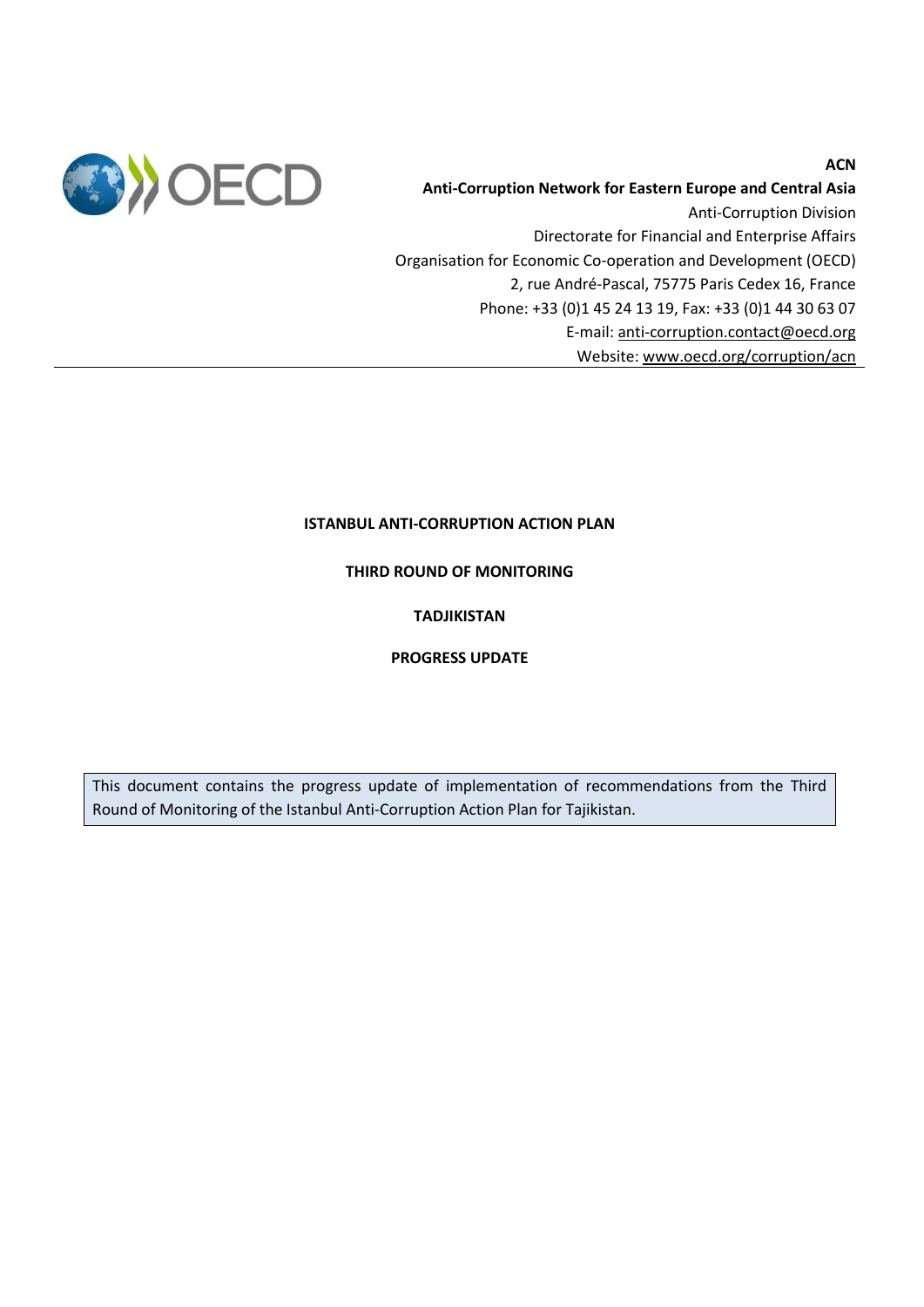# **Contents**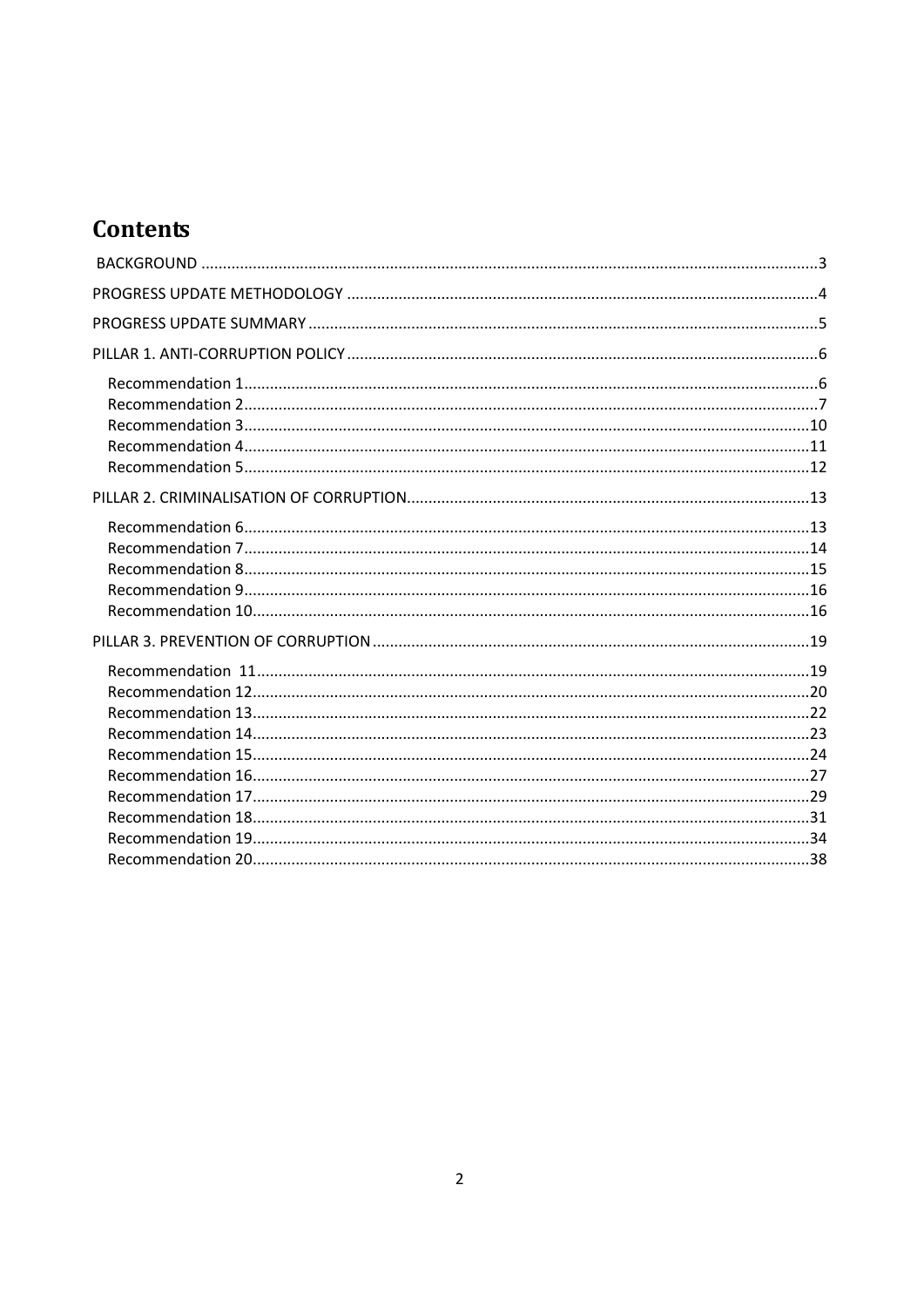### <span id="page-2-0"></span>**BACKGROUND**

### **About the OECD**

The OECD is a forum in which governments compare and exchange policy experiences, identify good practices in light of emerging challenges, and promote decisions and recommendations to produce better policies for better lives. The OECD's mission is to promote policies that improve economic and social wellbeing of people around the world. Find out more at [www.oecd.org.](http://www.oecd.org/)

# **About the Anti-Corruption Network for Eastern Europe and Central Asia**

Established in 1998, the main objective of the Anti-Corruption Network for Eastern Europe and Central Asia (ACN) is to support its member countries in their efforts to prevent and fight corruption. It provides a regional forum for the promotion of anti-corruption activities, the exchange of information, elaboration of best practices and donor co-ordination via regional meetings and seminars, peer-learning programmes and thematic projects. ACN also serves as the home for the Istanbul Anti-Corruption Action Plan. Find out more at [www.oecd.org/corruption/acn/.](http://www.oecd.org/corruption/acn/)

### **About the Istanbul Anti-Corruption Action Plan**

The Istanbul Anti-Corruption Action Plan is a sub-regional peer-review programme launched in 2003 in the framework of the ACN. It supports anti-corruption reforms in Armenia, Azerbaijan, Georgia, Kazakhstan, Kyrgyzstan, Mongolia, Tajikistan, Ukraine and Uzbekistan through country reviews and continuous monitoring of participating countries' implementation of recommendations to assist in the implementation of the UN Convention against Corruption (UNCAC) and other international standards and best practice. Find out more a[t www.oecd.org/corruption/acn/istanbulactionplan/.](http://www.oecd.org/corruption/acn/istanbulactionplan/)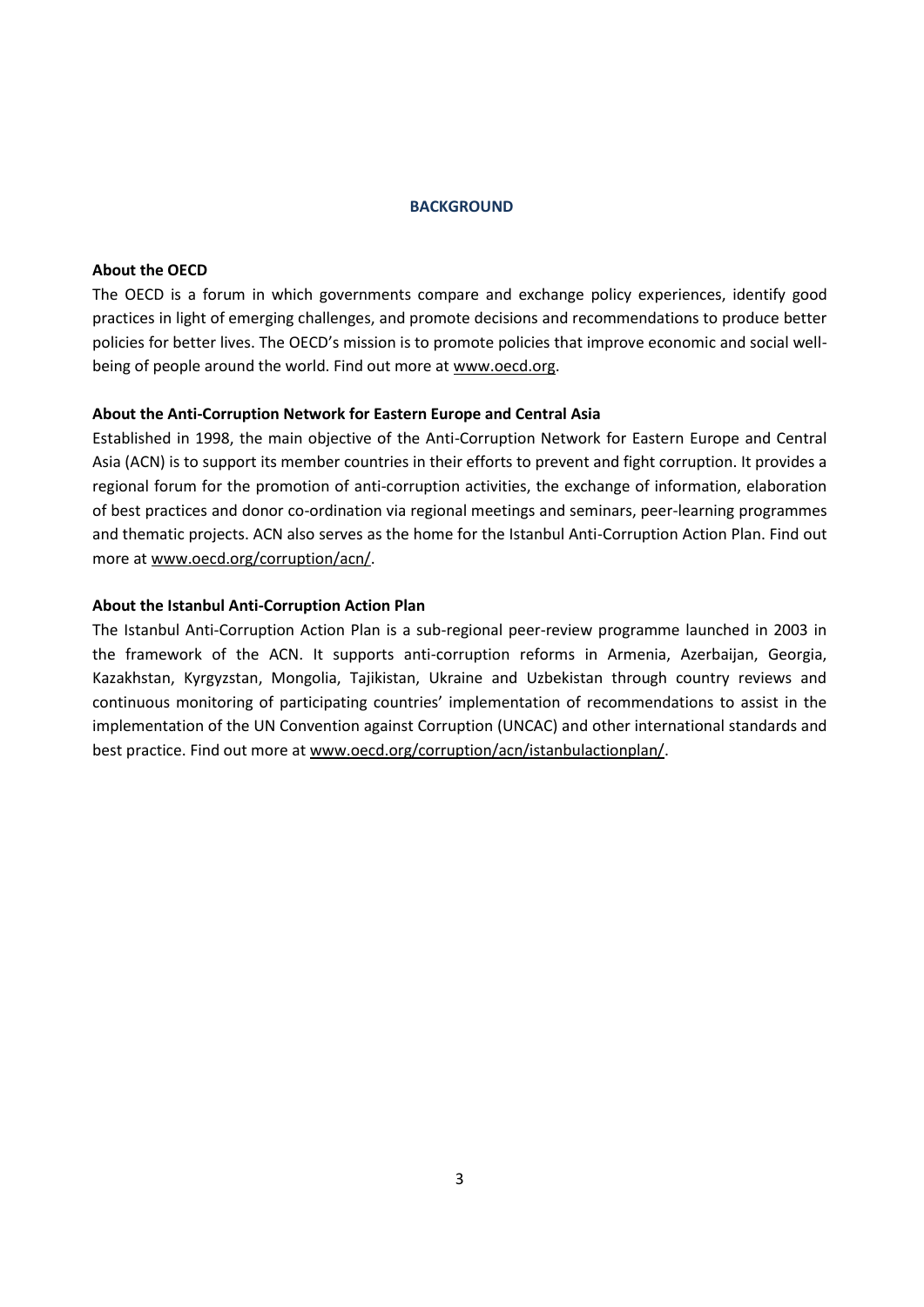### **PROGRESS UPDATE METHODOLOGY**

<span id="page-3-0"></span>After the adoption of the Monitoring Report, the evaluated country presents a Progress Update at each subsequent ACN Plenary meeting.

The **Progress Update** begins with a description of the methodology, followed by the summary of the assessment of implementation of recommendations, as agreed during the Plenary Meeting of September 2016. It then goes into each recommendation separately, providing the country report, as well as the ACN and expert evaluation.

### **The Progress Update follows the following steps:**

### **1. Progress Update reports are prepared by country representatives**

These documents include information on implementation measures taken for each recommendation, and may also cover additional anti-corruption developments. Country representatives submit a written Progress Update report to the ACN Secretariat through appointed National Co-ordinators, together with supporting documents, such as laws and statistical data. Civil society also submits alternative reports on progress.

#### **2. Preparation of preliminary assessment by ACN Secretariat and experts**

The Secretariat and the experts who contributed to the Monitoring Reports (or delegates replacing the experts) study the Progress Update reports and prepare a draft progress assessment for the Plenary Meeting. Civil society is also invited to contribute to the evaluation.

#### **3. Discussion at ACN Plenary meeting**

ACN Secretariat and experts discuss the Progress Update during a bilateral preparatory meeting with country representatives. The Plenary then discusses and endorses the assessment.

#### **4. Finalisation of Progress Update**

Following the Plenary Meeting, the Secretariat adds the final assessment to the Progress Update reports, finalises and publishes them on the ACN website.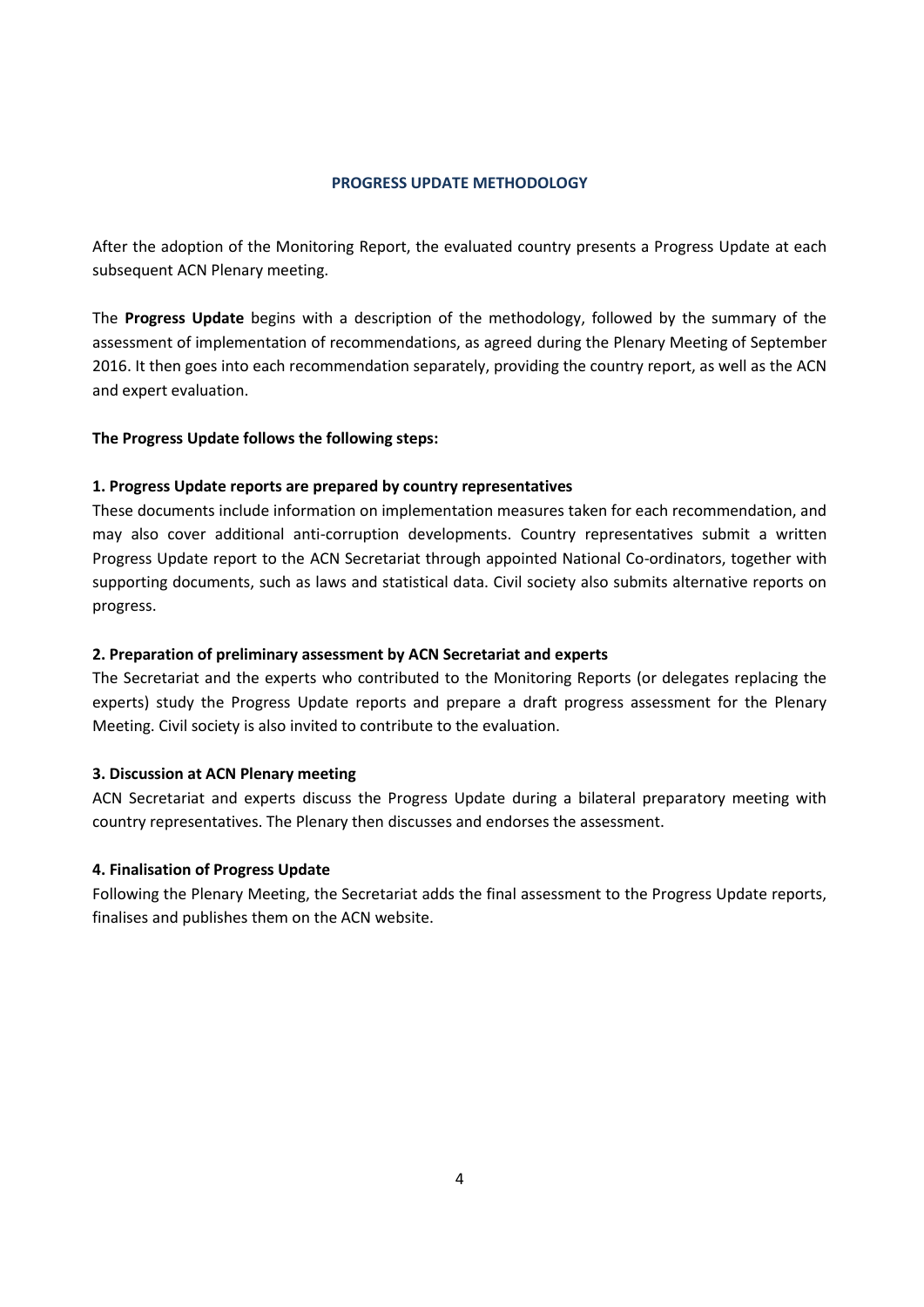#### **PROGRESS UPDATE SUMMARY**

<span id="page-4-0"></span>Information to be added

# **Note:**

**Significant progress -** important practical measures were taken by the country to adequately address many elements of the recommendation (more than a half). This can involve the adoption and/or enforcement of an important law.

**Progress -** some practical measures were taken towards the implementation of the recommendation. For example, drafts of laws that have been at least approved by the government and submitted to the parliament would constitute "progress" for the assessment of Progress Updates.

**Lack of progress -** no such actions were taken.

Recommendations, that appear to be fully addressed can be closed for the progress update procedure and further evaluated only as a part of the monitoring procedure.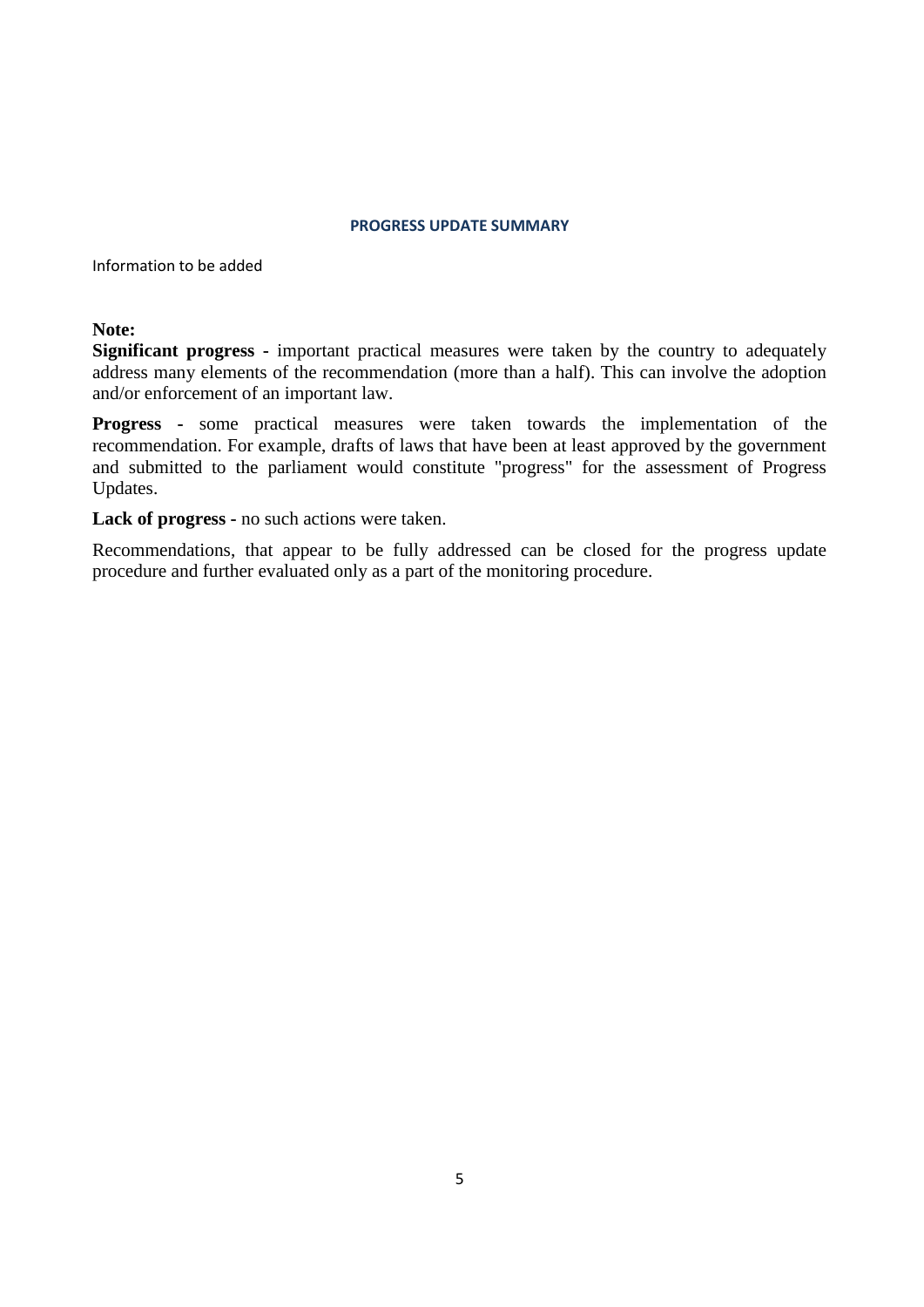#### <span id="page-5-0"></span>**PILLAR 1. ANTI-CORRUPTION POLICY**

#### **Recommendation 1**

<span id="page-5-1"></span>*To work out very specific measurable criteria of assessment of achievement of the goals and performance of the measures for implementation of the Anticorruption Strategy for 2013–2020 of the Republic of Tajikistan and add them to the Strategy providing information (data) sources, on the basis of which achievement of the Strategy's goals will be assessed, as well as agencies responsible for collection of such information.*

*To ensure most active participation of all state power bodies (republican and local) in development, implementation, assessment of implementation of the national anticorruption strategy, allowing the state authorities to submit proposals on changing and amending the Anticorruption Strategy for 2013-2020 of the Republic of Tajikistan.*

*To ensure effective monitoring of implementation of the Anticorruption Strategy for 2013-2020 of the Republic of Tajikistan, guaranteeing that the agency, which is authorized to carry out monitoring and control functions, have sufficient powers and resources to take decisions or to initiate solution of problems related to non-implementation or insufficient implementation of the Strategy, to perform quality analysis and assessment of information on implementation of the Strategy, have the right to receive information related to implementation of the Strategy from all executing organizations of the Strategy, and also that this right is supported with the respective obligation of the executing organizations of the. Also to stipulate more regular monitoring (every half-year) in order to quickly react to non-implementation or insufficient implementation of the Strategy. To ensure that in the course of assessment of implementation of the Anticorruption Strategy for 2013–2020 of the Republic of Tajikistan (monitoring) there should be considered the results of comprehensive research of the nature of corruption and its penetration into the state power bodies.* 

*To continue disseminating information on the Anticorruption Strategy for 2013–2020 of the Republic of Tajikistan and its implementation and to pay more attention to the results of implementation of the Strategy, so that every executing organization of the Strategy could feel its responsibility towards the society and the society would know its right to request from the state authorities effective implementation of the Strategy.*

*To continue engaging the civil society into all related processes: implementation, monitoring and control over implementation, analysis and update of the Strategy; to use best efforts so that these processes could become a joint work of the state authorities and non-governmental structures.*

*To ensure necessary financing of implementation of the Anticorruption Strategy for 2013–2020 of the Republic of Tajikistan by providing for the respective funds for realization of measures, which cannot be performed at the expense of the state executing organizations of the Strategy (i.e. measures which are not directly connected with the functions of the state body or which require additional financing) in the Strategy itself or to stipulate for obligation of all state authorities to perform measures for implementation of the Strategy in their intradepartmental plans for two years and to allocate relevant financing.*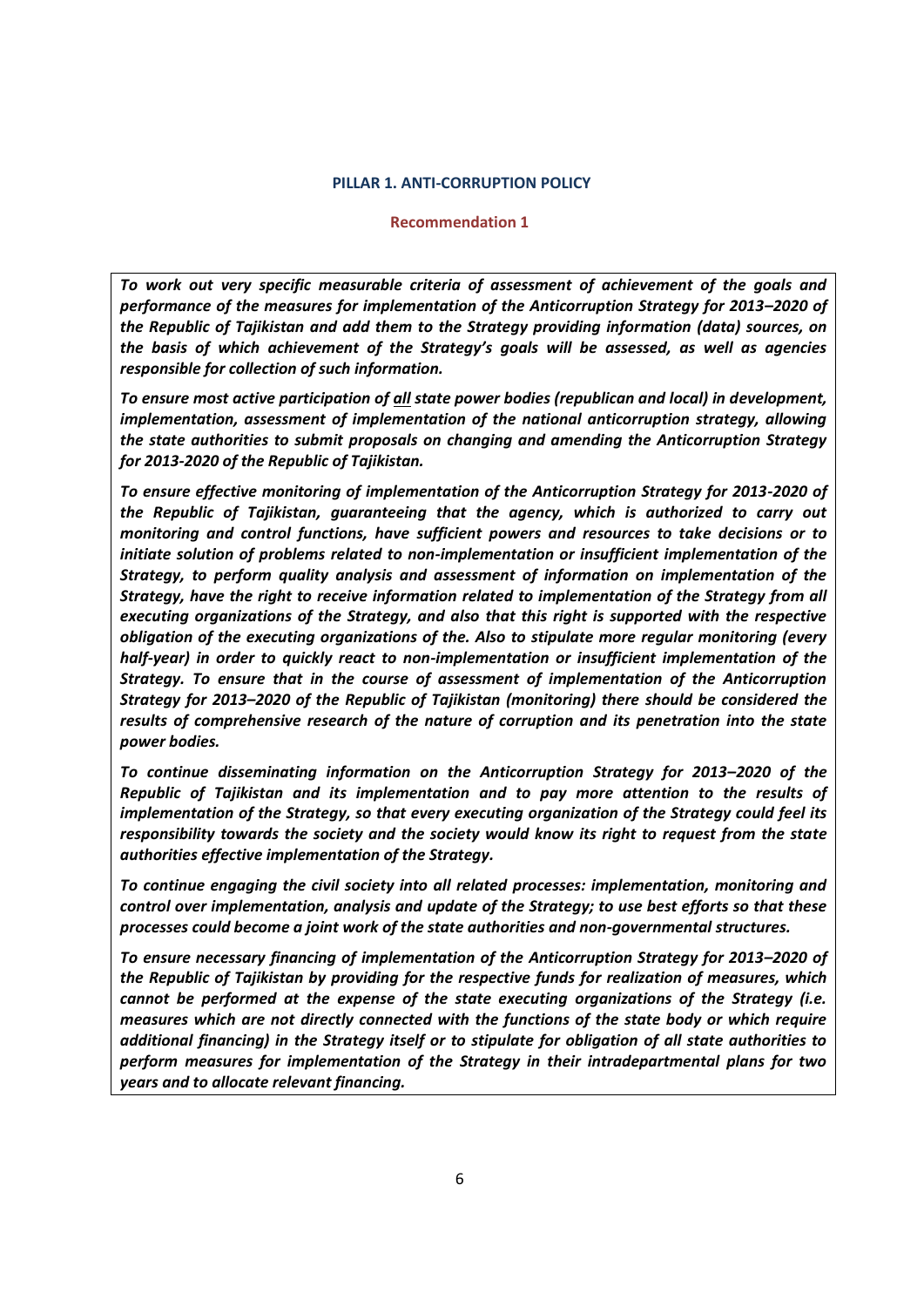# **17TH ACN Plenary Meeting, September 2016**

### *Measures taken to implement the recommendation*

The Anticorruption Strategy of the Republic of Tajikistan for 2013-2020, as a promising mid-term program act of Tajikistan's policy in combating corruption, is aimed at reducing the intensity and level of corruption in the country and is carried out by the government and civil society in cooperation with the international (global and regional) organizations.

It should be noted that the Action Plan of the Anticorruption Strategy of the Republic of Tajikistan for 2013-2020 contains separate items, such as the objectives (expected results), performance evaluation criteria (indicators), and performers (public authorities and other agencies). In accordance with paragraph 6 of the Decree of the President of the Republic of Tajikistan On Anticorruption Strategy of the Republic of Tajikistan for 2013-2020 dated August 30, 2013 No. 1504, control over implementation of the Strategy is assigned to the National Anti-Corruption Council of the Republic of Tajikistan. The said Council collects necessary information from all the government agencies (Strategy performers) to evaluate the achievement of the objectives and makes decisions at its regular annual meetings.

In 2015 (116) and the 1st half of 2016 (75), to study and analyze the state of implementation of the Anticorruption Strategy of the Republic of Tajikistan for 2013-2020, the employees of the Agency for State Financial Control and Combating Corruption of the Republic of Tajikistan carried out 191 monitoring inspections at the ministries, agencies, and local authorities. Following the inspections, the ministries, agencies, and local authorities received written orders and suggestions on the shortcomings identified in relation to the implementation of the Anticorruption Strategy of the Republic of Tajikistan for 2013-2020. The consideration of the orders is mandatory and the results are to be reported to the Agency.

In addition, in 2015, a report was submitted to the President of the Republic of Tajikistan following the monitoring of the Strategy implementation. The results of the said monitoring were reviewed at the meeting of the National Anti-Corruption Council of the Republic of Tajikistan on December 25, 2015.

The government, both the national and local, was found to actively participate in the implementation of the Anticorruption Strategy and contribute to the timely implementation of separate items of the Strategy.

# *Assessment of Progress - 17th Plenary*

# **SIGNIFICANT PROGRESS/PROGRESS/LACK OF PROGRESS**

**Text** 

# **Recommendation 2**

<span id="page-6-0"></span>*Ensure that comprehensive sociological surveys of corruption in all branches of power and the public service are conducted periodically at least every third year and their results are used in the development of the anticorruption policies. Such survey should be based on a methodology which will cover all relevant state and local authorities and will ensure comparability of the results. Such surveys should not only cover the attitude of population towards corruption, but also its actual experience with corruption.*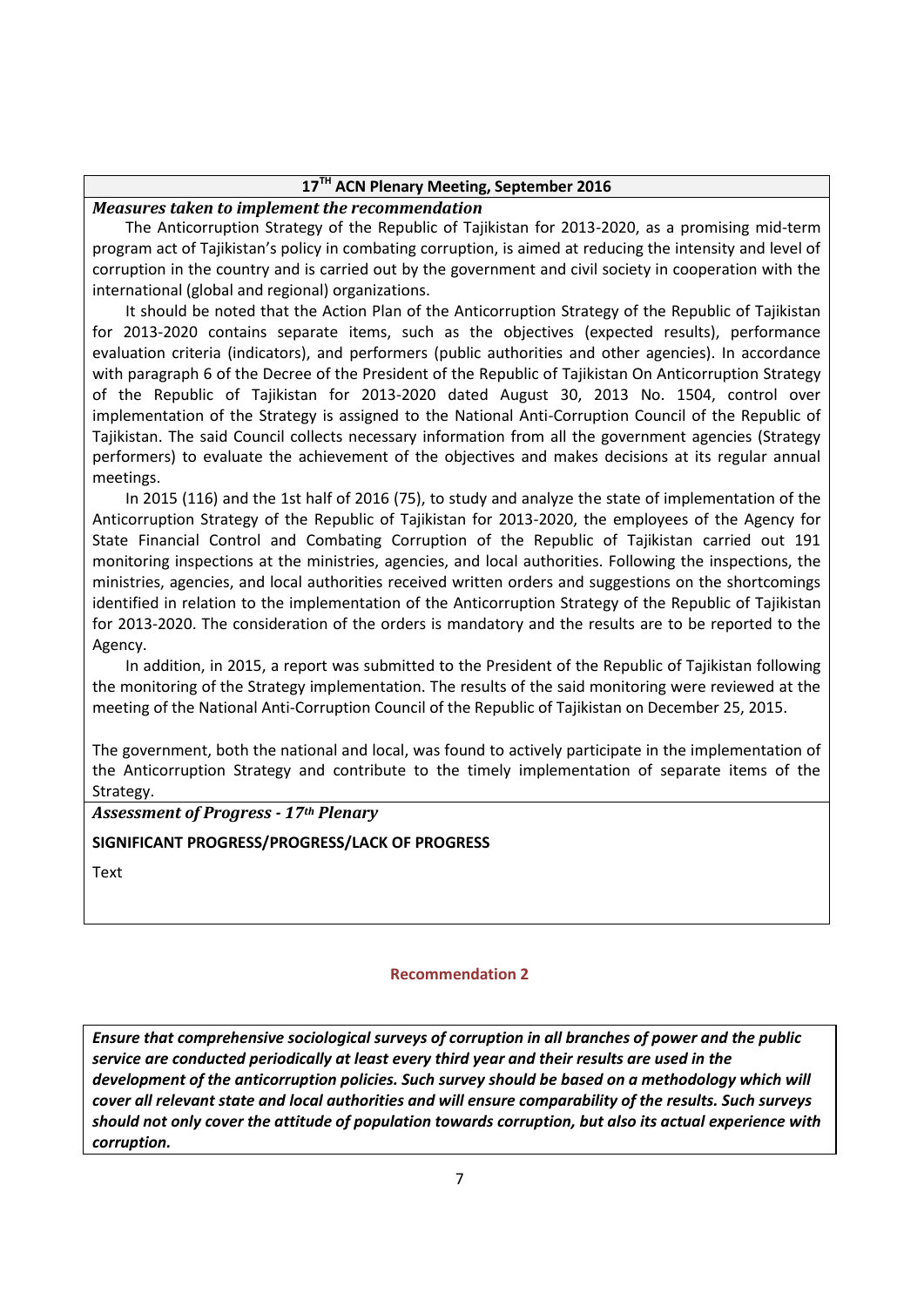# **17TH ACN Plenary Meeting, September 2016**

### *Measures taken to implement the recommendation*

A decision to conduct regular comprehensive studies, including sociological surveys, is reflected in the Anticorruption Strategy of the Republic of Tajikistan for 2013-2020.

The Centre for Strategic Studies under the President of the Republic of Tajikistan (hereinafter referred to as the 'Centre') has developed and tested the methodology of sociological studies on corruption issues within the framework of research projects carried out in 2006, 2010, 2011, and in 2015.

*The research methodology in 2015.* An survey on corruption was carried out by the Centre between August and November 2015.

The target audience was the population (households), government employees, and entrepreneurs. In total, 2993 respondents were polled from a sample representing the urban and rural population over 18 years of age.

Table 1.

Distribution and number of sociological research profiles by groups of respondents

| No. | Groups of Respondents                        | Number<br>of | Percentage          |
|-----|----------------------------------------------|--------------|---------------------|
|     |                                              | Profiles     | Distribution by Key |
|     |                                              |              | Respondents         |
|     |                                              |              |                     |
|     | The population (adult household members),    | 1467         | 100,0%              |
|     | including:                                   |              |                     |
|     | - men                                        | 748          | 51,0%               |
|     | - women                                      | 719          | 49,0%               |
|     | Entrepreneurs, including the ones working in | 616          | 100,0%              |
|     | the private sector:                          |              |                     |
|     |                                              |              |                     |
|     | - in agriculture (farmer households)         | 151          | 24,5%               |
|     | - in industry                                | 90           | 14,6%               |
|     | - in the service sector                      | 375          | 60,9%               |
|     | Civil servants,                              | 910          | 100,0%              |
|     | including employees of:                      |              |                     |
|     | - committees and ministries                  | 325          | 35,7%               |
|     | - local government                           | 585          | 64,3%               |

The study was conducted in 36 cities and districts of the country, covering almost all regions of the country:

- Dushanbe (Ismaili Somoni, Sino, Firdavsi, and Shokhmansur districts),

- cities and districts of republican subordination (Vakhdat and Tursunzade cities, Rasht, Rudaki, Khissar, and Dzhirhital districts),

- cities and districts of Sogd Oblast (Khudzhand, Isfara, Istaravshan, Kanibadam, Chkalovsk, and Pendzhekent cities, and Aini, B. Gafurov, and Gonchi districts),

- cities and districts of Khatlon Oblast (Kurgan-Tiube, Kuliab cities, Bokhtar, Vakhsh, Vose, Dangara, Dzhomi, Muminobod, Temurmalik, Khamadoni, Khuroson, and Yavan districts),

- cities and districts of Gorno-Badakhshan Autonomous Oblast (city of Khorog and Vanch, Ishkashym, Rushan, and Roshtkala districts).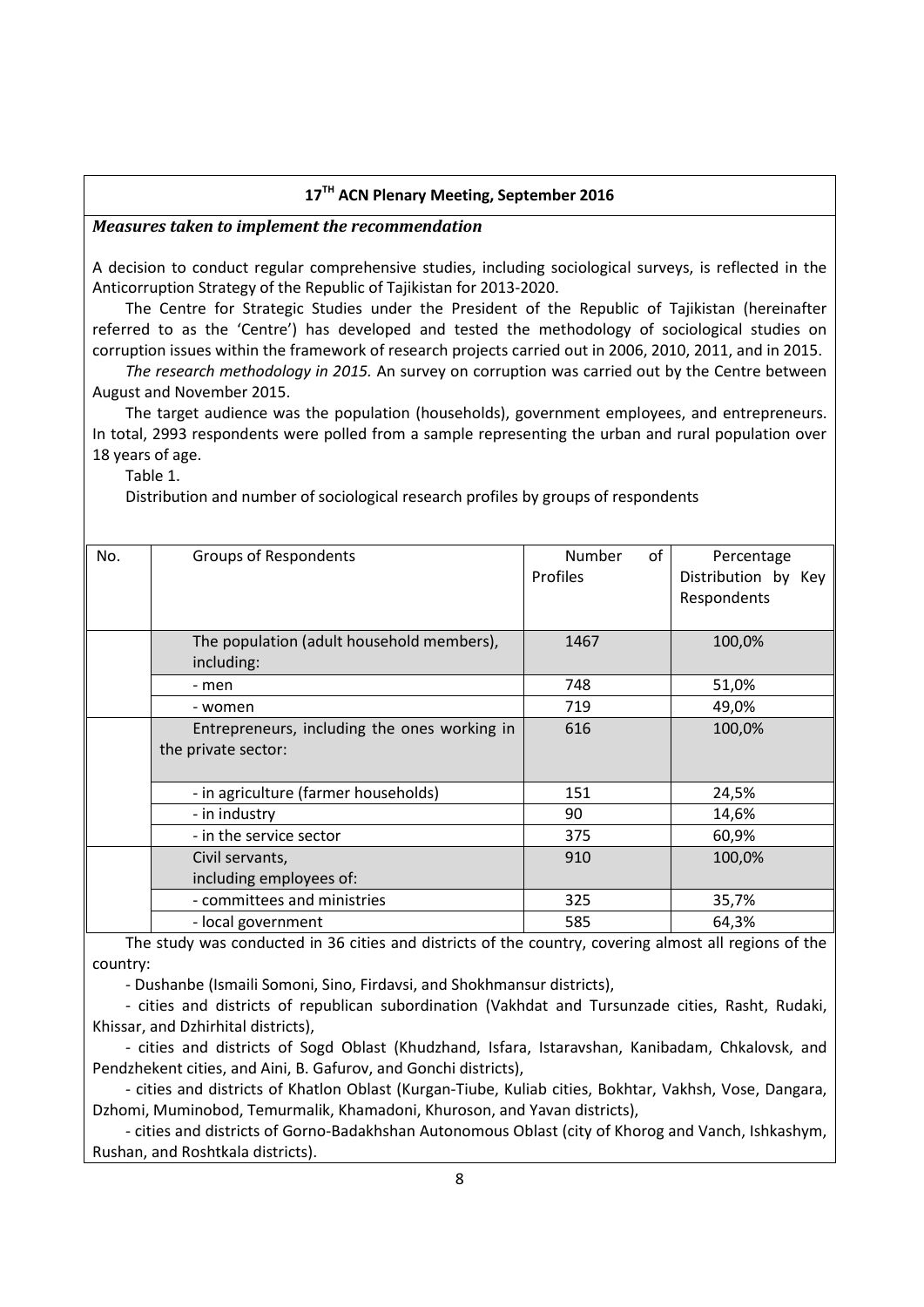| Table 2.<br>Distribution and number of sociological research profiles by regions |                                       |                                 |                                                        |  |  |  |  |
|----------------------------------------------------------------------------------|---------------------------------------|---------------------------------|--------------------------------------------------------|--|--|--|--|
| No.                                                                              | Regions                               | Number<br>οf<br><b>Profiles</b> | Percentage<br>Distribution<br>Key<br>by<br>Respondents |  |  |  |  |
| 1.                                                                               | Dushanbe                              | 761                             | 25,4%                                                  |  |  |  |  |
| 2.                                                                               | Districts of republican subordination | 493                             | 16,5%                                                  |  |  |  |  |
| 3.                                                                               | Khatlon Oblast                        | 902                             | 30,1%                                                  |  |  |  |  |
| 4.                                                                               | Sogd Oblast                           | 683                             | 22,8%                                                  |  |  |  |  |
| 5.                                                                               | Gorno-Badakhshan<br>Autonomous        | 154                             | 5,1%                                                   |  |  |  |  |
|                                                                                  | Oblast                                |                                 |                                                        |  |  |  |  |
|                                                                                  | Total                                 | 2993                            | 100,0%                                                 |  |  |  |  |

The sociological survey, compared to the sociological studies on corruption carried out by the Centre earlier (before 2015), aimed particularly at:

- involving public authorities through a separate questionnaire, and

- evaluating corrupt practices in the process of organizing and conducting business activities.

Table 3.

Distribution and number of sociological research profiles by groups of respondents

|   | Groups of Respondents             | Years |      |      |      |
|---|-----------------------------------|-------|------|------|------|
|   |                                   | 2006  | 2010 | 2011 | 2015 |
|   | Respondents, total,<br>including: | 2054  | 3000 | 1144 | 2993 |
|   | Population                        | 1769  | 1842 | 1000 | 1467 |
|   | Entrepreneurs                     | 285   | 609  | 144  | 616  |
| ٠ | Government employees              | 829   | 549  |      | 910  |

*Assessment of Progress - 17th Plenary* 

**SIGNIFICANT PROGRESS/PROGRESS/LACK OF PROGRESS**

Text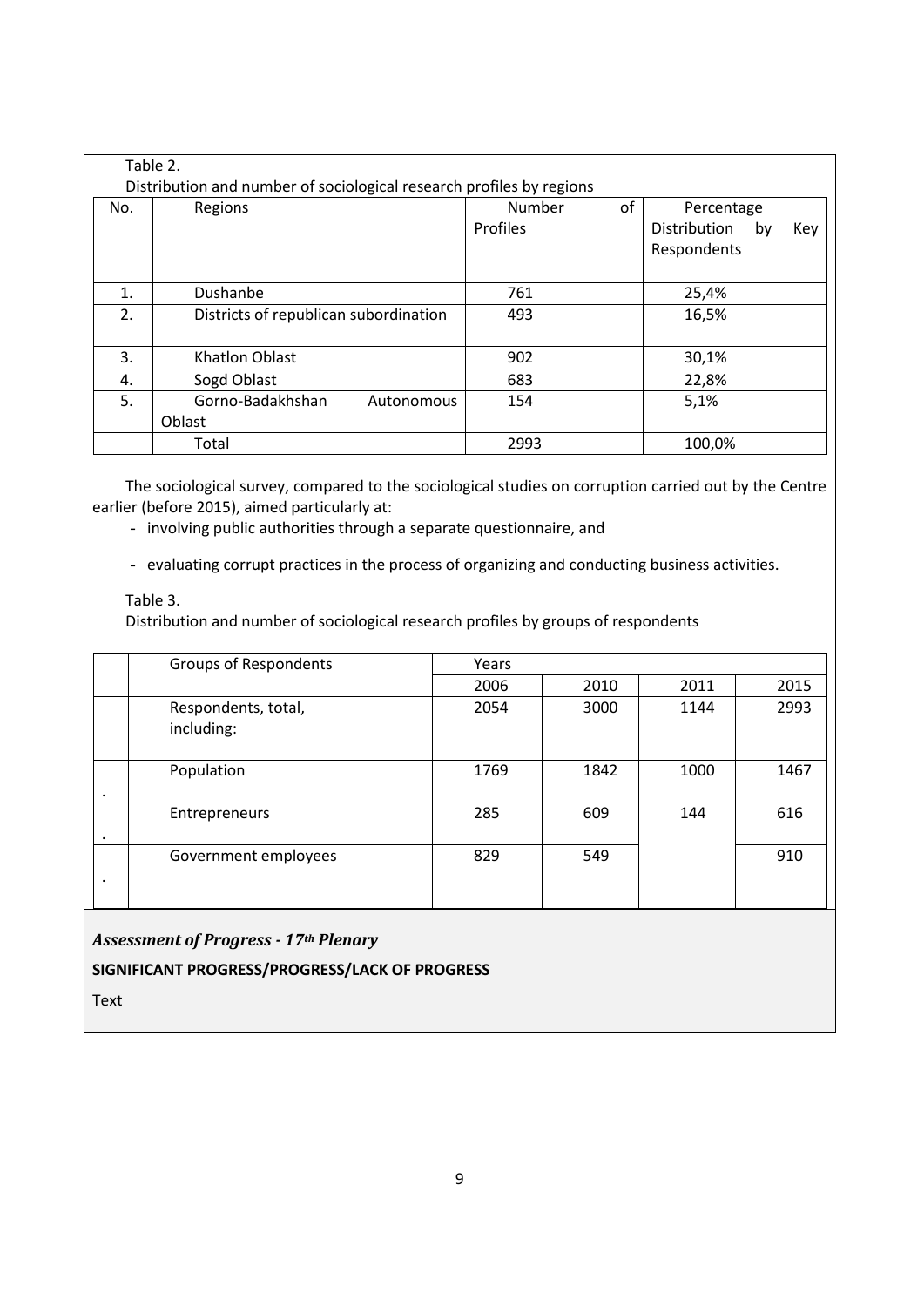#### **Recommendation 3**

<span id="page-9-0"></span>*Further enhance public participation in the fight against corruption encouraging and entering into constructive dialogue with a wide range of representatives of civil society at national and local levels and involve civil society in the work of the National Presidential Anticorruption Council.*

*Ensure establishment and effective functioning of the Public Commissions for Corruption Prevention by all local authorities as foreseen in the Strategy for the Fight against Corruption in Tajikistan in 2008- 2012.*

# **17TH ACN Plenary Meeting, September 2016**

*Measures taken to implement the recommendation* 

The Agency for State Financial Control and Combating Corruption promotes constructive dialogue with the civil society at the national and local levels via seminars, round tables, meetings, and workshops with participation of the civil society.

In accordance with the Anticorruption Strategy of the Republic of Tajikistan for 2008-2012, independent commissions against corruption have been established under all local authorities to arrange and carry out activities on anticorruption education and raise awareness of the population. The activities of independent commissions are assessed by the Agency for State Financial Control and Combating Corruption annually.

Besides, the Agency, in cooperation with an international organization (OSCE) and NGO (Eurasia Foundation of Central Asia – Tajikistan), has conducted a number of training workshops to improve the anticorruption awareness of the members of independent commissions against corruption established under the local authorities.

For example, 3 workshops have been carried out in Khatlon Oblast, 1 workshop in Sogd Oblast, and 1 workshop in the districts of republican subordination (6 cities and regions), discussing powers of the independent commissions against corruption established under the local authorities and activity planning for the implementation of the Strategy.

It should also be emphasized that, to prevent corruption and involve citizens and NGOs of the Republic of Tajikistan, the Law On Anticorruption Expert Assessment of Laws and Draft Legal Acts has been adopted. In accordance with Article 13 of the said Law, the citizens and non-governmental organizations may carry out public assessment of laws and draft legal acts in the manner prescribed by the Law. A natural person having a degree in law and at least five years of related professional experience can be an expert.

NGOs have received the right to carry out anticorruption assessment of laws and draft legal acts if at least three persons that meet the requirements set out in paragraph 3 of this Article are on the of NGO staff. An anticorruption assessment report on laws and draft legal acts must point to the identified risk factors and suggest ways and tools to remove them. An anticorruption assessment report on laws and draft legal acts is to be forwarded to the relevant lawmakers for consideration. The citizens, NGOs, and initiators of the anticorruption assessment are to receive an argumented refusal where a lawmaker fails to accept the anticorruption assessment report on laws and draft legal acts. The citizens and NGOs, should they disagree with the refusal to accept the anticorruption assessment report, may apply to the authority in charge of the state financial control and combating corruption.

**Assessment of Progress - 17th Plenary**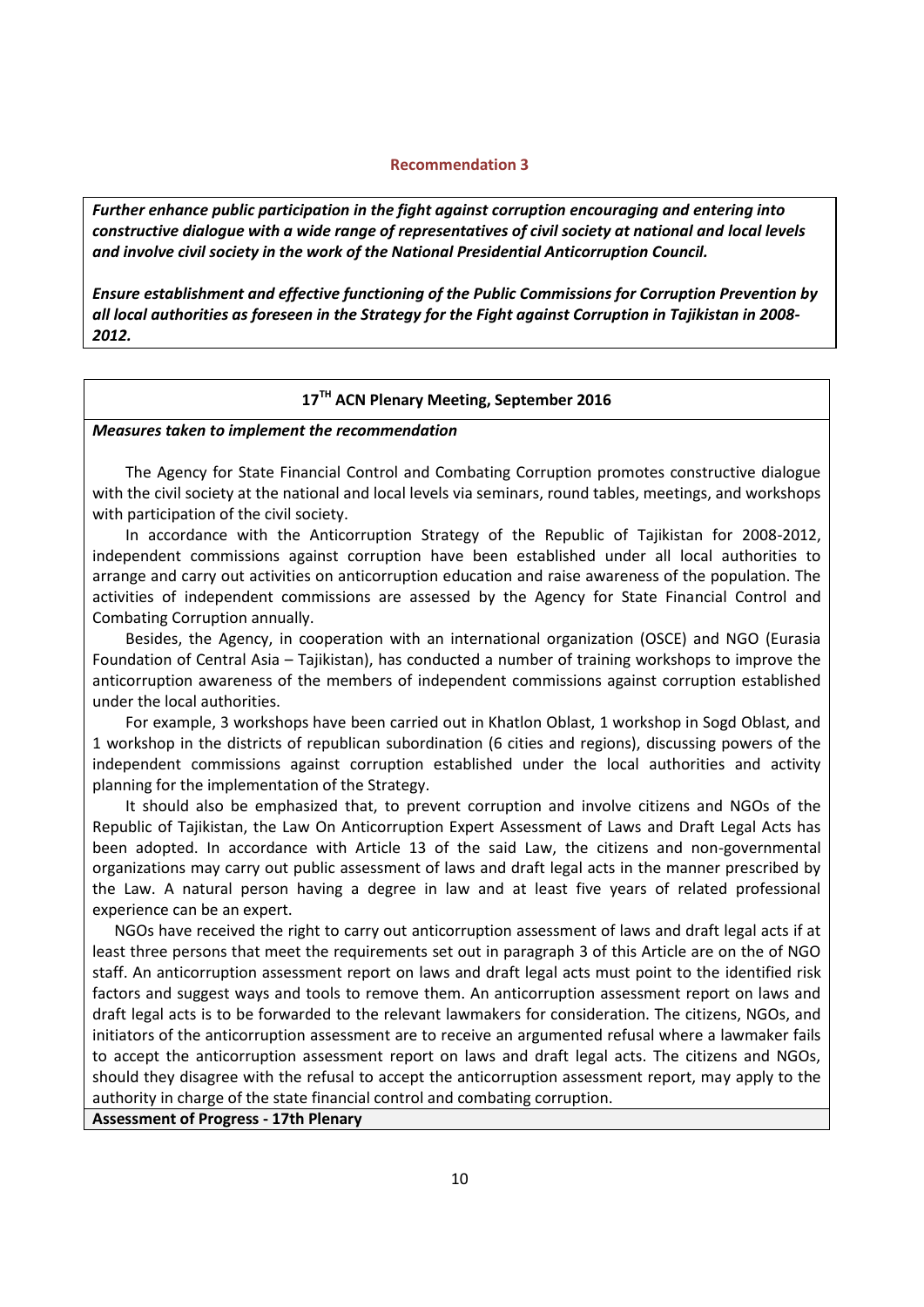#### **SIGNIFICANT PROGRESS/PROGRESS/LACK OF PROGRESS**

**Text** 

### **Recommendation 4**

<span id="page-10-0"></span>*Further extend the practice of strategic planning in anticorruption education and awareness raising activities conducted by public authorities and base it on the analysis of the current situation.* 

*Identify target groups for anticorruption education and awareness raising, including the most vulnerable groups to corruption and the groups with the highest risk of corruption, and develop specific programs and messages for each group, stressing in the program practical aspects and concrete tools to fight and prevent corruption, and the rights of the citizens in their interaction with public institutions.* 

*Develop and conduct assessment of efficiency and effectiveness of anticorruption education and awareness raising.*

*Employ specialists with anti-corruption education and awareness raising skills and experience in anticorruption area and continuously improve their qualification.*

*Develop joint anticorruption education and awareness raising actions with non-governmental partners.*

# **17TH ACN Plenary Meeting, September 2016**

### *Measures taken to implement the recommendation*

Bearing in mind the results of the survey to assess the level of corruption held by the Centre for Strategic Studies under the President of the Republic of Tajikistan between August and November, 2015, the Agency jointly with the Prosecutor General's Office of Tajikistan carried out 53 seminars and conferences in 2015 and 32 seminars and conferences in the 1st half of 2016.

Additionally, during 2015 and the 1st half of 2016, 539 and 357 meetings and interventions were conducted respectively in the areas of public administration where corruption tends to grow.

As has been stipulated before, during the 1st half of 2016, the Agency, in collaboration with the partner OSCE Office and Eurasia Foundation of Central Asia – Tajikistan non-governmental organization, carried out a number of educational seminars for the members of independent commissions against corruption at the executive committees of Khatlon Oblast and regions of republican subordination. The purpose of the seminars was to boost partnership between the civil society and the government sector, and build the anti-corruption capacity of non-governmental organizations in Tajikistan.

In accordance with the action plan for retraining and advanced training for civil servants that follows the action plan of the Institute of Public Administration under the President of the Republic of Tajikistan for 2016, approved by the Presidential Executive Office, 16 courses were carried out in the first six months of 2016: 3 refresher courses, and 13 training courses, including 8 off-base courses. 692 civil servants (53.9% of the annual plan), out of which 224 females (32.34%) and 468 males (67.6%), attended these courses.

It should be noted that the lecturers of higher educational institutions and experts of the General Prosecutor's Office and Agency for State Financial Control and Combating Corruption of the Republic of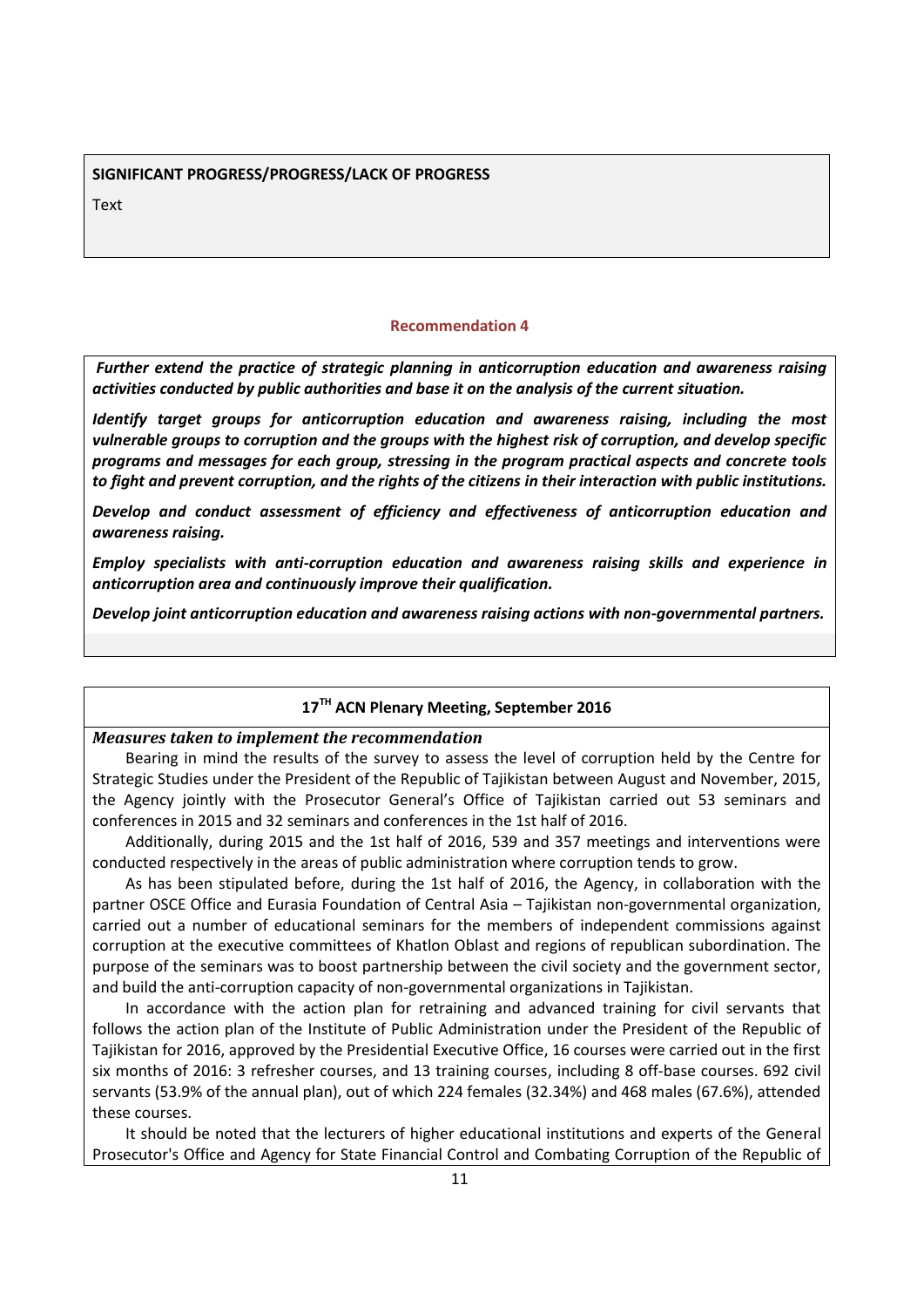Tajikistan carried out advanced training on such subjects as 'Corruption as a social phenomenon: its concept and outline', 'Anti-Corruption Legislation of the Republic of Tajikistan', 'Ways to resist corruption', 'Code of ethics for civil servants'.

On May 17, 2016, the Institute held a republican academic conference 'Current problems in the fight against corruption in the Republic of Tajikistan' with the participation of representatives of the Presidential Executive Office, the Agency for State Financial Control and Combating Corruption of the Republic of Tajikistan, the Agency for Civil Service under the President of the Republic of Tajikistan, central and local government authorities, and representatives of educational institutions.

On June 3, 2016, the Agency also hosted a practical seminar on the topic of 'Procedures for anticorruption expert assessment of laws and draft legal acts", with over 70 representatives of government agencies and non-governmental organizations attending it.

**Assessment of Progress - 17th Plenary** 

# **SIGNIFICANT PROGRESS/PROGRESS/LACK OF PROGRESS**

Text

# **Recommendation 5**

<span id="page-11-0"></span>*Establish all-national Anticorruption Council which should include representatives of all stakeholders. This Council should be dealing with strategic issues of fight with corruption and assisting with development and implementation of the anticorruption Strategy and measures taken in Tajikistan. The Council should include the representatives of all three branches of power, relevant public authorities and civil society as equal partners.*

# **17TH ACN Plenary Meeting, September 2016**

*Measures taken to implement the recommendation* 

On December 25, 2015, a regular meeting of the National Anti-Corruption Council of the Republic of Tajikistan took place. At the meeting of the Council, Minutes No.4с/4 were adopted. According to the Minutes, the Secretariat of the National Council was authorized, in coordination with the Agency for State Financial Control and Combating Corruption, to take steps to expand the composition of the National Council adding representatives of the civil society. As the next session of the Council is scheduled to take place in October 2016, there is currently one civil society candidate representing the Eurasia Foundation of Central Asia – Tajikistan. The search and selection of proper candidates for membership in the Council continues.

# **Assessment of Progress - 17th Plenary**

# **SIGNIFICANT PROGRESS/PROGRESS/LACK OF PROGRESS**

Text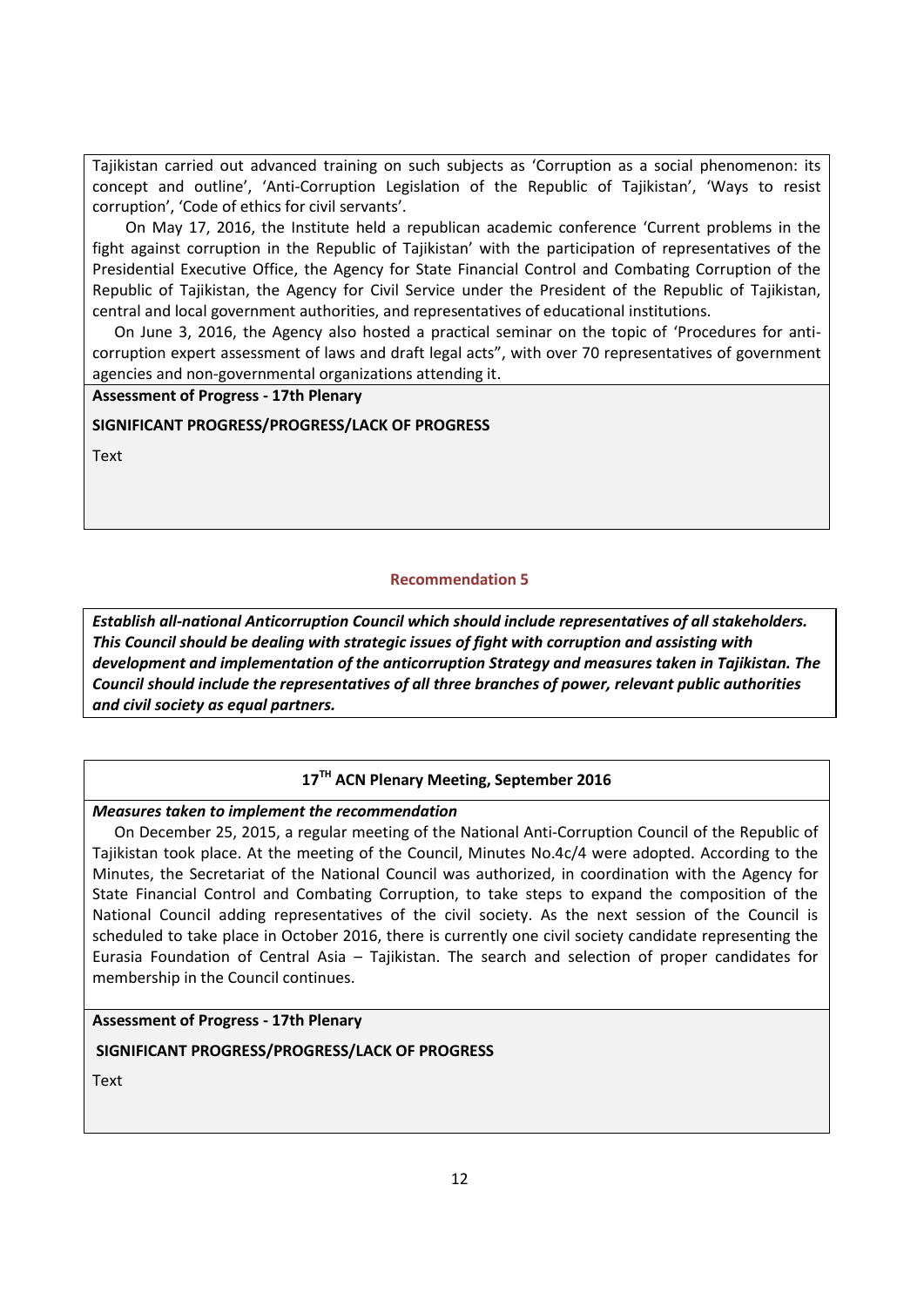# **PILLAR 2. CRIMINALISATION OF CORRUPTION**

# **Recommendation 6**

- <span id="page-12-1"></span><span id="page-12-0"></span> *To conduct a detailed comparative evaluation of the Criminal Code, the Law "On combat again corruption" and other appropriate legislative acts of the Republic of Tajikistan and, based on the findings, to harmonize the domestic criminal anticorruption law with the administrative one.*
- *To incorporate in the criminal law the classification of "demand for", "solicitation" or "request of" an undue advantage and "acceptance of offering/promise" of such an advantage as an individual corpus delicti .*
- *To incorporate in the criminal law the classification of intentional "offering" and "promise of" an undue advantage to the public official as an individual corpus delicti.*
- *To revise the existing wordings of bribe with a mandatory reference to their implying "any undue advantage".*
- *To provide for liability for passive bribery and the one "in favor of third parties" upon consent or with the knowledge of the public official.*
- *To set effective and efficient liability of legal entities for corruption offences with proportionate sanctions, which will be balanced with the committed offence. Liability shall arise both for commission of an offence by certain officials and for improper control on the part of the managing bodies / persons of such legal entity, which makes commission of such offence possible.*
- *To consider a possibility for adoption of appropriate legislative norms for the sake of sanction of illicit enrichment.*
- *To criminalize "trading in influence".*
- *To bring Article 279 of CC in line with the norms provided for in Article 21 of the UN Convention against Corruption.*
- *To clarify in the frame of CC the notion of «the person performing executive functions in the commercial or other organization».*
- *To delineate corpus delicti elements provided for in Articles 279 and 324 of CC to avoid their duplication.*
- *To introduce a uniform notion of "solicitation".*

# **17TH ACN Plenary Meeting, September 2016**

# *Measures taken to implement the recommendation*

According to item 4 of the Action Plan of the Anticorruption Strategy of the Republic of Tajikistan for 2013-2020, the Agency for State Financial Control and Combating Corruption of the Republic of Tajikistan has drafted a law amending and supplementing the Criminal Code of the Republic of Tajikistan to bring its provisions in line with the international standards introducing criminal liability for 'soliciting a bribe' and 'giving consent to offering a bribe or accepting an offer or promise of a bribe' in the case of passive bribery, and 'offering' and 'promising' a bribe in the case of active bribery. The draft law is under consideration of the relevant authorities of the Republic of Tajikistan.

**Assessment of Progress - 17th Plenary**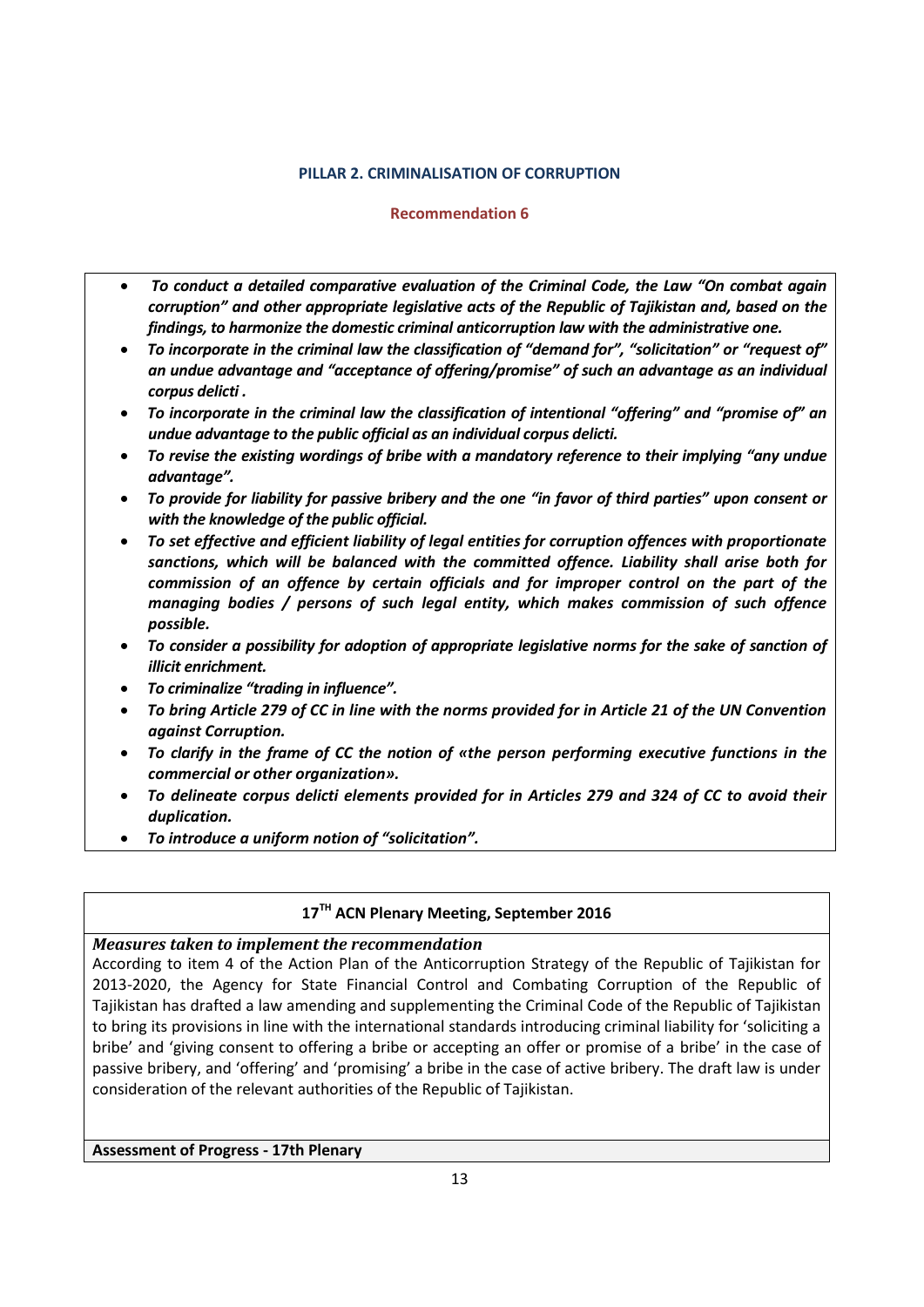# **SIGNIFICANT PROGRESS/PROGRESS/LACK OF PROGRESS**

<span id="page-13-0"></span>**Text** 

### **Recommendation 7**

- *• Introduce a single concept of "official" ensuring that this definition covers all categories of persons mentioned in the UN Convention against Corruption, including any person who performs a public function, including for a public agency or public enterprise, or provides a public service.*
- *• Identify all categories of persons committing corruption offences due to the nature of their activity but not recognised as subjects of such offences by the Criminal Code either as public officials or as persons performing management functions in a commercial or other organisation, and eliminate the existing gaps.*
- *• Supplement the concept of "foreign public official" with the note that this category of persons shall include persons who perform any public function, including for a public enterprise.*

# **17TH ACN Plenary Meeting, September 2016**

*Measures taken to implement the recommendation* 

In response to this recommendation, the Agency has drafted a law to amend and supplement the Code of Administrative Offenses of the Republic of Tajikistan as follows.

In Article 29, Part 2 shall read as follows

'In this Code, a public official means a person, whether appointed or elected, serving in a public capacity regularly, temporally, or by a special authority, i.e. an individual vested with regulatory powers by the laws of the Republic of Tajikistan with regard to persons not subordinated to them, as well as an individual who carries out organizational or administrative powers and holds an office or position in a government agency or local authority, whether gratis or for a remuneration, or a registered candidate for a public elective office, or a member of a public elective body, including government-owned companies and the companies where the government holds a controlling stake, or persons equal to them'.

The draft law is under consideration by the Government of the Republic of Tajikistan.

However, it should be noted that in accordance with Articles 22 and 23 of the Law of the Republic of Tajikistan On Legal Status of Foreigners, there are following restrictions for foreign nationals

'Foreign nationals in the Republic of Tajikistan shall not have the right to elect or be elected to the legislature, be appointed to the executive authorities, or participate in nationwide vote (referenda).

Foreign nationals shall not be subject to military recruitment in the Armed Forces of the Republic of Tajikistan'.

Analysis of laws of the Republic of Tajikistan has shown that such expressions as 'official' and 'foreign public official' correspond to the expression of 'public official' referred to in Article 2 of the United Nations Convention against Corruption.

Based on the abovementioned, it should be noted that such notions as 'official' and 'foreign public official' correspond to the notion 'public official' referred to in Article 2 of the United Nations Convention against Corruption by implication.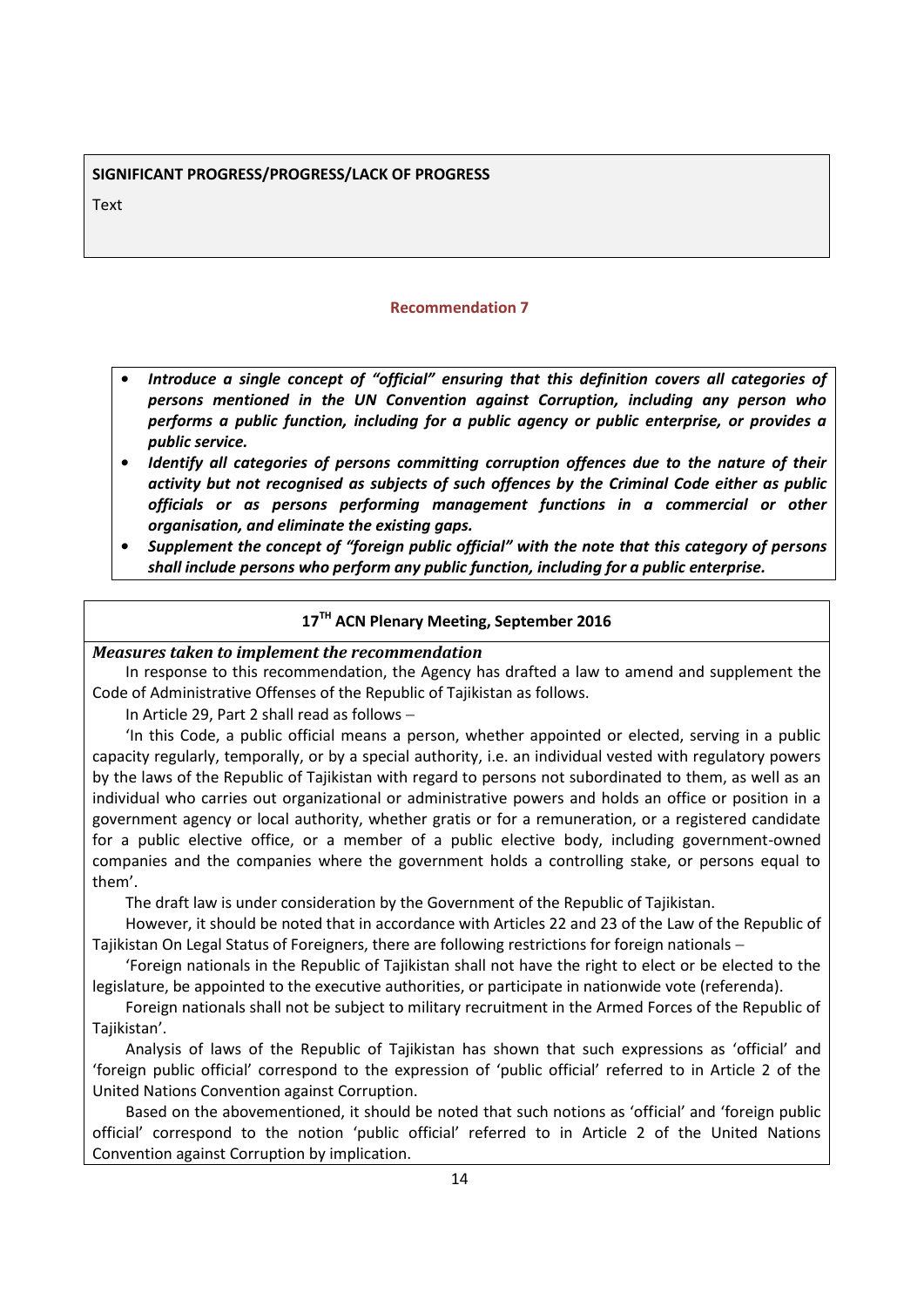**Assessment of Progress - 17th Plenary** 

**SIGNIFICANT PROGRESS/PROGRESS/LACK OF PROGRESS**

**Text** 

# **Recommendation 8**

<span id="page-14-0"></span>*Change the existing confiscation regime, to ensure that the instrumentalities and proceeds of all corruption offences are confiscated irrespective of the level of seriousness attached to the offence by the legislation of the Republic of Tajikistan; as well as, to allow confiscation of property or monetary equivalent of the value of proceeds of corruption offence.*

*Consider introducing the statutory mechanism of confiscation of the mala fide third party owners of corruption proceeds.*

*Introduce sustainable review mechanism to evaluate the effectiveness of the provisional measures (procedural coercion measures at the pre-trial stage) aimed at securing confiscation.*

# **17TH ACN Plenary Meeting, September 2016**

# *Measures taken to implement the recommendation*

In accordance with the criminal laws of the Republic of Tajikistan, confiscation of property, as a form of punishment, means forced seizure and conversion of money, valuables, and other proceeds of crime and property, including corruption-related crimes, into state property following a court sentence. Any income derived from such property, except property and income that are subject to return to the rightful owner; money, valuables, and other proceeds of crime and property that have been partially or completely transformed or converted shall be subject to forfeiture.

Where the proceeds of crime and property were transferred by a guilty person to another person (organization), and where such person knew or should have known that they were obtained in a criminal way, the proceeds of crime and property shall also be subject to confiscation. If confiscation of an item included in the proceeds of crime and property is impossible following a court ruling as it has been used use, sold, or for any other reason, the court shall rule to confiscate a sum of money of corresponding value.

# **Assessment of Progress - 17th Plenary**

# **SIGNIFICANT PROGRESS/PROGRESS/LACK OF PROGRESS**

Text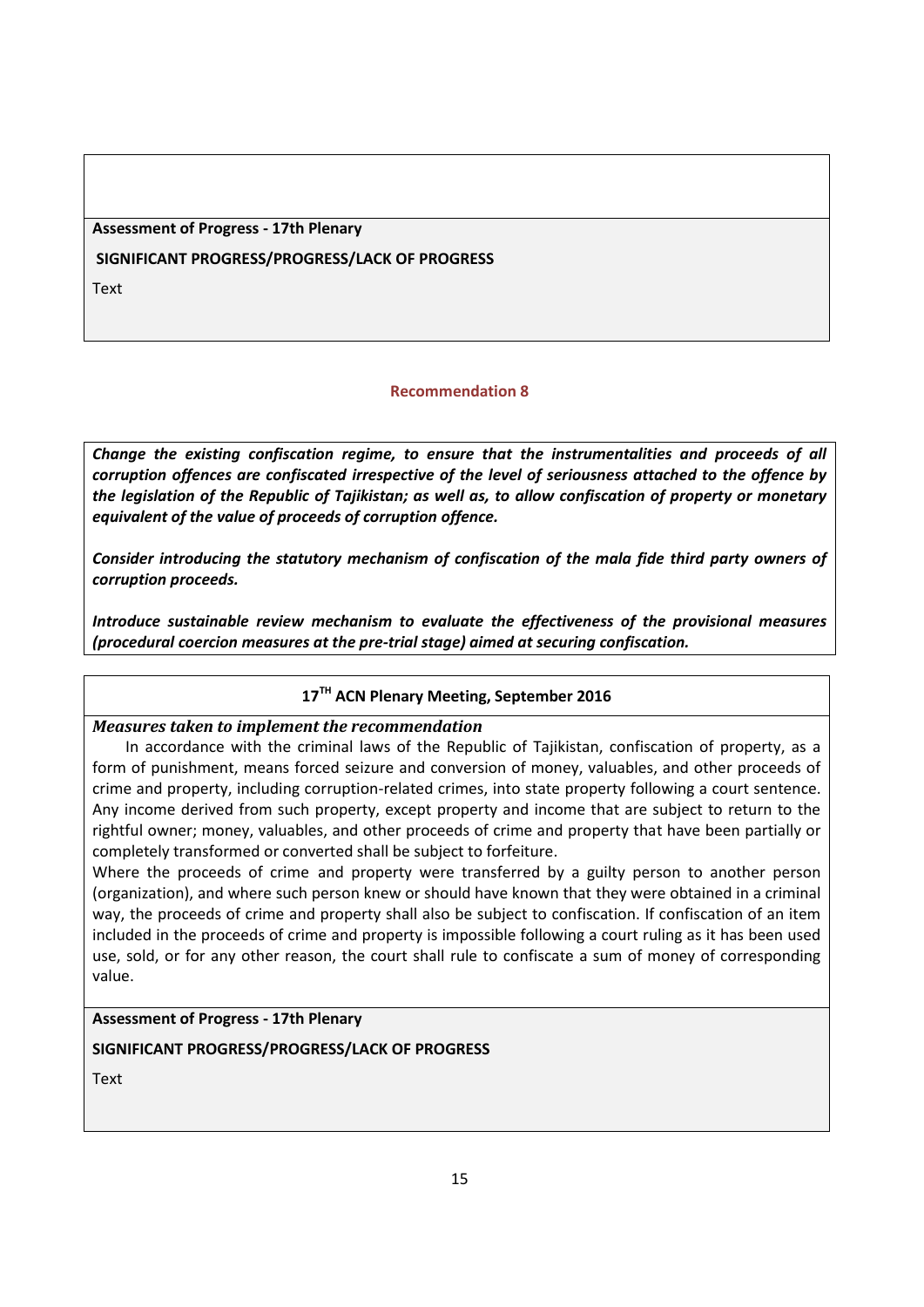# **Recommendation 9**

- <span id="page-15-0"></span>*• Depart from the practice of initiating criminal cases of bribery exclusively on the basis of applications. To facilitate detection and investigation of complex corruption offences:*
- *(i) enhance the proactive capacity of the Agency for State Financial Control and the Fight against Corruption and representatives of other law enforcement and prosecution agencies, inter alia, by wider use of analytical methods;*
- *(ii) make active use, in addition to intelligence information gathered by law enforcement agencies, of other investigation methods, including more thorough examination of mass media reports, information received from other jurisdictions, reports from tax inspectors, auditors and FIU, as well as complaints received through government websites and hotlines, embassy reports and information obtained through other complaints channels, as grounds for launching an investigation.*
- *• Provide for the possibility of listening to telephone and other conversations in all cases of corruption offences.*
- *• Use such special techniques as strategic infiltration and sting operations for detection and investigation of corruption offences.*

# **17TH ACN Plenary Meeting, September 2016**

### *Measures taken to implement the recommendation*

It should be noted that in 2015 and the 1st half of 2016, the employees of the Agency for State Control and Combating Corruption of the Republic of Tajikistan initiated more than 509 criminal proceedings on corruption-related offences based on the information provided by tax authorities, auditors, and financial control agencies.

**Assessment of Progress - 17th Plenary** 

**SIGNIFICANT PROGRESS/PROGRESS/LACK OF PROGRESS**

Text

# **Recommendation 10**

<span id="page-15-1"></span>*Continue the adoption of measures aimed at conducting joint and separate trainings for officers of all law enforcement bodies, including the prosecution agencies and the courts.* 

- *• Develop a training mechanism ensuring regular training events based on a formalised curriculum promptly reacting to all changes in the legislation.*
- *• Develop an evaluation mechanism of the special training.*
- *• Ensure implementation of an effective and transparent multilevel mechanism of competitive selection of personnel to the Agency for State Financial Control and the Fight against Corruption and the prosecution bodies on the basis of transparent procedures.*
- *• Ensure objective evaluation of contenders' qualifications and skills by an independent commission participating at least at the stage of preliminary selection, and establish a procedure of appeals against the selection results.*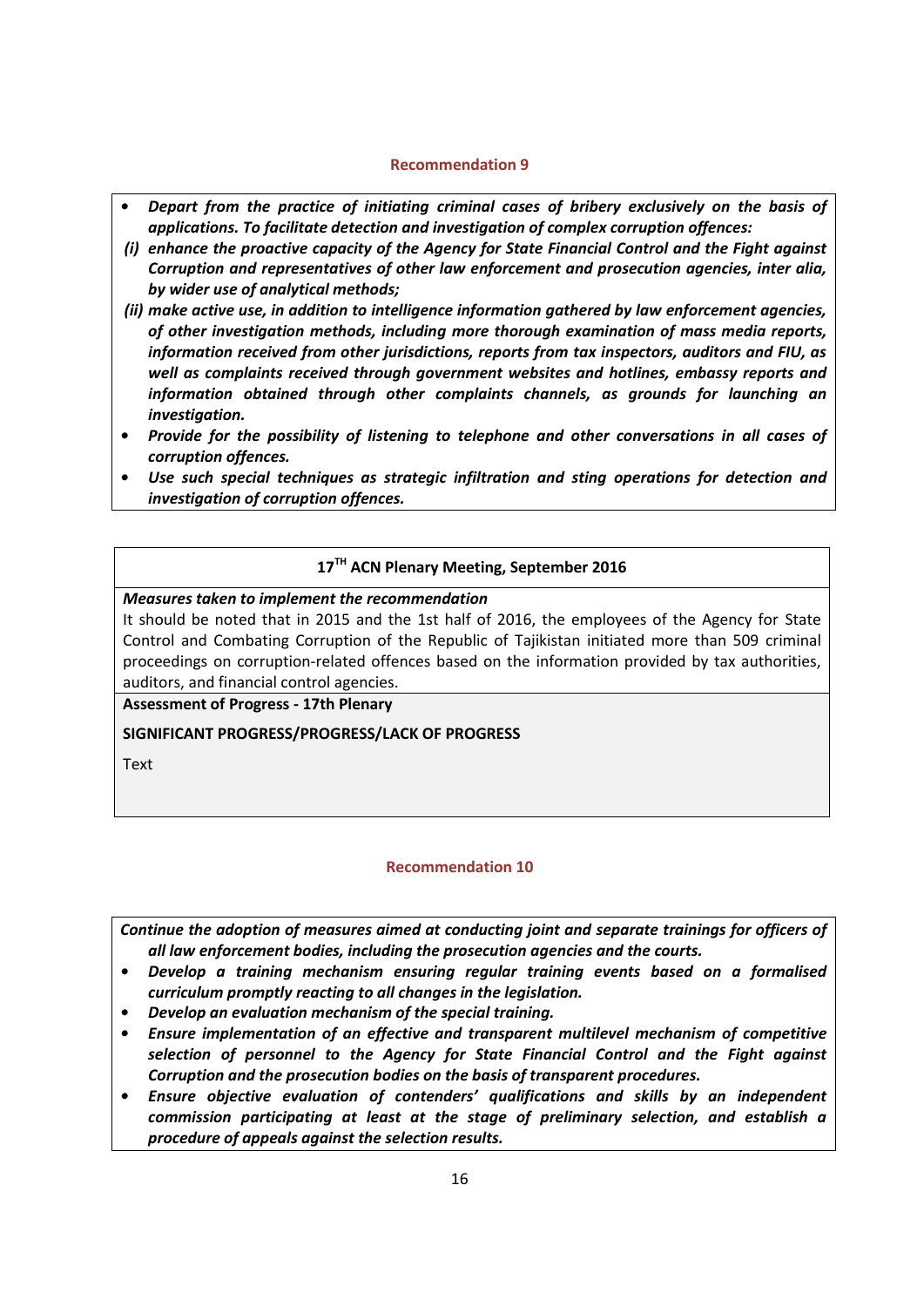# **17TH ACN Plenary Meeting, September 2016**

#### *Measures taken to implement the recommendation*

Pursuant to paragraph 18 of the Action Plan for the Anticorruption Strategy, the Centre of Excellence has been established at the Institute of Public Administration under the President of the Republic of Tajikistan for employees of anti-corruption agencies and judges. Presently trainers are being selected from among the experts of these agencies.

It should be noted that the OSCE Office in Tajikistan conducts, on a regular basis, a series of training workshops for law enforcement officers and civil society with such topics as 'How to develop anticorruption strategies and action plans', 'Methods of monitoring implementation of anticorruption strategies and action plans', 'Anti-corruption assessment of legal acts, 'Corruption risk assessment methods', etc.

In addition, the Centre of Excellence for Prosecutor's Office employees conducts workshops on the specifics of pre-trial investigation of criminal cases on misappropriation of public funds for prosecutors, investigators, and assistant prosecutors.

At the end of each month, following a joint plan of the Supreme Court and the High Economic Court of the Republic of Tajikistan, workshops are held for judges, trainee judges, and court staff in order to prevent corruption-related offenses in trial and take appropriate measures.

The Institute of Public Administration under the President of the Republic of Tajikistan has conducted 30 training courses for civil servants during this period.

Advanced training courses have been conducted on the topics of 'National policy in the fight against corruption in the Republic of Tajikistan' with participation of persons responsible for the prevention of central government corruption and 'Legal framework of civil service in the Republic of Tajikistan'.

The courses also studied such topics as 'Communication in the public service' and 'Ethics and integrity in the public service'.

On May 17, 2016, the Institute conducted a national scientific conference on 'Current problems in the fight against corruption in the Republic of Tajikistan' with participation of representatives of the Presidential Executive Office, the Agency for State Financial Control and Combating Corruption of the Republic of Tajikistan, the Agency for Civil Service under the President of the Republic of Tajikistan, central and local public authorities, and representatives of educational institutions. Following the conference, its participants suggested establishing the Centre for Considering Issues in Combating Corruption at the premises of the Research Institute with engagement of government officials.

In accordance with the action plan for retraining and advanced training for civil servants that follows the action plan of the Institute of Public Administration under the President of the Republic of Tajikistan for 2016, approved by the Presidential Executive Office, 16 courses were carried out in the first six months of 2016: 3 refresher courses, and 13 training courses, including 8 off-base courses. 692 civil servants (53.9% of the annual plan), out of which 224 females (32.34%) and 468 males (67.6%), attended these courses.

It should be noted that lecturers of high educational institutions and experts of the General Prosecutor's Office and Agency for State Financial Control and Combating Corruption of the Republic of Tajikistan carried out advanced training on the subjects of 'Corruption as a social phenomenon: its concept and outline', 'Anti-Corruption Legislation of the Republic of Tajikistan', 'Ways to combat corruption', 'Code of ethics for public servants'.

The Institute of Public Administration under the President of the Republic of Tajikistan incorporates a Research Institute of Public Administration and Civil Service. Theoretical and practical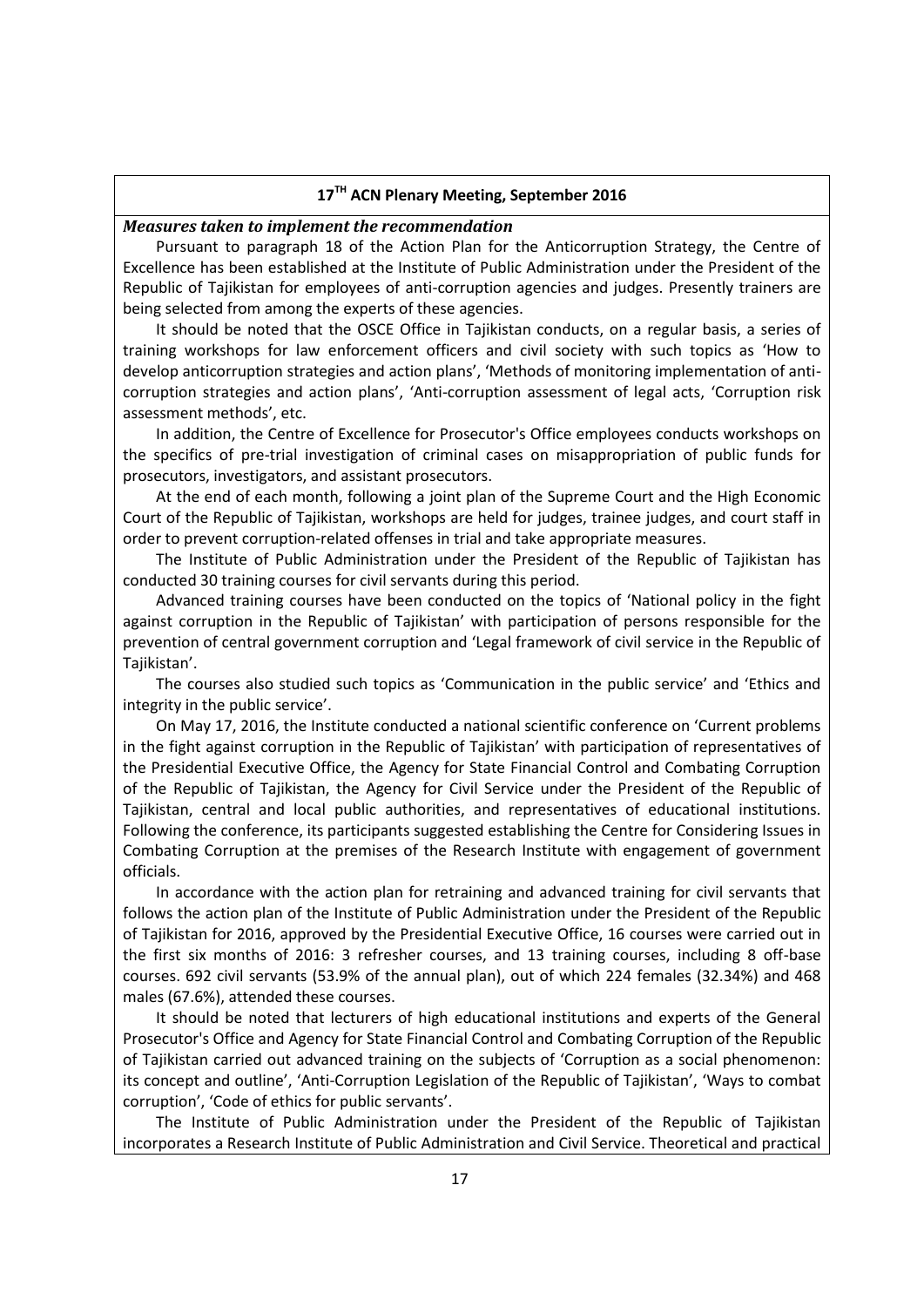research will be organized by this centre that will contribute to the development of public administration and civil service in the country.

Twice a year, the Agency for State Financial Control and Combating Corruption of the Republic of Tajikistan develops the training plan 'On conducting trainings and workshops with the staff of the Central Office' to be approved by the Agency's Director. The training plan is executed by both the Central Office and regional offices in Gorno-Badakhshan Autonomous Oblast, Khatlon Oblast, and Sogd Oblast. Theoretical and practical classes are held in accordance with these training plans once a week. The staff of the Agency takes tests and examinations according to the training plan at the end of each academic year.

In April 2016, the media announced 6 vacancies in the area of public finance control. More than 123 candidates applied for vacancies at the Agency.

It should be noted that to implement the principle of transparency and openness, the Agency had a three-stage competition.

The Agency sent 20 candidates to study counter-corruption law at the Academy of Financial Police of the Republic of Kazakhstan. Five graduates of 2015 and five graduates of 2016 out of 20 were appointed to corresponding positions at the Agency after graduating from the Academy of Financial Police of the Republic of Kazakhstan.

In May 2016, following a request of the Ministry of Internal Affairs of the Republic of Tajikistan, the Human Resource Department of the Agency prepared the documents of applicants for admission to the Academy of the Ministry of Interior of the Republic of Tajikistan. For the time being, 6 applicants are enrolled in the Academy.

Besides, 14 employees of the Agency for State Financial Control and Combating Corruption of the Republic of Tajikistan are trained at the MIA Academy of the Republic of Tajikistan to improve their professional skills.

In addition, the Agency for State Financial Control and Combating Corruption conducts performance evaluation of its employees in accordance with the Law of the Republic of Tajikistan On Civil Service every two years.

**Assessment of Progress - 17th Plenary** 

#### **SIGNIFICANT PROGRESS/PROGRESS/LACK OF PROGRESS**

Text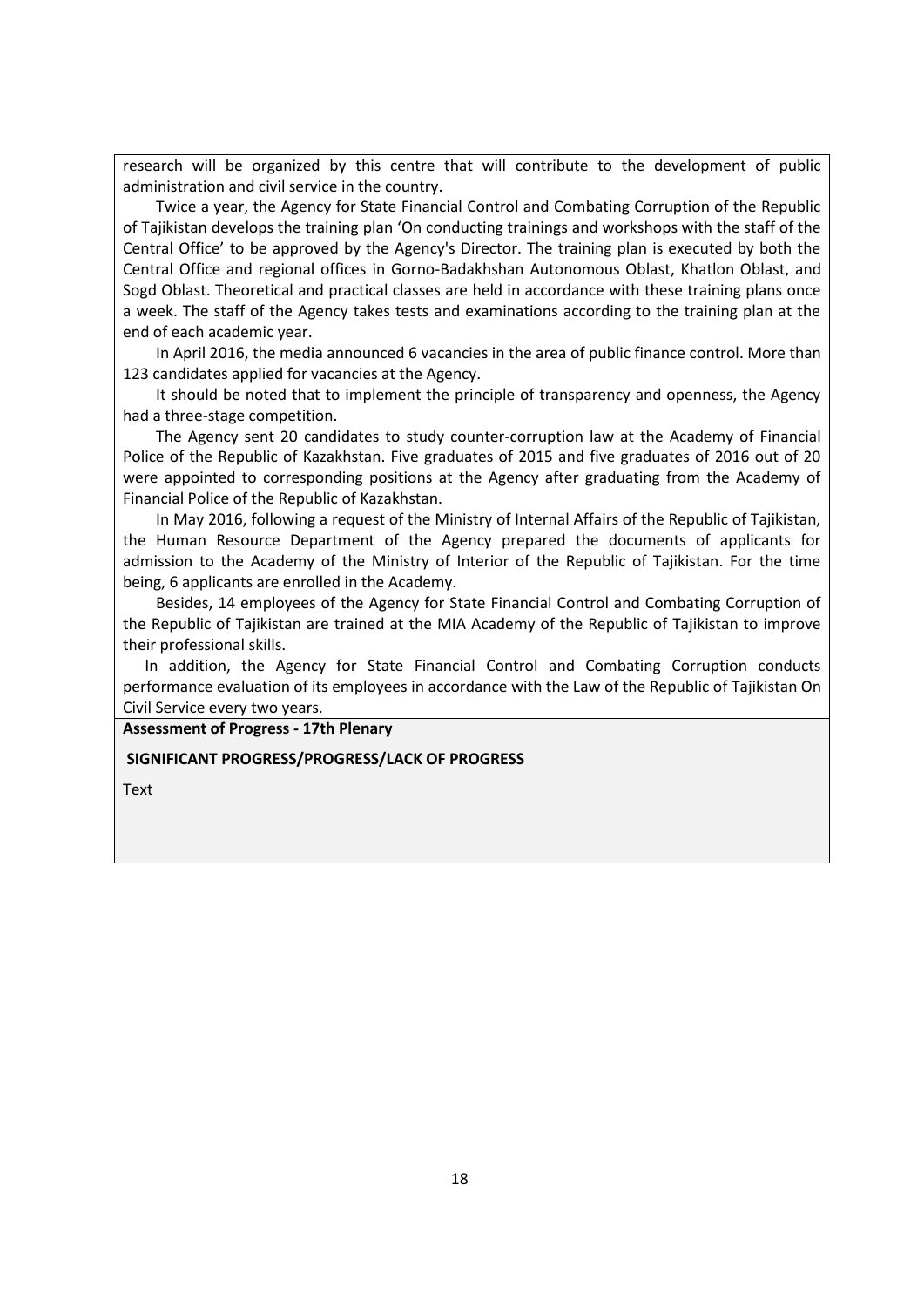#### **PILLAR 3. PREVENTION OF CORRUPTION**

#### **Recommendation 11**

- <span id="page-18-1"></span><span id="page-18-0"></span> *Continue developing and strengthening the preventive functions of the Agency for State Financial Control and the Fight against Corruption, ensuring that a more significant part of resources is allocated to this area of its work;*
- *Continue specialisation of staff members of the Agency for State Financial Control and the Fight against Corruption in prevention of corruption;*
- *Ensure effective coordination of activities of staff members (of structural units) of corruption prevention in regional offices of the Agency for State Financial Control and the Fight against Corruption;*
- *Ensure effective coordination of activities of staff members (of structural units) of corruption prevention of other state bodies.*

# **17TH ACN Plenary Meeting, September 2016**

### *Measures taken to implement the recommendation*

In accordance with the Decree of the President of the Republic of Tajikistan dated September 4, 2014, No. 275 On Amendments to Decree of the President of the Republic of Tajikistan dated January 10, 2007, No. 143 On the Agency for State Financial Control and Combating Corruption of the Republic of Tajikistan, the Directorate for Prevention of Corruption has been transformed into the Directorate General for Prevention of Corruption. Under this Decree, the strength of structural units in charge of corruption prevention has increased by 16 persons on the whole in the Republic.

To improve the level of proficiency, the Agency regularly sends its employees for training to the Institute of Public Administration under the President of the Republic of Tajikistan, Public Administration Academy under the President of the Republic of Kazakhstan, and the Academy of the Ministry of Internal Affairs of the Republic of Tajikistan.

Besides, the employees of the Central Office of the Agency and its structural units have theoretical and practical sessions according to the training plan once a week. The employees of the Agency take tests and examinations at the end of each academic year.

To coordinate the activities of counter-corruption agencies, the Agency for State Financial Control and Combating Corruption of the Republic of Tajikistan, in cooperation with the General Prosecutor's Office of the Republic of Tajikistan, Ministry of Internal Affairs of the Republic of Tajikistan, and State Committee for National Security of the Republic of Tajikistan carry out workshops, round tables, and meetings for public officials and the civil society. General information on these events can be found on the Agency's website www.anticorruption.tj.

### **Assessment of Progress - 17th Plenary**

#### **SIGNIFICANT PROGRESS/PROGRESS/LACK OF PROGRESS**

Text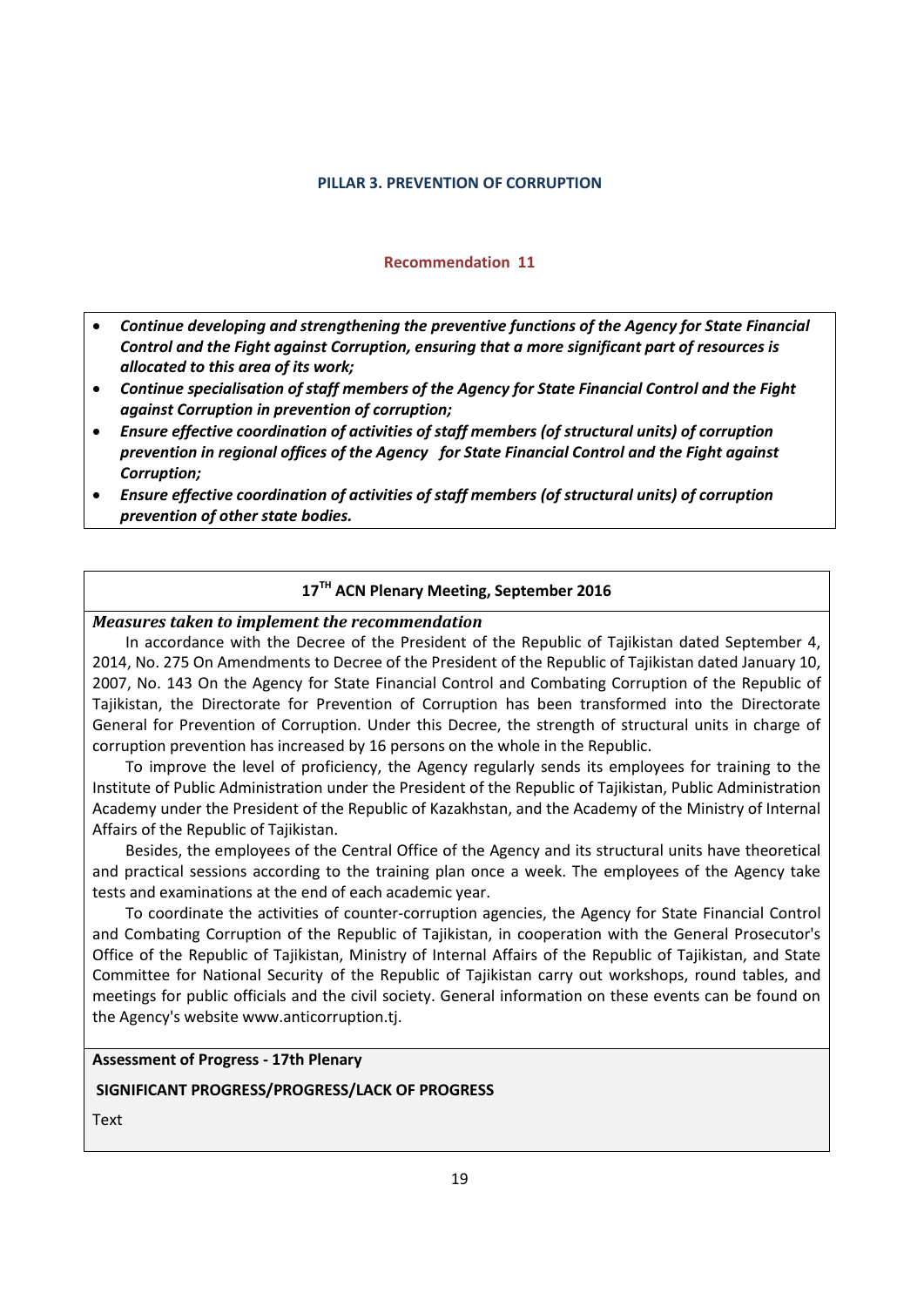### **Recommendation 12**

# <span id="page-19-0"></span>*Legal framework and prevention of conflict of interest*

*Establish legal regulations in the area of conflict of interests in civil service in a systematic manner. In addition, modify, in terms of extension of the volume of regulation, the following definitions stipulated in the Law: conflict of interests, public interest and personal interest.*

*Foresee in the law declaration of personal (private) interests by all public officials, including political civil servants, as well as specific procedures of exclusion of private interests from the decision-making process, and identify procedures for resolution of cases associated with possible conflicts of interests or accusations of involvement in a conflict of interests.*

### *Code of ethics*

*Include in the new Code of Ethics of Civil Servant fundamental principles of the public service, as well as detailed definitions of expected ethical conduct from civil servants. Improve mechanisms of management of civil servants' compliance with ethical standards. Develop and disseminate special codes of ethics for jobs exposed to greater corruption risks, such as police, tax, customs and border guard officers, prosecutors, etc.* 

### *Recruitment in the public service*

*Introduce procedure which would ensure objectiveness and non-bias during the process of recruitment for the civil service.* 

# *Practical training for civil servants, elected officials, judges and heads of public institutions*

*Improve the system of training in the area of ethics and conflict of interest prevention for civil servants. Ensure such training is systematic and permanent. Design a separate special training course on departmental ethics and regulation of conflict of interests, which should be made compulsory for policy makers, judges and heads of public institutions.*

# *Asset declarations*

*Make public the assets declarations, especially those filed by politicians and high-ranking public officials. Introduce a permanent monitoring mechanism over the submission of declarations, their completeness and accuracy of provided information. Introduce declaration of personal (private) interests. Extend the obligation of declaring income and assets to public officials' spouses and children. Improve the format of declarations taking into account the future transition to the electronic format of the whole process of declaring.*

# **17TH ACN Plenary Meeting, September 2016**

### *Measures taken to implement the recommendation*

The Civil Service (Amended) Law of the Republic of Tajikistan, passed on March 11, 2011, No. 603, features such definitions as 'conflict of interest', 'government interest', and 'private interest'.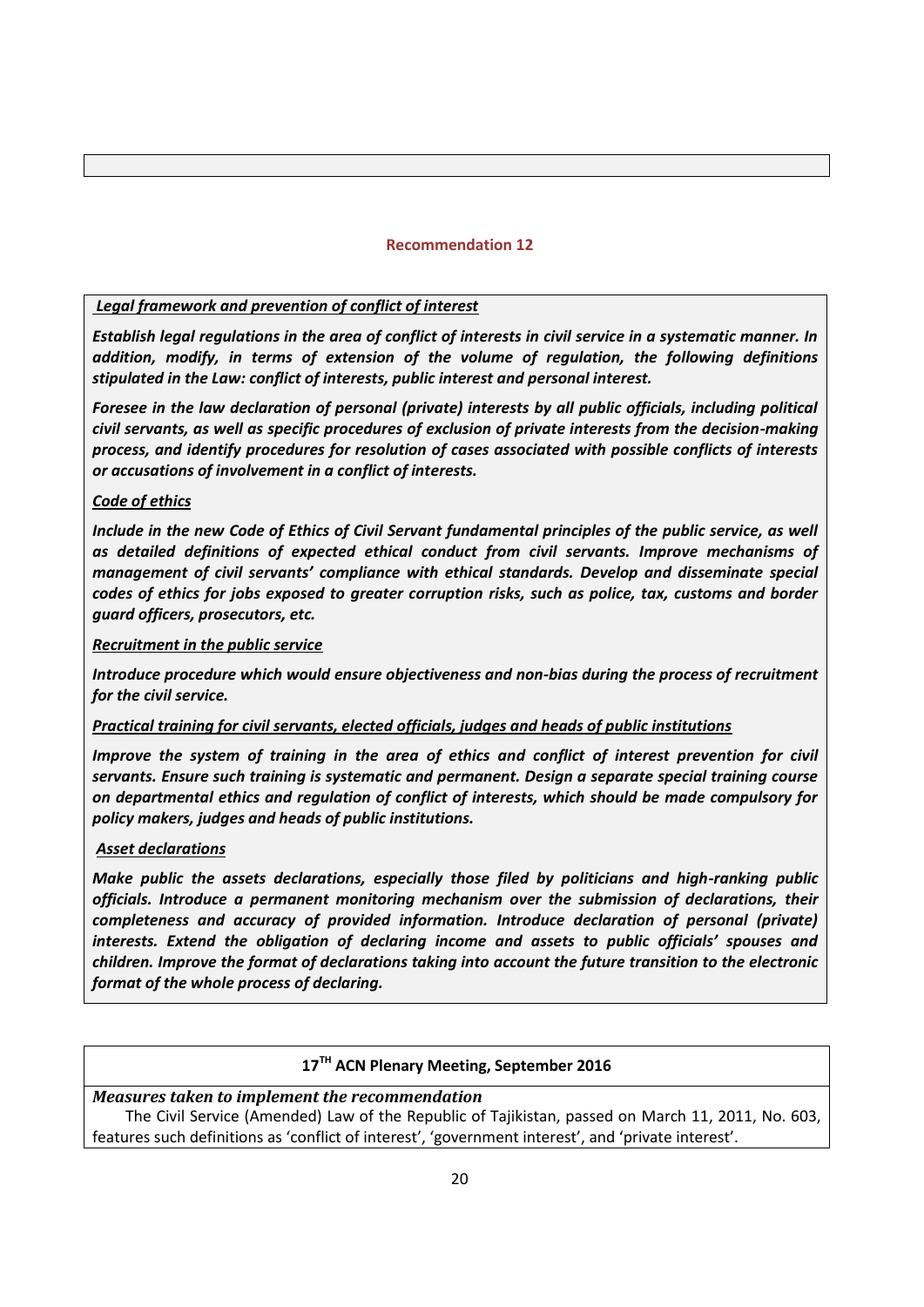Article 28 of the said Law stipulates that 'if a civil servant's private interests get in the way of competent execution of office duties or conflict with government interests, or may lead to other conflicts of interest, he or she is to inform thereof a public official who has the power to appoint or remove him or her from office.

The statutory provisions governing conflicts of interest have been established by the Law of the Republic of Tajikistan On Fight Against Corruption that lists special requirements for persons running for public office as well as persons authorized to perform public functions (Article 7), fiscal control with regard to civil servants with intent to prevent conflicts of interest (Article 8), and barriers to appointment (election) to public office (Article 10).

Furthermore, to execute recommendations of the second round of OECD monitoring, the Civil Service (Amended) Law of the Republic of Tajikistan of July  $26<sup>th</sup>$ , 2014, No.1128, was adopted to amend Article 32 of the said Law. According to these amendments, a civil servant will hereafter be held disciplinarily liable for disregard of the requirements of the Ethical Code for Civil Servants of the Republic of Tajikistan and the sectoral ethical codes for civil servants, for the occurrence of conflicts of interest while executing public office, or other actions leading to corruption but having no elements of administrative offenses or crimes.

To execute recommendation 12 of the third round of OECD monitoring and item 66 of the Action Plan for the Anticorruption Strategy of the Republic of Tajikistan for 2013-2020, laws have been drafted to amend the Civil Service Law and the Law on Combating Corruption Law of the Republic of Tajikistan and are submitted to ministries and government agencies for review.

These draft laws contain reviewed definitions of 'conflict of interest', 'government interest', 'private interest', procedures to declare income, property, fiscal obligations of candidates and public individuals, as well as their family members, and declarations of private interest of these individuals.

It has also been recommended that Article  $8<sup>1</sup>$  of the Law of the Republic of Tajikistan On Combating Corruption be amended as follows

'Article  $8<sup>1</sup>$ . Declaration of Private Interests

1. Private interests of contenders (candidates) for public offices, governmental and equivalent positions when appointed (elected) to an office and such public office holders are to be declared annually by April  $1<sup>st</sup>$  of the current year.

2. While declaring personal interests, the requirements stipulated in Sub-Articles 2 and 5 of Article 8 of the present Law must be followed.

3. The procedures, the form of declaration of personal interests of the persons referred to in Sub-Article 1 of the present Law shall be established by the President of the Republic of Tajikistan'.

The draft law amending the Civil Service Law of the Republic of Tajikistan stipulates that a civil servant's private interest shall be declared following the procedure required under the Law of the Republic of Tajikistan On Combating Corruption.

Conflict-of-interest management is also regulated through the Ethical Code of Civil Servants of the Republic of Tajikistan in the reviewed version approved by the Decree of the President of the Republic of Tajikistan of December 3, 2015, No.951. Pursuant to the Decree of the President of the Republic of Tajikistan, the control of implementation of the Decree, as well as coordination and control of the operations of the Commission on Ethics of Public Offices will remain with the Civil Service Agency under the President of the Republic of Tajikistan.

Human Resources Management in the Civil Service

The findings of the report of the third round of monitoring on competitive selection to enter public office have been taken into consideration by the Civil Service Agency.

To insure fairness and neutrality for evaluation of candidates, efficiency and transparency of the selection process, the Regulations on the procedures for selection to fill administrative vacancies in the government in the reviewed version have been approved by the Decree of the President of the Republic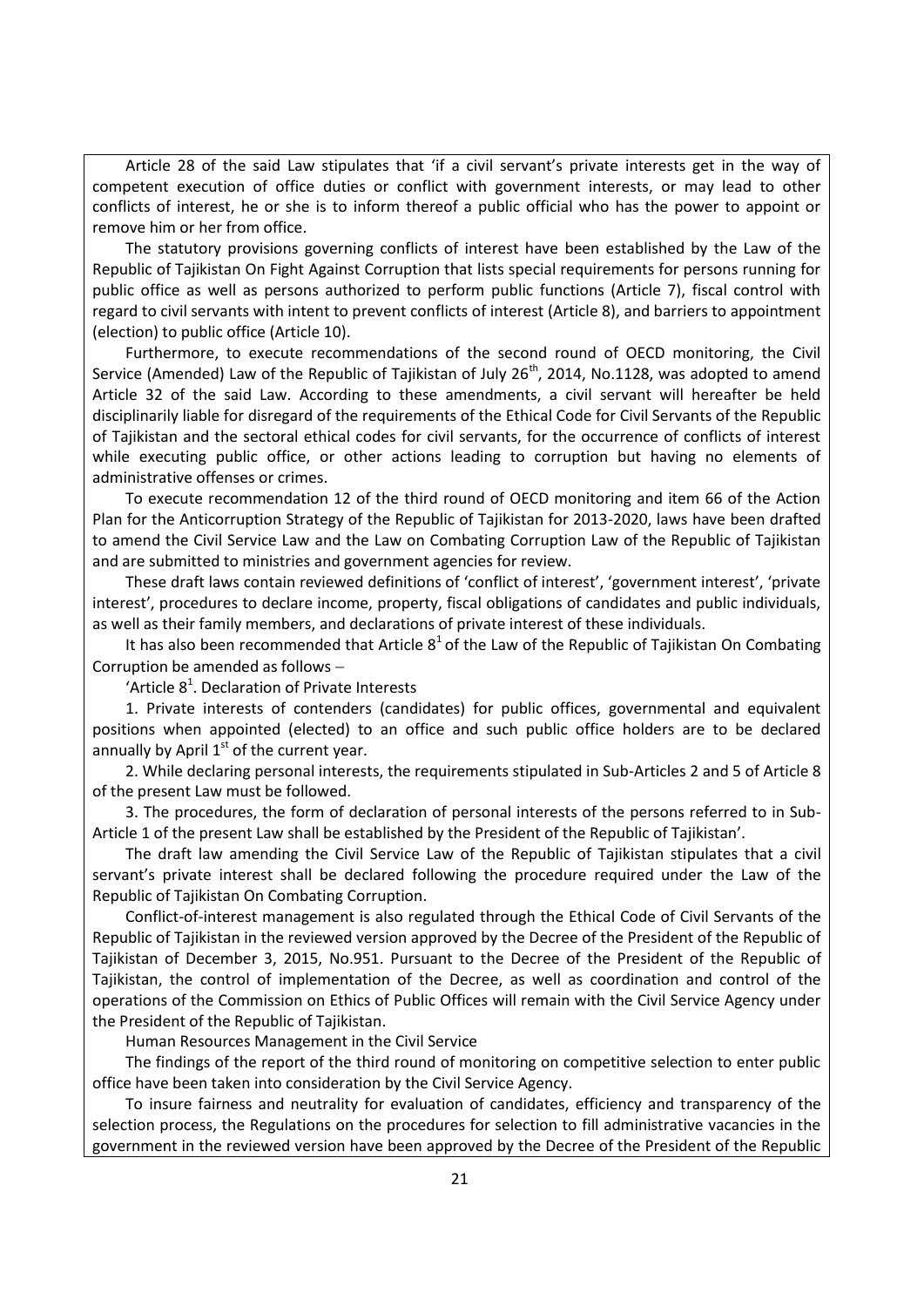of Tajikistan of March 10, 2016, No.647.

A competition between candidates for administrative vacancies in the government will be conducted to insure the equality of rights of nationals of the Republic of Tajikistan, administrative officers, the selection and placement of highly qualified and competent personnel in the government, and to ensure career opportunities for civil servants.

Alternatively, pursuant to the Regulations, pre-evaluation (written tests, testing) may be performed to assess the level of knowledge and expertise of the candidates. In such cases candidates will be individually or collectively assessed before being interviewed, and experts will be engaged to conduct pre-evaluation.

The head of a government agency has the right to refuse to comply with the decision of the Selection Committee to appoint a candidate to fill a vacancy exclusively by providing well-reasoned arguments (where laws were violated during the selection process). It should be noted that there were no cases in 2010 - 2016 where competition winners would not be appointed to the vacant positions.

### **Assessment of Progress - 17th Plenary**

**SIGNIFICANT PROGRESS/PROGRESS/LACK OF PROGRESS**

<span id="page-21-0"></span>Text

# **Recommendation 13**

- *Take measures for guaranteeing protection of public servants against disciplinary reprisals or official harassments in cases when they report their suspicions of corruption or other unlawful actions in their organisations to law enforcement or prosecution authorities by adopting (special basic) rules for the protection of persons reporting possible cases of corruption or other unlawful actions and ensure that the public officials are aware of their duty to report suspicions of corruption or other unlawful actions and of these rules of protection of persons who report suspicions of corruption or other unlawful actions.*
- *Fully decriminalise defamation.*

# **17TH ACN Plenary Meeting, September 2016**

# *Measures taken to implement the recommendation*

Pursuant to Article 6 of Law of the Republic of Tajikistan On Combating Corruption, any person reporting a corruption related offense or contributing to the fight against corruption in another way shall fall under government protection. This protection is provided by the government agency designated to combat corruption. Article 672 of the Code of Administrative Offenses mandates that failure to provide information about corruption related violations to the law enforcement agencies shall be qualified as a violation of law and is punishable by a fine. Article 163 of the Criminal Code of the Republic of Tajikistan prohibits prosecution of a persons who provides information to the law enforcement agencies.

Article 34 of the Civil Service Law of the Republic of Tajikistan provides guarantees to civil servants, including a guarantee of protection for civil servants, their family members and close relatives against violence, threats, and other unlawful acts related to the execution of office duties.

Currently, the abovementioned draft law amending the Civil Service Law has been developed to implement this statutory provision.

As legislation of the Republic of Tajikistan contains a number of organizational, legal, and social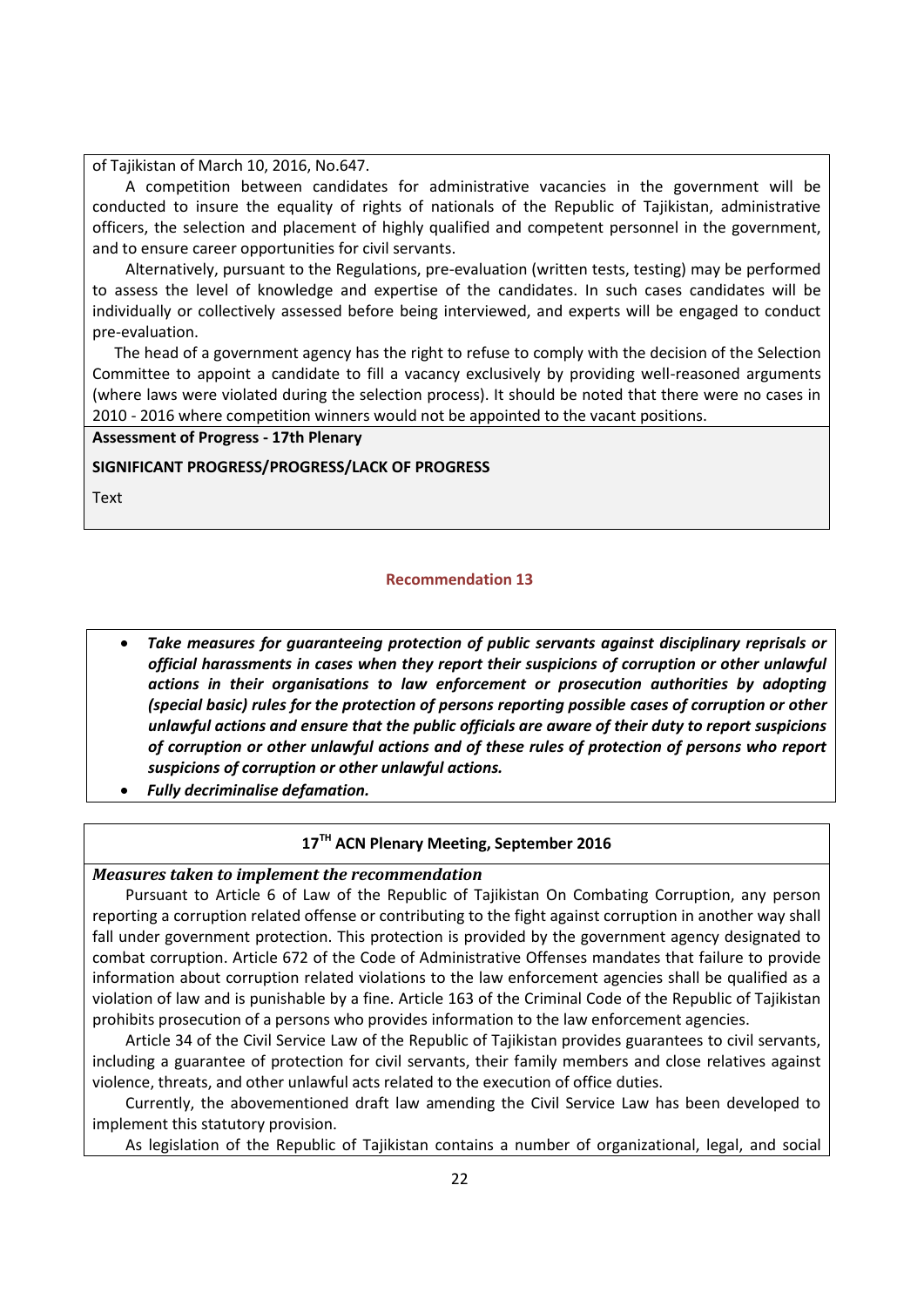measures to ensure protection of individuals contributing to the prevention and exposure of crimes, including corruption-related ones, their protection from threats and violence, it has been proposed to supplement the Law with Article 29<sup>1</sup> that reads as follows –

'Any use of force, threats, and other unlawful acts against a civil servant, his or her family members and close relatives related to his/her performance of office duties and reporting corruption-related offenses and crimes shall be prohibited.

Comprehensive organizational, legal, economic, and social measures established by legislation of the Republic of Tajikistan to ensure protection for the persons contributing to the prevention and exposure of crimes, including corruption-related offenses and crimes, will be applied to the civil servants, their family members and close relatives'.

**Assessment of Progress - 17th Plenary** 

# **SIGNIFICANT PROGRESS/PROGRESS/LACK OF PROGRESS**

Text

# **Recommendation 14**

- <span id="page-22-0"></span> *Introduce and ensure effective operation of the system of anticorruption screening of legal acts and their drafts, clearly preventing duplication of functions of bodies entrusted to conduct such screening.*
- *Develop and approve the methodology(-ies) of anticorruption screening of legal acts and their drafts for all types of anticorruption screening stipulated by the legislation of Tajikistan, taking into consideration differences between internal and external anti-corruption screening.*
- *In order that the anticorruption screening provided for in the legislation of Tajikistan is efficient, ensure the necessary training for specialists and their regular capacity-building.*

# **17TH ACN Plenary Meeting, September 2016**

*Measures taken to implement the recommendation* 

The Department for anti-corruption assessment of laws and draft legal acts of the Chief Directorate for Prevention of Corruption of the Agency for Efficient Anti-Corruption Assessment established by the legislation of Tajikistan provides regular trainings to its experts. Once a week trainings Legislation of the Republic of Tajikistan take place at the Chief Directorate, while several times a year the employees are trained at the Institute for Advanced Training. In cooperation of the OSCE Office in Tajikistan, the officials of the Directorate conducted training on the procedures for anti-corruption assessment of laws and draft laws at the said Office, once in 2015 and twice in 2016. On June  $3^{rd}$ , 2016, the Agency conducted a national conference "Procedures for anticorruption assessment of laws and draft legal acts" with over 60 representatives of government agencies and the civil society attending it.

As regards the implementation of anti-corruption assessment of laws and draft legal acts, the following acts have been adopted and took effect

1. Law of the Republic of Tajikistan On Anticorruption Assessment of Laws and Draft Legal Acts.

The Law establishes the legal and organizational framework for anticorruption assessment of laws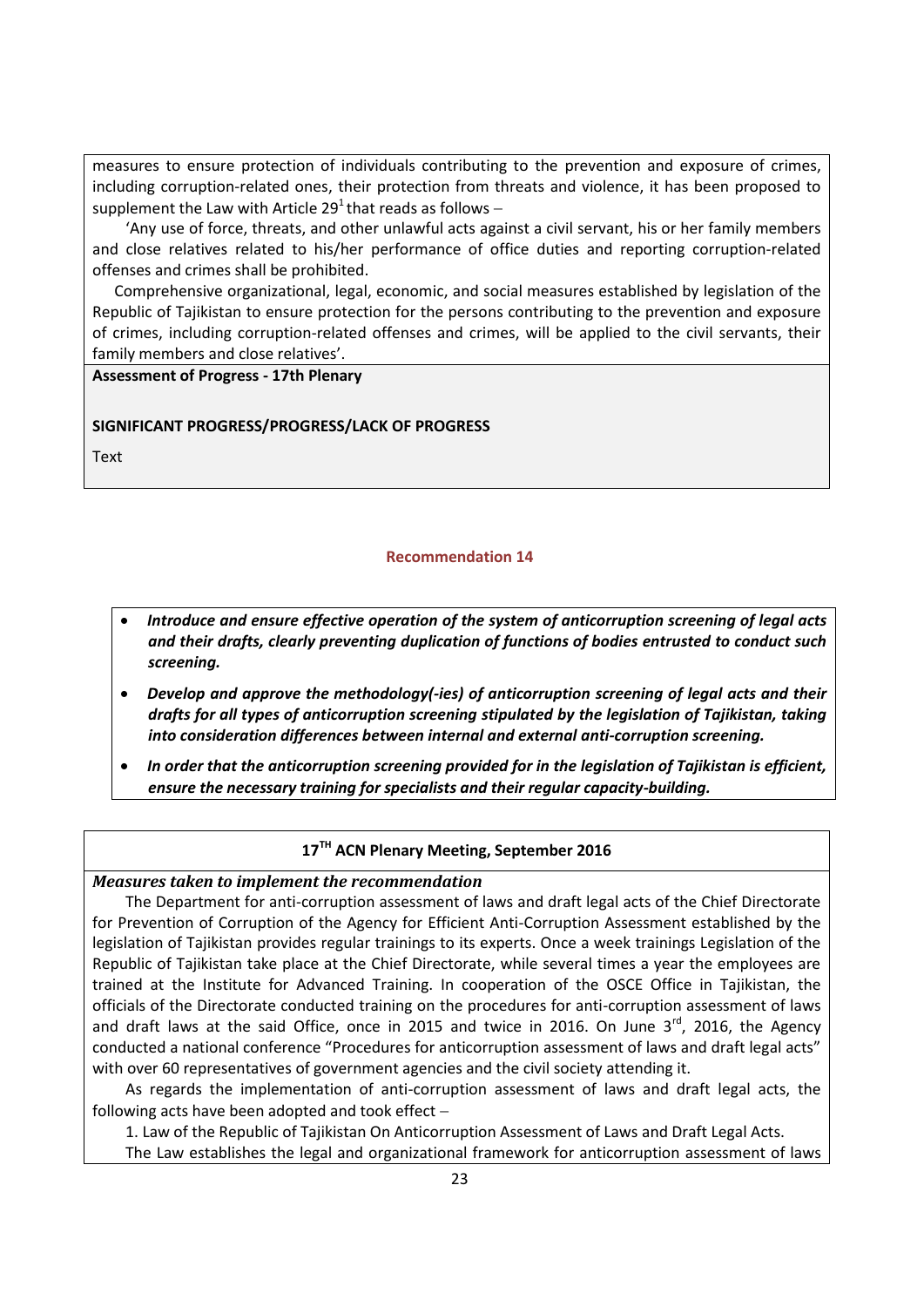and draft legal acts to identify corruption–related factors in them and to take steps to eliminate these factors as part of a corruption prevention package in all walks of life of the society.

Pursuant to Sub-Article 1 of Article 8 of the Law, the government anticorruption assessment of laws and draft legal acts shall be carried out by the authority in charge of state financial control and combating corruption of the Republic of Tajikistan; while the government anticorruption assessment of binding regulations of the ministries, government committees, other government agencies, and local self-governments shall be conducted by the Ministry of Justice of the Republic of Tajikistan, whereas inhouse anticorruption assessment of legal acts shall be carried out by the lawmakers. The anti-corruption assessment is to be conducted by the experts who have not been involved in drafting the legal acts.

Pursuant to Sub-Article 2 of the present Article, the authority in charge of state financial control and combating corruption of the Republic of Tajikistan can directly conduct anti-corruption assessment of binding regulations of the ministries, government committees, other government agencies, local authorities, and local self-governments.

Sub-Article 3 of this Article covers the development of the procedures for anti-corruption assessment of laws and draft legal acts, regulations and draft regulations of the ministries, government committees, other government agencies, local authorities, local governments, and intradepartmental anti-corruption assessment of draft regulations.

2. The Resolution of the Government of the Republic of Tajikistan of June 3, 2014, No.355 On procedures for anti-corruption assessment of laws and draft legal acts, regulations and draft regulations of the ministries, government committees, other government agencies, local authorities, local governments, and intradepartmental anti-corruption assessment of draft regulations.

The said procedures have been based on Articles 3 and 8 of the Law of the Republic of Tajikistan On Anti-Corruption Assessment of Laws and Draft Legal Acts and lays out the procedures for anti-corruption assessment of laws and draft legal acts, as well as intradepartmental anti-corruption assessment of draft regulations.

#### **Assessment of Progress - 17th Plenary**

#### **SIGNIFICANT PROGRESS/PROGRESS/LACK OF PROGRESS**

<span id="page-23-0"></span>**Text** 

#### **Recommendation 15**

- *Continue the development of the Audit Chamber of the Republic of Tajikistan staffing it with highly qualified personnel with a high level of moral qualities and integrity.*
- *Reconsider the functions of the Agency for State Financial Control and the Fight against Corruption and the Audit Chamber in connection with the formation and development of the new external audit institution in order to avoid duplication in the work of these two institutions.*
- *Envisage joint and separate trainings for officers of the Audit Chamber, the Agency for State Financial Control and the Fight against Corruption, internal audit departments of other institutions and law enforcement bodies on matters of detection of facts of fraud and corruption, transfer of such information to law enforcement bodies, analysis of causes and factors conducive to development of corruption and fraud in the sphere of public finances*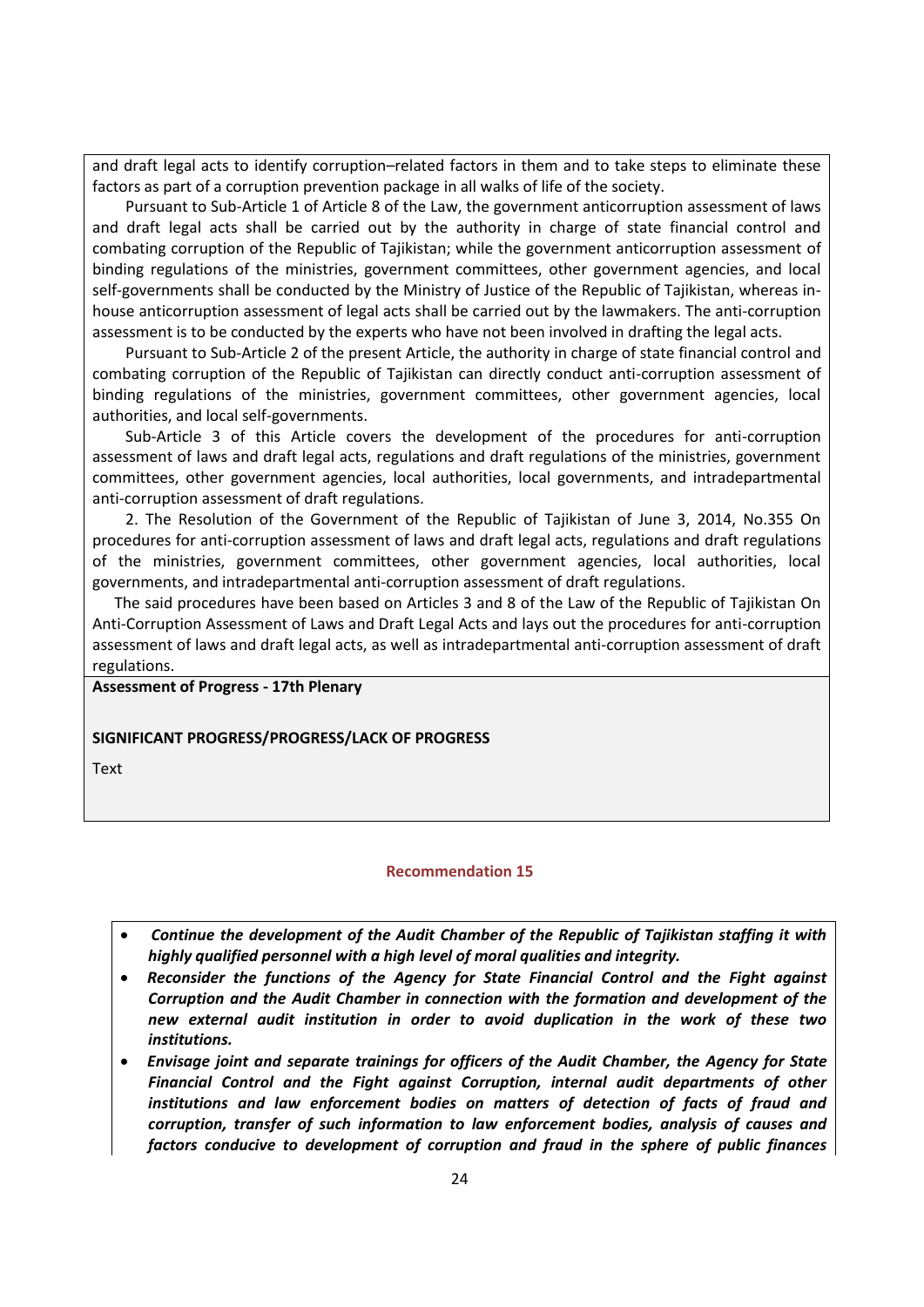*management, and methods of their elimination.*

 *Ensure practical implementation of the Audit Chamber's obligations to prepare, present and publish independent annual reports, except information protected by law, and ensure maximally broad distribution and discussion of the published reports.*

# **17TH ACN Plenary Meeting, September 2016**

# *Measures taken to implement the recommendation*

In pursuance of this recommendation, the Chamber of Accounts of the Republic of Tajikistan, with direct support of the country's leadership including the President of the Republic, continues its efforts to enhance its structure, increase the nominal staffing level and recruit professionals that have the experience, integrity and qualifications required in view of the implementation of independent external audit of public budgeting and extrabudgetary spending.

The Head of State has placed a special focus on the staffing of the Chamber of Accounts. Most recently, on August 23, 2015, President of the Republic of Tajikistan Honorary Emomali Rahmon issued an order to expand the staff of the Chamber of Accounts to 110 and efforts were made to recruit new professionals.

To reinforce the efforts to strengthen the public audit expertise of the Chamber of Accounts with professionals having a high level of qualifications, ethical standards, integrity and patriotism and to further the efforts to improve the performance of the Chamber of Accounts of the Republic of Tajikistan, on July 18, 2016, the Chamber's executive board, upon the President's approval, held an unscheduled performance assessment of 42 audit experts and employees. To ensure objective and unbiased assessment of the staff's professional qualifications and expertise, the Chamber's executive board additionally commissioned the services of members of the Civil Service Agency under the President of the Republic of Tajikistan and the HR advisor assistant to the President of the Republic of Tajikistan. Based on the findings of the assessment, seven of the 42 employees were demoted and two of them were recommended for dismissal due to their professional inaptitude.

To ensure that experts with a high level of qualifications are recruited, the salary levels must be consistent with the specific job requirements. Pursuant to the Order no. 259 of the Government of the Republic of Tajikistan of June 21, 2016, and in pursuance of the Decree of the President of the Republic of Tajikistan no. 697 of June 06, 2016, *On Measures to Increase the Level of Social Protection, Effective Official Salaries of Civil Servants and Employees of Public Institutions and Organizations, Retirement Payments, and Scholarship Allowances,* official salaries of the Chamber of Accounts employees were increased by 15 percent starting July 01, 2016.

Regarding the overlapping functions of the Public Audit and Anti-Corruption Agency of the Republic of Tajikistan and the Chamber of Accounts of the Republic of Tajikistan, it should be noted that the agencies closely cooperate with each other.

The Chamber of Accounts is a new institution with expanded functions and objectives with regards to control of public spending. The functions and powers of the Chamber of Accounts employees are clearly established by the Law of the Republic of Tajikistan *On the Chamber of Accounts.* Pursuant to Article 1.1 of the Law, the Chamber of Accounts of the Republic of Tajikistan is the supreme audit agency of the Republic of Tajikistan that is responsible for independent external audit of budget execution and making recommendations for improvement. Pursuant to Article 1.3 of the Law, the Chamber of Accounts can assess policy implementation and present the findings of its assessment.

To enhance the Law of the Republic of Tajikistan *On the Chamber of Accounts of the Republic of Tajikistan* and several other laws, the Chamber of Accounts of the Republic of Tajikistan has developed a number of amendments and submitted them to the interagency anti-corruption and audit commission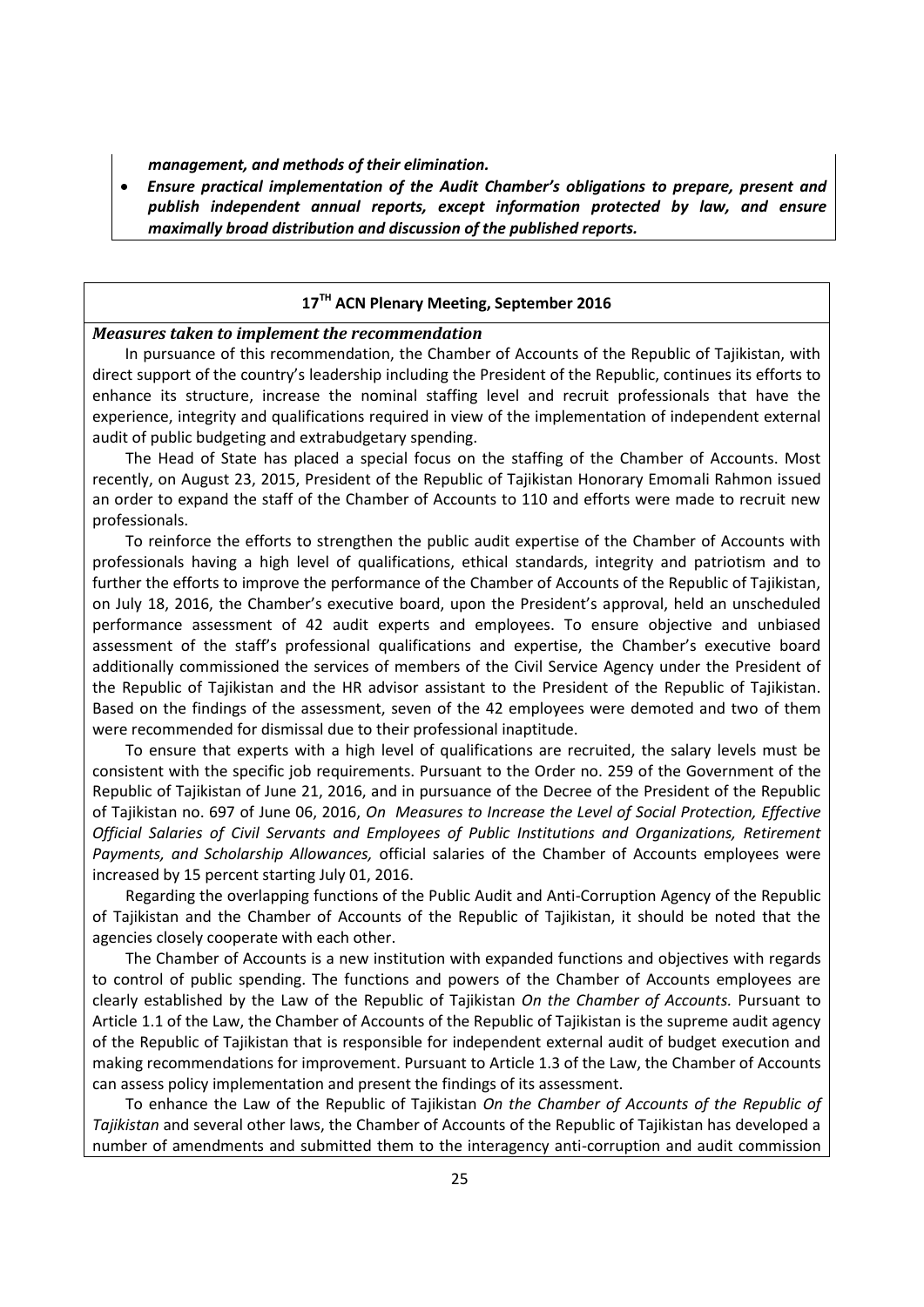of the Ministry of Justice of the Republic of Tajikistan for review and subsequent submission to the President of the Republic of Tajikistan.

Additionally, to remove overlaps of functions between the two agencies, the Chamber of Accounts of the Republic of Tajikistan has developed and enacted the *Regulations and Instructions for the Chamber of Accounts Units.* Also, several manuals on audits and standards and instructions on external public financial control have been translated from Russian to Tajik. To that end, the working commission continues its efforts to develop relevant documents of the Chamber of Accounts of the Republic of Tajikistan.

The Chamber of Accounts of the Republic of Tajikistan further continues its efforts to improve the professional qualifications level of its staff. Particularly, according to the training schedule approved by the Chairman of the Chamber of Accounts of the Republic of Tajikistan on January 5, 2016, a series of professional trainings for the Chamber's employees has been launched. The trainings are delivered by chief auditors and other experienced employees of the Chamber of Accounts. The training subjects have been selected following the practical needs and requests from the Chamber of Accounts employees.

A total of six workshops have taken place according to the schedule. The training subjects included the following: procedures for planning and conduct of audits of public sector organizations (January 05, 2016); specific procedures for audits of investments and government loans (January 08, 2016); training on the instructions on audit of the Chamber of Accounts of the Republic of Tajikistan (January 12, 2016); auditing administration of budget allocations by local public sector institutions (January 15, 2016); interpretations of the Tax Code of the Republic of Tajikistan (January 19, 2016); and public procurement of goods, works and services. The workshops were held at the conference hall and attended by all employees of the Chamber of Accounts.

An interactive learning model was used during the trainings allowing all employees of the Chamber of Accounts to interact during the trainings and offer solutions based on their analysis of case studies. Advanced professional training is a way to improve theoretical knowledge and practical skills of the employees. This series of trainings aims to consistently improve their professional knowledge, skills and qualifications. The main goal of the trainings is to make the transition from government financial control to public auditing.

The international best practice exchange within the framework of the International Organization of Supreme Audit Institutions is an effective way to assist a supreme audit institution in the pursuit of its objectives.

To further cooperation between supreme audit institutions of ECOSAI member states, a training seminar on environmental auditing standards was held from May 9 to 19 of this year in Tehran, the Islamic Republic of Iran. During the seminar, participants had an opportunity to discuss and share their best practices of environmental auditing.

In pursuance of paragraph 3 of the OECD Recommendation no. 15, on August 02, 2016, the chief executives of the Chamber of Accounts in partnership with the Public Audit and Anti-Corruption Agency of the Republic of Tajikistan held a joint seminar on *Control over Proper and Effective Use of Public Funds by Public Companies and Organizations* at the premises of the National Public Library of Tajikistan.

The event drew 38 participants all of whom took an active part in the discussion of the detection of fraud and corruption and reporting to law-enforcement agencies as well as the analysis of the causes and contributing factors of corruption and fraudulent activities in the public finance management sector and the methods to detect, prevent and eradicate them.

Notably, mass media and central television channels of the Republic of Tajikistan covered the seminar and its outcomes.

Pursuant to the Law of the Republic of Tajikistan *On the Chamber of Accounts of the Republic of Tajikistan,* the Chamber of Accounts may use its IT resources, arrange semi-annual press conferences, and publish articles and interviews to promote its progress and accomplishments. The Chamber of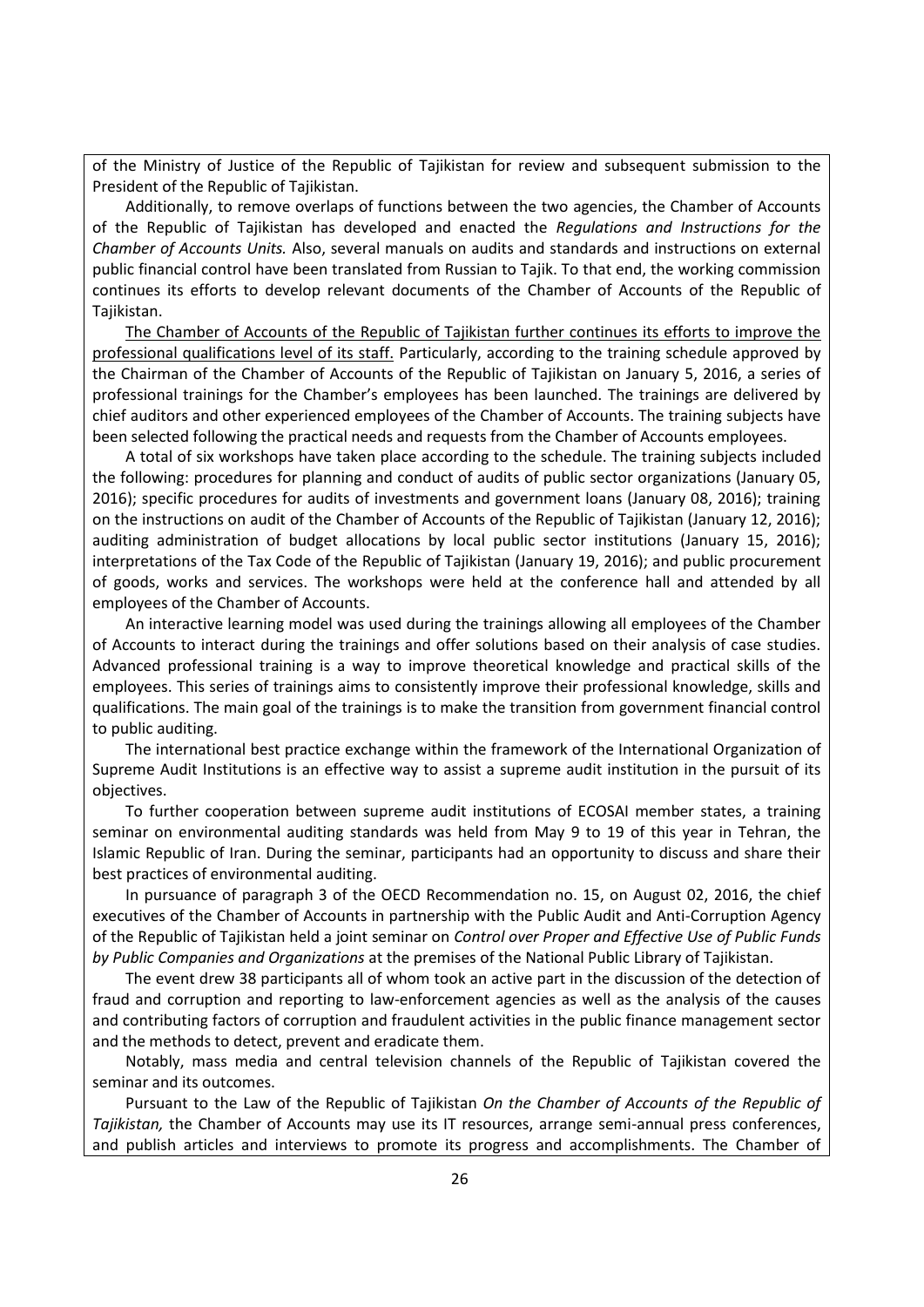Accounts publishes its own academic and information newsletter, *The Chamber of Accounts Journal,* and runs its own website (www.sai.tj) available in Tajik, Russian and English and updated on a daily basis.

**Pursuant to provisions of law,** an expert analysis has been launched based on the findings of which, the Chamber of Accounts of the Republic of Tajikistan prepared reports on the execution of the 2015 State Budget of the Republic of Tajikistan and the draft law of the Republic of Tajikistan *On the 2016 State Budget of the Republic of Tajikistan.* The reports were submitted for review to the President of the Republic of Tajikistan and the Majlisi Namoyandagon of the Majlisi Oli of the Republic of Tajikistan. During the period under review, the Chamber of Accounts audited 438 ministries and departments, investment project management centers, state-owned enterprises, and other public institutions.

It is expected that in the long term, the Chamber will expand its communication with the media and the general public to disseminate information and promote thorough discussion of performance reports and specific issues related to implementation of fiscal policies, public finance management and anticorruption efforts by producing special programs on public radio and television and high-profile publications in parliament- and government-affiliated print media.

Also, over the course of 2015 and the first six months of 2016, the Public Audit and Anti-Corruption Agency of the Republic of Tajikistan has conducted 1,544 scheduled inspections and reviews. The findings of 1,122 of those inspections have been submitted to the law-enforcement agencies for further review and legal assessment.

# **Assessment of Progress - 17th Plenary**

# **SIGNIFICANT PROGRESS/PROGRESS/LACK OF PROGRESS**

<span id="page-26-0"></span>**Text** 

# **Recommendation 16**

- *To revise the Law "On the Public Procurement of Goods, Works and Services" and other related legal acts of the Republic of Tajikistan in order to ensure compliance of the legislative base with the international requirements and standards.*
- *To ensure that all purchases of goods, works and services, which are made fully or partly at the expense of the public funds of the Republic by all state power bodies or other legal entities, which are fully or partly financed with the public funds of the Republic, are made in accordance with the requirements of the Law "On the Public Procurement of Goods, Works and Services".*
- *To ensure effective functioning of the system of accountability, control and dissemination of information on public procurement as envisaged in the Law "On the Public Procurement of Goods, Works and Services".*
- *To regulate public procurements falling outside of the scope of regulation of the Law "On the Public Procurement of Goods, Works and Services" (public procurements securing national defence, national security, state secrets, etc.) and to establish control over funds spent on such purchases without prejudice to the state secrecy and other conditions typical for such purchases.*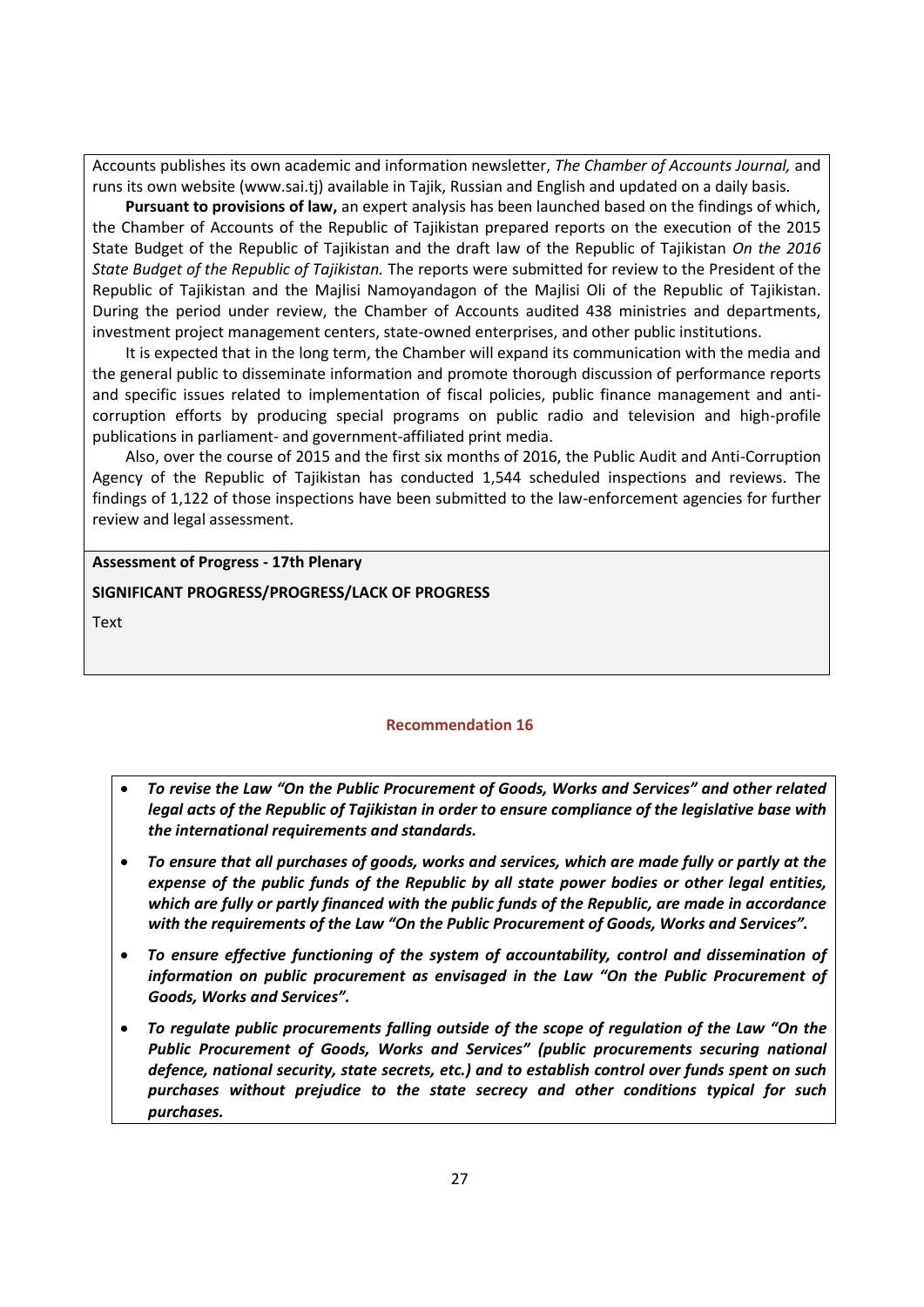*To separate functions of supervision over the public procurement system and carrying out of public procurement on behalf of purchasing organizations not having the status of "qualified purchasing organization" delegating them to other bodies and allocating necessary resources for effective performance of such functions.*

# **17TH ACN Plenary Meeting, September 2016**

#### *Measures taken to implement the recommendation*

The drafting process for the updated law of the Republic of Tajikistan *On Public Procurement of Goods, Works and Services* is nearing completion. *International advisor Mr. Olivier Moreau was commissioned by the European Bank for Reconstruction and Development to provide technical assistance and visited Tajikistan from 20 to 25 June, 2016.* During the finalization phase, the latest comments and recommendations from the UNCITRAL Secretariat were also discussed. The consensus was reached on many issues which will be reflected in the final revision of the draft law.

The Public Procurement Agency plans to present the draft Law for review to ministries and departments in July of this year. The revised draft Law incorporating any amendments that may be suggested by ministries and departments is expected to be subsequently submitted to the Cabinet of the Republic of Tajikistan in October of this year.

Since the draft Law was modeled on the 2011 UNCITRAL model law on public procurement, it meets all applicable international requirements and standards. The technical assistance provided jointly by the EBRD and the UNCITRAL Secretariat advisors also involved an extensive comparative analysis of the draft Law for compliance with the WTO Agreement on Government Procurement and bringing it in line with the Agreement.

During the official speech at the plenary meeting of the parties to the WTO Agreement on Government Procurement that was held in Geneva on July 21 of this year, the head of the delegation of the Republic of Tajikistan made a request that, to be able to meet the deadlines for passing the draft Law, any comments on the draft Law by other parties to the Agreement be submitted before the end of July 2016. The request was also placed in the minutes of the meeting. If no comments are submitted before the deadline, the Cabinet of the Republic of Tajikistan will proceed with the approval and adoption of the draft Law.

Before the plenary meeting, only Canada and Singapore had requested explanations regarding Article 13 of the draft Law and the provisions on framework agreements which were duly provided on June 16, 2016.

To summarize, since the beginning of the third round, serious steps have been taken to engage more public companies and organizations in public procurement processes. These include, particularly, the State Unitary Enterprise *Tajik Aluminum Company* and the Public Joint Stock Company *Barqi Tojik* which were awarded the *'qualified procuring organization'* status, the Joint Stock Company *Agroinvestbank,* and others. All confirmation documents on those companies have been duly provided.

The information about public procurement as specified by the Law *On Public Procurement of Goods, Works and Services* is published on the public procurement portal a[t www.zakupki.](http://www.zakupki/)gov.tj

Particularly, the information about pending procurement requests is published under the *Request Registry* section, the information about e-procurement is published on the portal's main page, the information about awarded procurement contracts is published under the *Contract Registry* section, and any applicable regulations are published under the *Legislation* section.

The information published on the web portal includes all the data required by the Law on public procurement. In addition, the information about electronic requests for quotation is published on the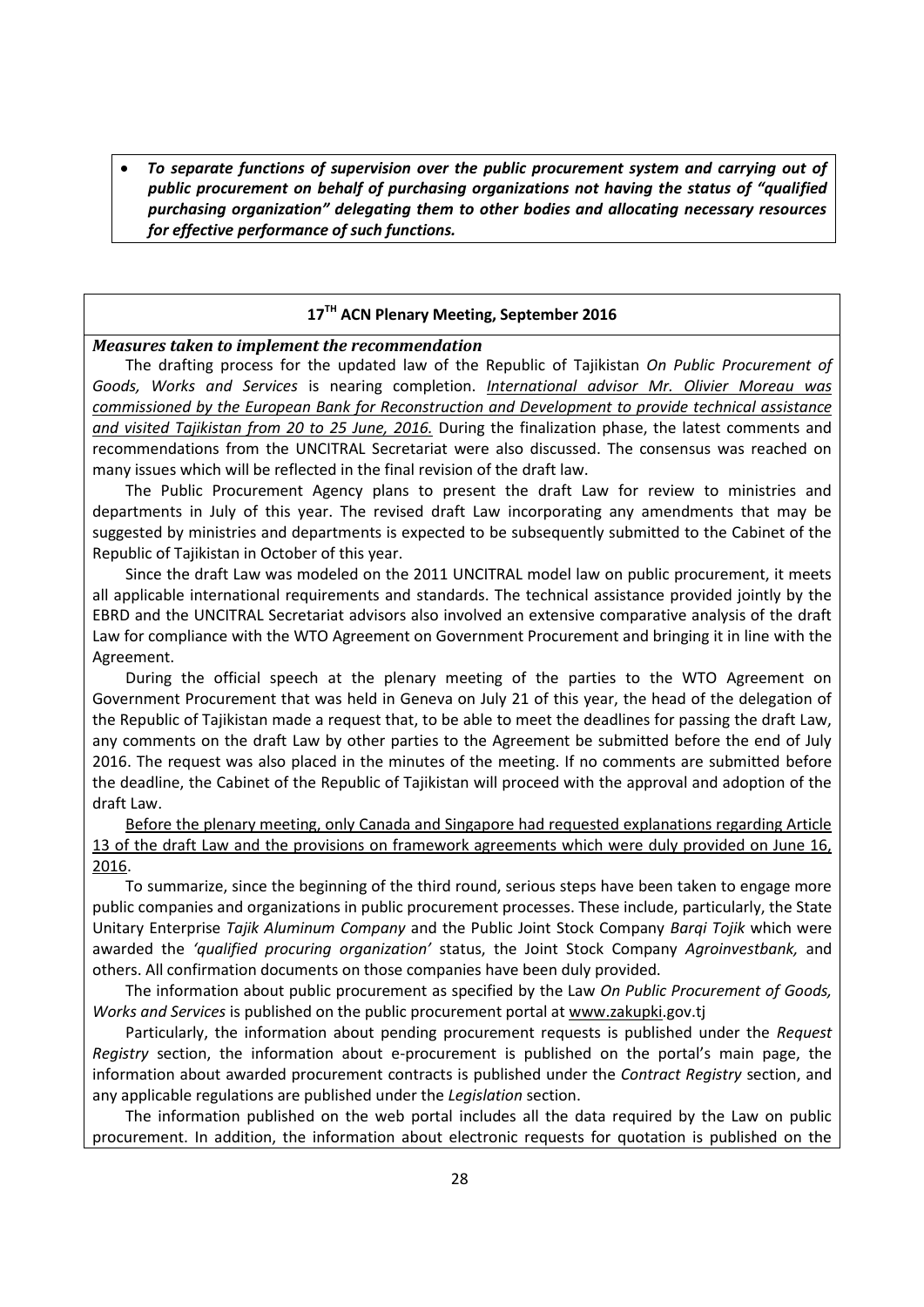main page of the web portal and the details of the winning bids are made accessible without restrictions or authorization.

In addition, starting April 2016, the Agency has also been publishing tender notices on the website of the *Hovar* news agency. *Invitations to bid are also published by print media.*

Significant progress has been made to improve transparency and control by implementing the measures provided by *paragraph 27 of the Resolution of the Government of the Republic of Tajikistan no. 8 of January 25, 2016, 'On the Outcomes of Social and Economic Activities of 2015 and Objectives for 2016.'* Pursuant to this paragraph of the Resolution, qualified procuring organizations are expected to be more involved in the Public Procurement Portal and more goods are expected to be procured through eprocurement. In pursuance of this paragraph of the Resolution, and pursuant to *the Order of First Deputy Prime Minister of the Republic of Tajikistan Davlatali Said of April 22, 2016, no. 27201 (22-8), and the Order of the Head of the Public Procurement Agency of May 31, no. 56,* the scope of goods procured through e-procurement was significantly expanded.

By putting these measures into practice, procurement transactions have become even more transparent. They are accountable to the Public Procurement Agency and overseen by the competent agency. Another accomplishment is a marked increase in the number of registered e-procurement suppliers. *As of this moment, there are 268 of them marking a more than threefold increase from 85 companies as of late 2015.*

Also of note is the fact *that since the beginning of the current year, the Agency's regional offices have been permanently connected to the electronic procurement data system* as opposed to irregular connection they had previously. This has helped to improve transparency and monitoring of procurement transactions at the local level on a day-to-day basis.

According to Article 2.1 of the draft Law, *'Scope of the Law,'* the Law applies to all procurement transactions. Any transactions that, pursuant to the existing law, are exempt from the Law will be regulated by special provisions of the new Law, specifically Article 15, *Handling of Classified Information,* Article 40.1.г, *Competitive Negotiations,* and Article 41.1.к, *Direct Procurement.*

The draft Law also provides for establishment of an independent complaint investigation council to prevent any conflict of interest. The Council's operating principles are laid out in Article 50 of the draft Law. The Council will be accountable to the Government of the Republic of Tajikistan. It will consist of a chairperson and two council members and will be publicly funded.

Moreover, since the last report, the World Bank's Capacity Building for Procurement grant has been directed to train approximately 400 persons and to *develop and implement an electronic test examination system for graduates* of the Public Administration Institute. A total of 13 persons had applied for a test examination which they were allowed to take in March of this year.

**Assessment of Progress – 17 th Plenary** 

**SIGNIFICANT PROGRESS/PROGRESS/LACK OF PROGRESS**

<span id="page-28-0"></span>**Text** 

# **Recommendation 17**

 *To revise the existing legislation on access to information in order to limit the volume of information, which is not subject to disclosure and powers of heads of the state authorities and organizations to restrict access to information.*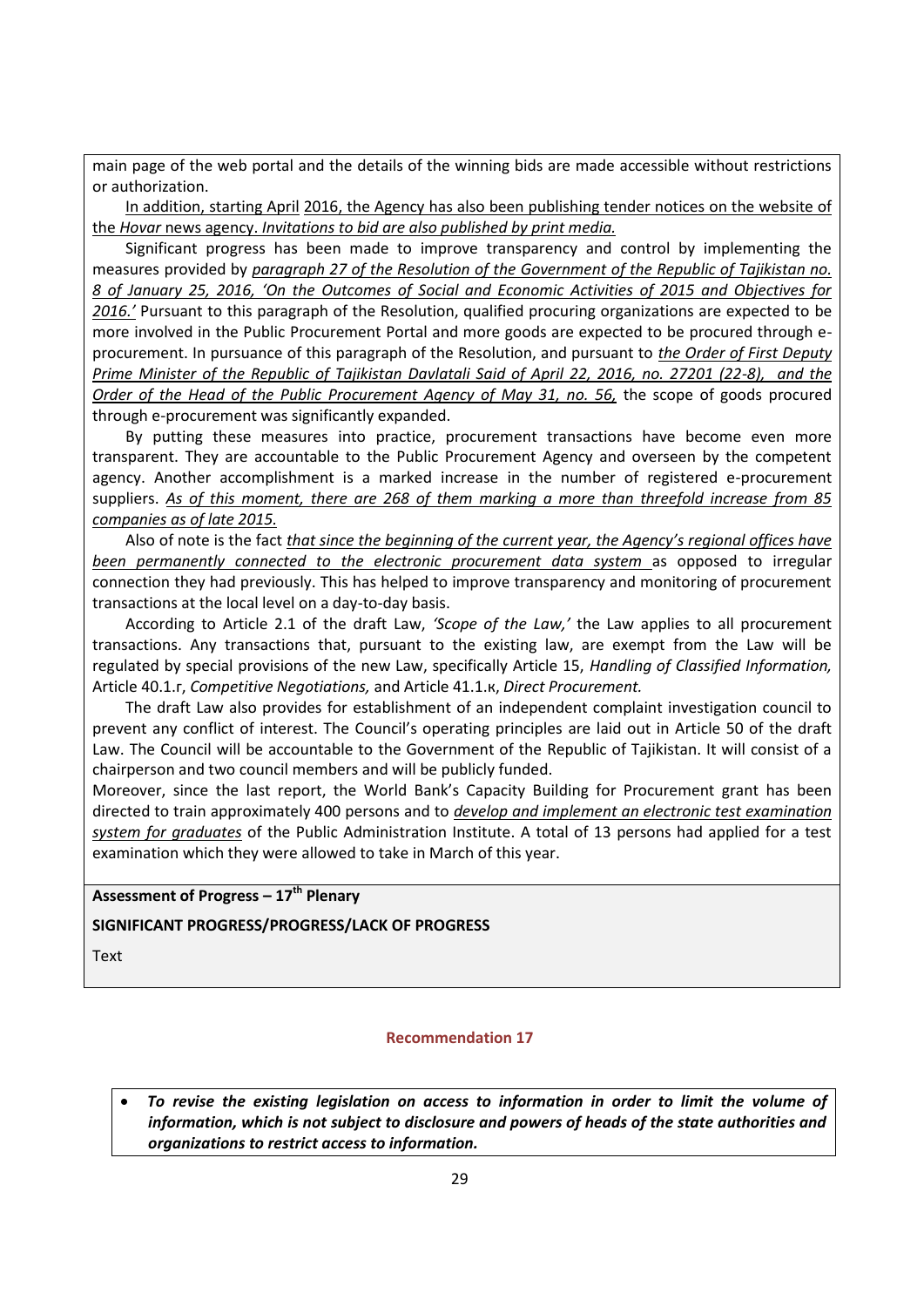- *To delegate the function of monitoring of observance of the requirements of the Law "On the Right to Access to Information" (consideration of claims in connection with violation of the right to access to information and performance of relevant investigations, prescriptions on elimination of barriers for access to information, preparation of reports on observance of the requirements of the Law "On the Right to Access to Information", recommendations, etc.) to the office of the Human Rights Commissioner or other state body and to grant necessary rights and resources to such body.*
- *To take measures for elimination of problems related to access to information in the judicial system.*
- *To confirm uniform requirements for the information, which has to be published by the state authorities, and web-sites of the state authorities and organizations specifying information which has to be presented on these web-sites and to ensure observance of these requirements.*
- *To ensure free unlimited free-of-charge access to all legal acts, including draft legal acts, which have to be updated on a timely basis.*

# **17TH ACN Plenary Meeting, September 2016**

### *Measures taken to implement the recommendation*

 In pursuance of the recommendation from the OECD Anti-Corruption Network for Eastern Europe and Central Asia to the Republic of Tajikistan under the Istanbul Action Plan to establish a special independent office for the processing of petitions pursuant to the law on access to information, the Law of the Republic of Tajikistan no. 1101 of July 26, 2014, introduced amendments to Article 11 of the Law of the Republic of Tajikistan *On the Human Rights Commissioner of the Republic of Tajikistan.*

 Pursuant to the newly introduced amendments, the main functions of the Human Rights Commissioner now also include assisting in gaining access to information and review and investigation of public petitions for access to information.

According to Article 2 of the Law of the Republic of Tajikistan *On the Right of Access to Information,* the right of access to information means the right of every individual to seek and obtain information from government agencies and organizations, other agencies and organizations authorized by the government to discharge the functions of the state, local self-government agencies, and their officials that legitimately hold the information concerned.

The Ministry of Justice of the Republic of Tajikistan publishes a monthly magazine *'Universal State Register of Regulations of the Republic of Tajikistan'* which, according to Article 53 of the Law of the Republic of Tajikistan *On Regulations,* is an official publication.

The magazine features four sections containing international legal instruments recognized by Tajikistan, constitutional laws of the Republic of Tajikistan, codes and laws of the Republic of Tajikistan, resolutions of the Majlisi Milli and the Majlisi Namoyandagon of the Majlisi Oli of the Republic of Tajikistan, presidential decrees of the Republic of Tajikistan, orders of the Government of the Republic of Tajikistan, and binding regulations of government agencies, local government agencies and village selfgovernment agencies that have been officially registered with the Ministry of Justice of the Republic of Tajikistan.

Pursuant to the Order of the Ministry of Justice of the Republic of Tajikistan of January 14, 2015, no. 9, 210 free copies of the magazine are distributed between ministries, government committees, and local government agencies.

Also, pursuant to the Order of the Government of the Republic of Tajikistan of August 31, 2012, no.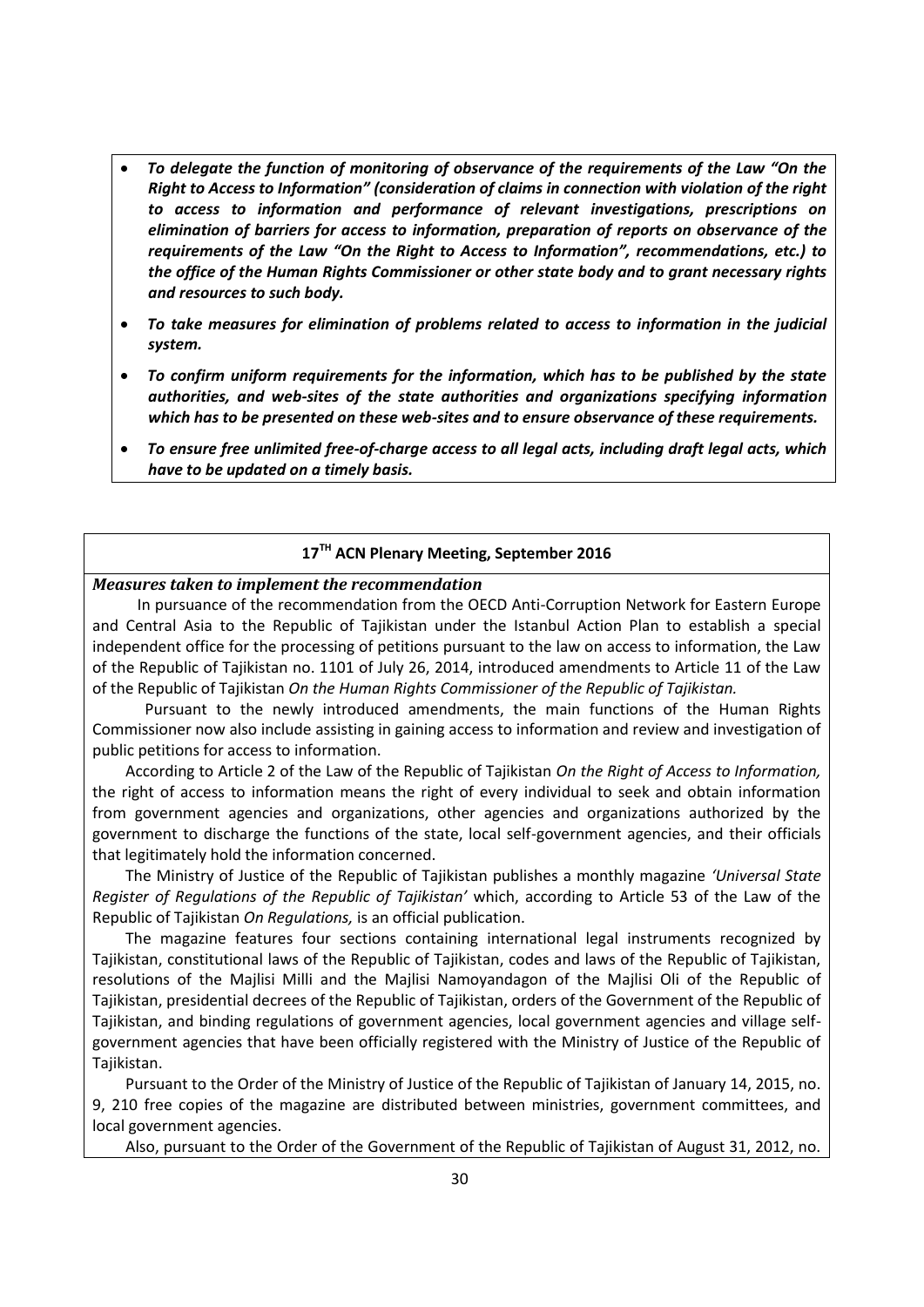453, *The List of Recipients of Free Copies of Documents,* three copies of the magazine are provided to the National Library of Tajikistan where they are made available to the general public.

Pursuant to the Presidential Decree of the Republic of Tajikistan of March 27, 2009, no. 637, *On the Establishment of the National Legislation Center under the President of the Republic of Tajikistan,* the National Legislation Center under the President of the Republic of Tajikistan has been established with the intention to improve the existing legislation and make the law-making processes more efficient.

**Assessment of Progress – 17 th Plenary** 

# **SIGNIFICANT PROGRESS/PROGRESS/LACK OF PROGRESS**

<span id="page-30-0"></span>**Text** 

# **Recommendation 18**

- *To improve legislation regulating financing of political parties and political (election) campaigns in accordance with the relevant international standards, including by setting the requirements and limitations for donations as well as the procedure for making donations in order to ensure transparency of donations and their sources, to prevent conflicts of interests and illegal influence on political parties and political officials, to limit financing of political parties and political (election) campaigns by legal entities and to ensure effective accounting and control over such financing, to specify the requirements for accounting and substantiating documents of political parties and political (election) campaigns, etc.*
- *To ensure effective control over financing of political parties and political (election) campaigns and public availability of information on financing of political parties and political (election) campaigns as well as the results of control over the respective financing.*
- *To familiarize the Parliament's deputies and public with the Rules of Ethics and Conduct of the Parliament's Deputies and to ensure that these Rules are implemented in practice. To adopt a legal act regulating the rules of ethics and conduct of the self-government deputies and to ensure that the deputies and public are familiarized with the provisions of that document as well as to ensure effective implementation of that document.*
- *To ensure that the Code of Ethics of Public Servants is effectively implemented with respect to politically appointed officials and politically appointed officials and members of the Government.*
- *To develop legislation for prevention of and control over conflicts of interests of political official and to introduce practical mechanisms for prevention of conflicts of interests and settlement of ethics dilemma by political officials.*

# **17TH ACN Plenary Meeting, September 2016**

# *Measures taken to implement the recommendation*  It is worth noting that the Constitution of the Republic of Tajikistan was recently amended by the nationwide referendum of May 22, 2016. According to Article 8 of the Constitution of the Republic of Tajikistan, public life in Tajikistan is governed by the principles of political and ideological pluralism. The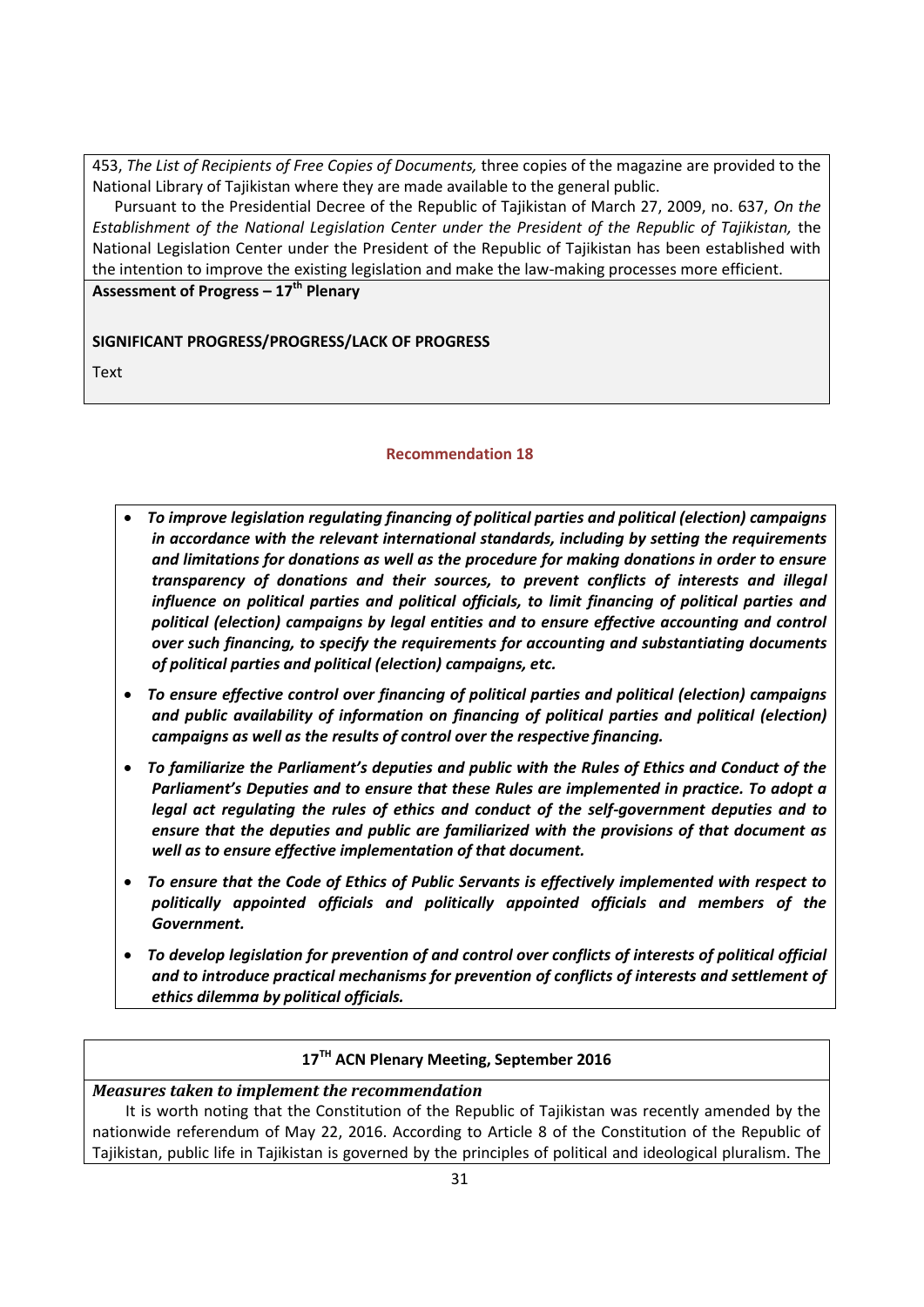state may not officially endorse any ideology of any political party or civic or religious organization, movement or group. Civic organizations and political parties are established and operate in compliance with the Constitution and other laws. Religious organizations are separated from the state and may not interfere with the affairs of the state. Establishment and activities of any civic organizations or political parties promoting racial, ethnic, social or religious hatred оr inciting violent overthrow of the constitutional order and setting up of paramilitary groups are prohibited. Any activities of foreign political parties, establishment of ethnic or religious political parties as well as sponsorship of political parties by foreign states, organizations, legal entities or individuals are also prohibited in Tajikistan.

To fulfill Tajikistan's obligations and implement the recommendations on legislative regulation of financial operations of political parties as well as in pursuance of paragraph 19 of the Order of the Government of the Republic of Tajikistan of September 2, 2010, no. 432, a number of amendments were developed to the Law of the Republic of Tajikistan *On Political Parties in the Republic of Tajikistan* originally adopted in 2015.

The amendments introduced to the Law of the Republic of Tajikistan *On Political Parties in the Republic of Tajikistan* to regulate political party funding in the Republic of Tajikistan include the following:

Article 13:

'Financial aid is granted to a political party by transferring money to the political party's bank account. If an individual or a legal entity opts to deposit cash, the money may only be transferred to the political party's bank account upon completion of all required official documents under the procedure established by the legislation of the Republic of Tajikistan.

A payment document or money transfer document must indicate the information about the legal entity, taxpayer's identification number, name and bank account details of the legal entity.

Citizens of the Republic of Tajikistan may grant their own money to political parties by transferring it to either the political party's bank account or the accounting departments of the political party's district, city, regional or central offices. When making a money transfer, a citizen of the Republic of Tajikistan is required to provide his/her ID and tax statement covering the latest three months. The payment document must indicate the full name and taxpayer identification number.

Financial statements of political parties, data on sources and use of funds by political parties and compliance of political parties with the rules of certification of property assets are audited by a competent government agency.

The findings of audits of financial statements of political parties are reported to the political parties concerned and are published in mass media on an annual basis as well as additionally a month prior to the start of every election campaign.'

Due to the increasing role of political parties in Tajikistan's political system and their growing influence on social relations, the scope of applicable laws has expanded significantly. In addition to the Constitution of the Republic of Tajikistan and the Law of the Republic of Tajikistan *On Political Parties in the Republic of Tajikistan,* activities of political parties are regulated by many other laws.

Particularly, Article 9 of the Constitutional Law of the Republic of Tajikistan *On the Majlisi Oli Elections* establishes top limits on personal earnings/savings of parliamentary candidates, election campaign funds of political parties nominating parliamentary candidates in single-member constituencies, election campaign funds of political parties nominating parliamentary candidates in the republican multi-member constituency, and grant aid received from individuals and legal entities. It also establishes top limits on election campaign funds of parliamentary candidates and political parties and restrictions on certain sources of political party funding.

The distribution of financial aid to political parties requires a properly regulated and transparent financial system. Another crucial factor in legal regulation of the status of political parties is the designation of agencies responsible for public control over their activities. The scope of competent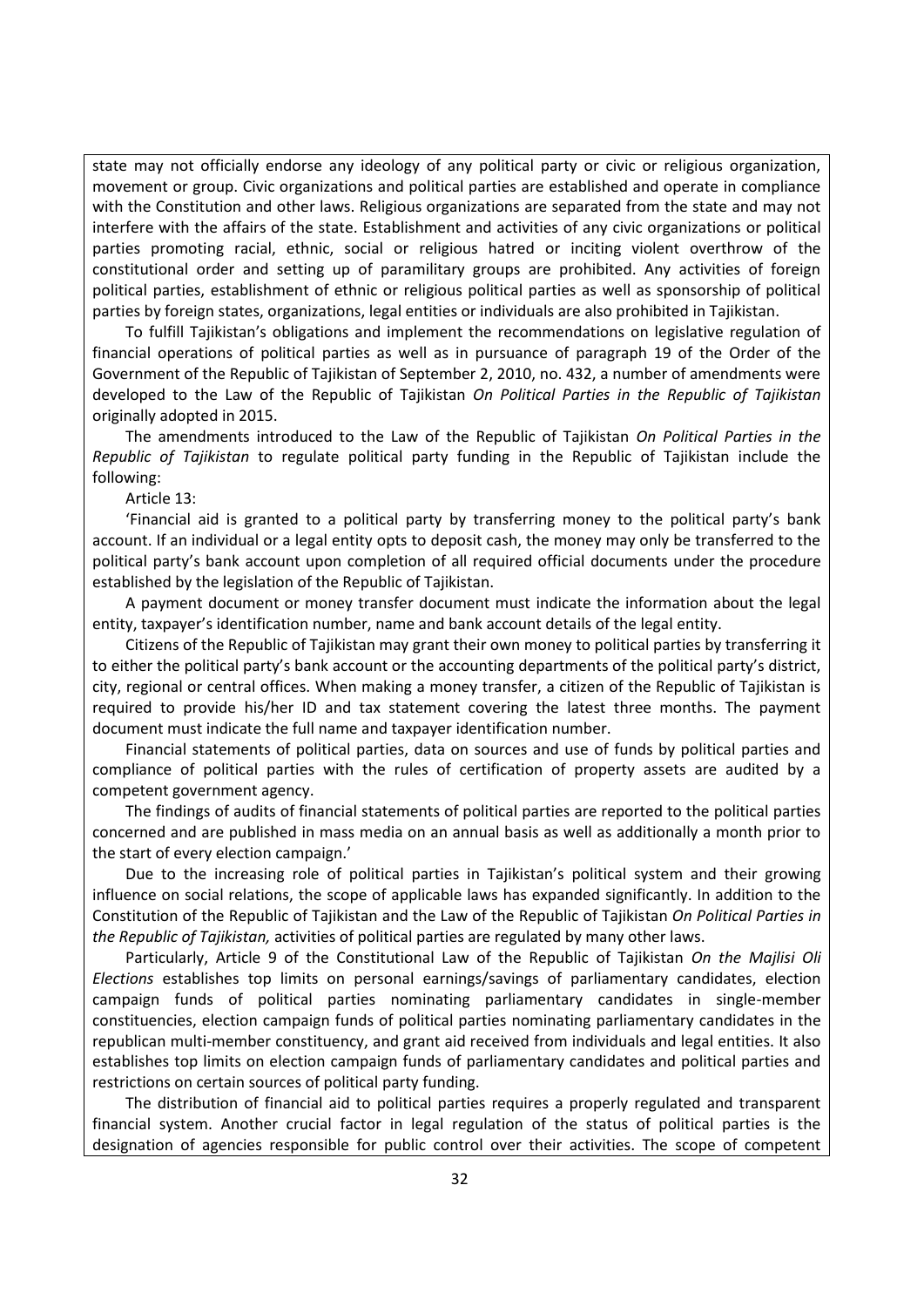government agencies and their functions in terms of control over activities of political parties is determined by their position within the political system and, in turn, makes it possible for political parties to pursue their statutory objectives and thus perform their social and political role in an orderly manner.

Besides, the necessity to identify the sources of funding of political parties is determined by and linked to the national security requirements.

The Law of the Republic of Tajikistan *On Civic Associations* has also been amended. Article 27.

'Voluntary and charitable donations, grants and property received by civic associations from foreign states, foreign legal entities, legal entities established in partnership with foreign entities, international organizations and international civic movements, as well as through other physical persons or legal entities are subject to registration by competent registration agencies with the Register of Humanitarian Aid to Civic Associations of the Republic of Tajikistan. The procedures for maintaining the registers are established by the Cabinet of the Republic of Tajikistan. Before the implementation of projects funded by the entities referred to herein, civic associations are required to duly report to competent registration agencies. Standard reporting forms are established by the Ministry of Justice of the Republic of Tajikistan.'

In view of the above, the Minister of Justice of the Republic of Tajikistan issued the Order of June 28, 2016, no. 821, *Reporting form for receipts of voluntary contributions, donations, grants or property from foreign states, foreign legal entities, legal entities established in partnership with foreign entities, international organizations or international civic movements.*

### Article 34.

'The auditing procedure for statutory activities of civic associations is established by the Ministry of Justice of the Republic of Tajikistan.'

In pursuance of this provision, the Minister of Justice of the Republic of Tajikistan issued the Order of December 10, 2015, no. 802, enacting the *Auditing Procedure for Statutory Activities of Civic Associations of the Republic of Tajikistan.*

Pursuant to the Law of the Republic of Tajikistan *On Civic Associations,* civic associations must comply with the Constitution and the laws of the Republic of Tajikistan as well as the statute of the civic association. The Prosecutor General of the Republic of Tajikistan and subordinate prosecutors oversee consistent compliance of civic organizations with the law. A competent registration agency, i.e. the Ministry of Justice of the Republic of Tajikistan and its local offices in the Gorno-Badakhshan Autonomous Region and other provinces, oversees the activities of civic associations.

The Law of the Republic of Tajikistan *On Civic Associations* provides for auditing of statutory activities of civic associations under the procedures established by orders approved by the Ministry of Justice of the Republic of Tajikistan.

The Government of the Republic of Tajikistan also issued the Order of March 31, 2016, no. 149, enacting *'The Procedures for Establishing and Maintaining the Register of Humanitarian Aid to Civic Associations of the Republic of Tajikistan.'*

#### **Assessment of Progress - 17th Plenary**

#### **SIGNIFICANT PROGRESS/PROGRESS/LACK OF PROGRESS**

Text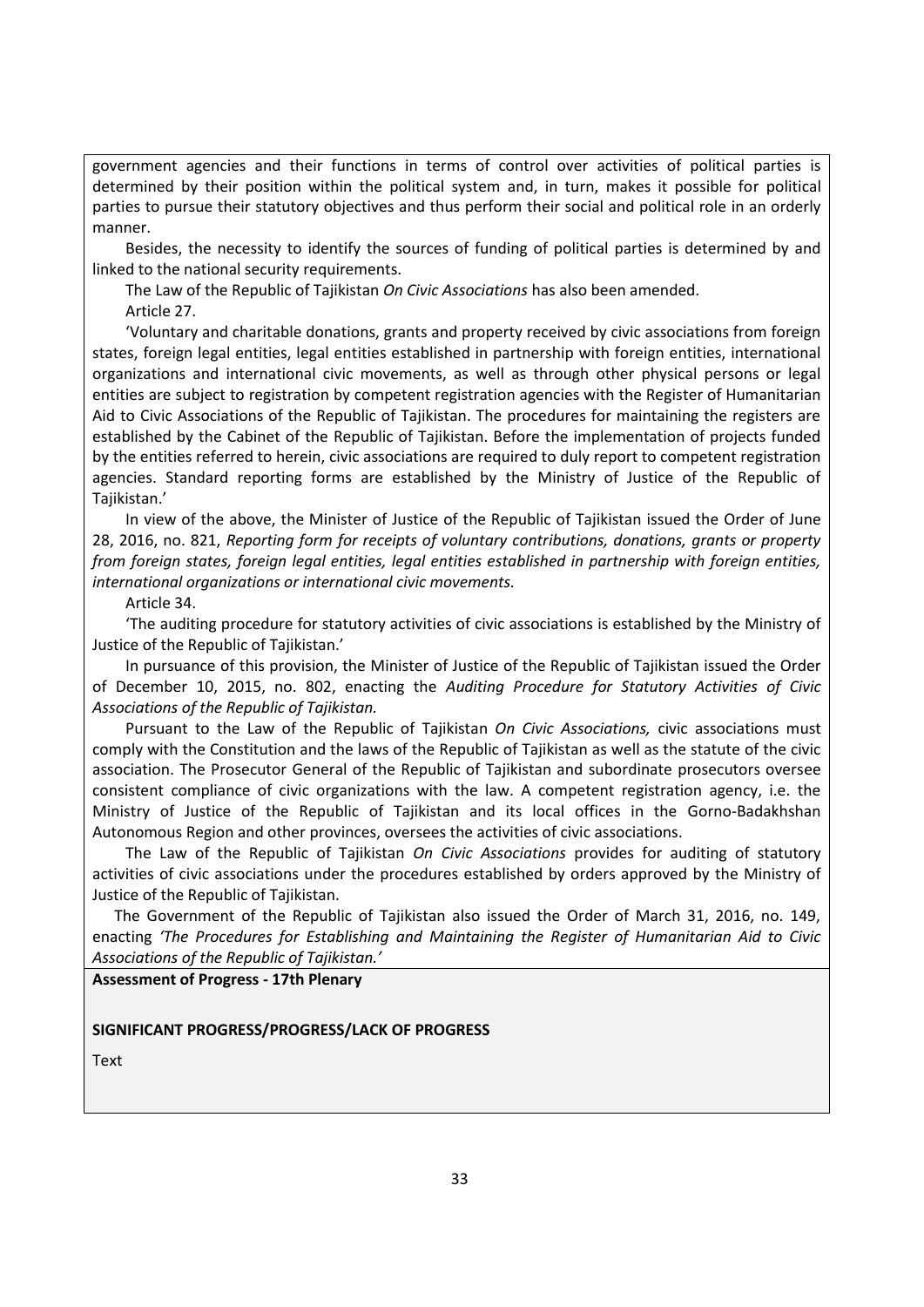#### **Recommendation 19**

- <span id="page-33-0"></span>• *To specify the criteria of selection and dismissal of judges.*
- *To publish information on available vacancies of judges of all levels as well as on date and terms of competition on the official web-site of the Council of Justice.*
- *To provide for automatic prolongation of the labour agreement of judges for another 10-year term if the judges have been performing their obligations in good faith.*
- *To provide for obligatory publication of the decisions of the Supreme Court and the Higher Economic Court.*
- *To arrange for a mechanism of consideration of cases in courts observing the principle of their random distribution between the judges.*
- *To continue improving the existing ethical norms for the judicial bodies in order to ensure their practical implementation.*
- *To reform the Council of Justice so that it would not depend on any other branches of power and would be the guarantor of independence of the judicial power.*
- *To envisage necessary guarantees ensuring independence of advocates in the new Law on Advocacy.*

#### **17th plenary, 14-16 September 2016:**

#### *Measures taken to implement the recommendation*

As to the recommendations to clarify the criteria for the selection and dismissal of judges, the publication of information about available vacancies for the post of judge at all levels, as well as the date and conditions of the competition on the official website of the Supreme Court of the Republic of Tajikistan in the Internet, and the automatic renewal of the employment contract of judges for the next ten year period, if judges performed their obligations in good faith, it should be noted that the legislation of the Republic of Tajikistan establishes the procedures for the election, appointment, and the requirements imposed on the judge.

Thus, in accordance with Article 85 of the Constitution of the Republic of Tajikistan, lawyers not younger than 30 who have worked as judges for at least five years can be elected and appointed judges of the Supreme Court, High Economic Court, the Court of Gorno-Badakhshan Autonomous Region, the regional courts and the court of Dushanbe. As to the judges of municipal and district courts, the military court, the Economic Court of Gorno-Badakhshan Autonomous Region, the regions and Dushanbe city, they are appointed from among the individuals not younger than 25 with at least three years of professional experience.

According to Article 86 of the Constitution of the Republic of Tajikistan, judges of the military court, judges of the Court of Gorno-Badakhshan Autonomous Region, regional courts, courts of Dushanbe city, cities and districts, judges of the Economic Court of Gorno-Badakhshan Autonomous Region, the regions and Dushanbe city are appointed and dismissed by the President upon the recommendation of the Supreme Court.

The Constitution of the Republic of Tajikistan also provides that the organization and functioning of the courts shall be determined by the Constitutional Law.

The Program of judicial reform for 2011-2013 provided for the adoption of the revised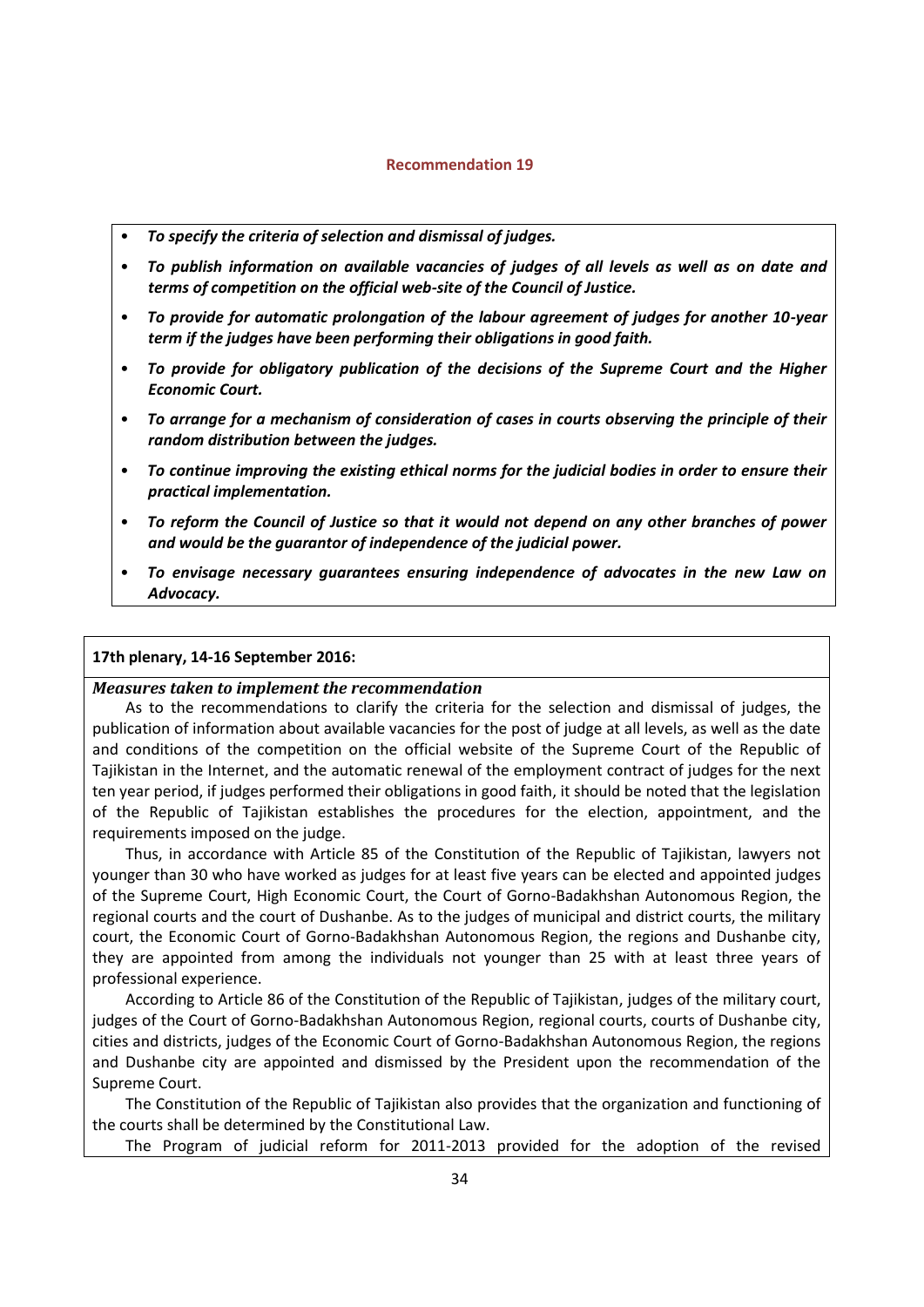Constitutional Law of the Republic of Tajikistan "On the Courts of the Republic of Tajikistan", which was adopted on July 26, 2014.

According to Article 12 of the Constitutional Law (Requirements for Candidates for the Post of Judge), judges must comply with the Constitution of the Republic of Tajikistan and other regulatory instruments of the Republic of Tajikistan, use their knowledge and experience to perform the tasks assigned to them, fulfill their obligations in a professional manner and be worthy of the title of judge. In administering justice, as well as in off-duty relationship, judges should avoid anything that might detract the authority of the judicial power, honor and dignity of a judge, or call into question his / her impartiality, fairness and objectivity. A judge is obliged to observe the restrictions provided for in the Law of the Republic of Tajikistan "On Fight Against Corruption". A judge may not hold any other position, be a delegate of representative bodies, member of political parties or organizations or support them financially, as well as pursue any business, except for the research, creative and teaching activities.

Article 15 of the Constitutional Law (the Term of Office of Judges) states that judges are elected or appointed for a term of ten years. In the election or appointment of judges during their term from one court to another, a ten-year term of office shall run from the date of the new election or appointment.

Article 16 (Election and Appointment of Judges) provides that judges of the Supreme Court and the Supreme Economic Court of the Republic of Tajikistan shall be elected by Majlisi Milli of Majlisi Oli of the Republic of Tajikistan upon recommendation of the President of the Republic of Tajikistan. Judges of the Court of Gorno-Badakhshan Autonomous Region, the courts of regions, Dushanbe city, military courts of garrisons, courts of the cities and districts, the Economic Court of Gorno-Badakhshan Autonomous Region, the economic courts of the regions and the city of Dushanbe are appointed by the President of the Republic of Tajikistan upon recommendation of the Supreme Court of the Republic of Tajikistan.

Recall and dismissal of judges shall be carried out in accordance with Article 18 of the above Constitutional Law.

Decree of the President of the Republic of Tajikistan as of January 5, 2015 approved the Program of judicial and legal reform in the Republic of Tajikistan for 2015-2017.

Following up on the previous programs of judicial and legal reforms, this Program has been designed to meet the learning experience of developed countries, the analysis of structures and activities of the courts, examining the activities of other law enforcement agencies related to judicial activities. This Program is the third phase of judicial and legal reform, which is scheduled to introduce a series of steps to improve the legislation and activities of the courts of the Republic of Tajikistan.

It provides for further development of procedural legislation, improvement of the structure and activities of the Supreme Court and the Higher Economic Court, regional, city and district courts, reform of the juvenile justice system, measures to ensure enforcement of judicial decisions, improve the structure and activities of bailiffs, enhance provision of legal aid to the population, improve the quality of judicial and legal examinations, procurement of courts, social protection of judges and administrative staff of courts, as well as other activities of the judiciary.

In view of the amendments introduced to the above Constitutional Law, the selection and training of candidates for judges and judges-in-training, advanced training of judges and judges-in-training, selection and presentation of candidates for judicial office and dismissal of judges, administration of qualifying examinations are respectively assigned to the Supreme Court and the Higher Economic Court of the Republic of Tajikistan, which are to execute their powers in line with anti-corruption recommendations.

As to the recommendations on the need to provide for mandatory publication of the Supreme Court's decisions and ensure case examination mechanism securing the principle of random assignment, we inform you that the information activities of the Supreme Court are implemented by the media sector and information center. Resolutions of the Plenary Sessions of the Supreme Court, judicial acts and case law analysis in civil, family, criminal and administrative cases are published in the Bulletin of the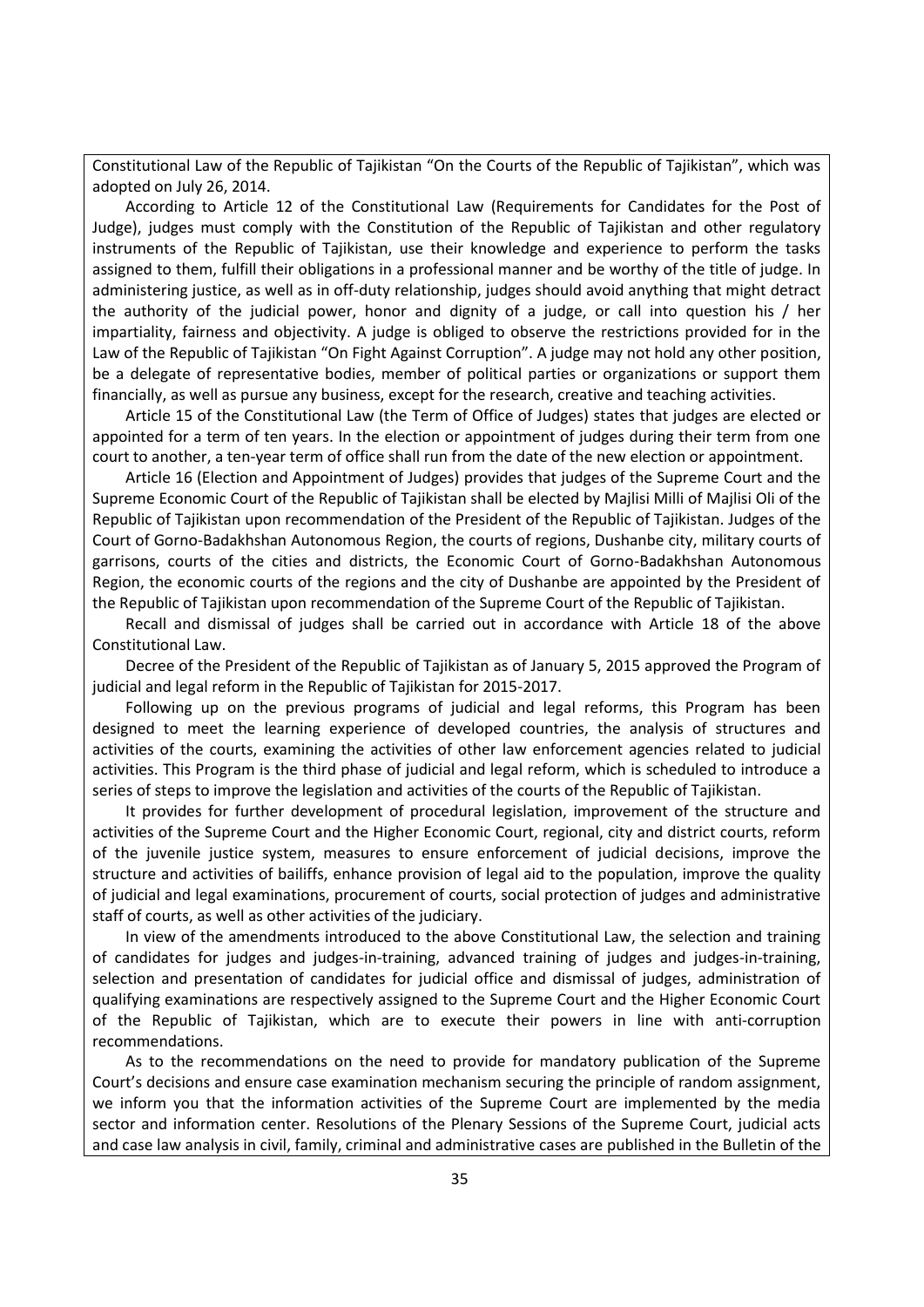Supreme Court and posted on the website of the Supreme Court of the Republic of Tajikistan. In accordance with Articles 77 and 83 of the Constitutional Law of the Republic of Tajikistan "On the Courts of the Republic of Tajikistan", distribution of cases between judges in the established procedure is assigned to the heads of regional, city and district courts. In our view, respecting the principle of random assignment of cases is not acceptable, as the cases are distributed by the president of the court between the judges considering their workload, experience and qualifications.

In order to ensure correct and uniform application of the law, the Supreme Court of the Republic of Tajikistan adopted the Resolution of the Plenary Session of the Supreme Court of the Republic of Tajikistan "On Judicial Practice in Criminal Cases on Receiving and Giving Bribes and Commercial Bribery" No. 11 dd. December 19, 2008, whereby courts were provided with the guidelines for comprehensive and proper handling of cases in this category.

The recommendations also invited to continue improving the existing ethics for the judiciary in order to ensure their practical application.

In this regard, in order to strengthen the judiciary, secure the principles of judicial activities, ensure compliance with the rules of professional ethics and moral and ethical standards in administering justice, honest and conscientious attitude of judges to their activities, increase personal responsibility of judges in execution of their duties, as well as the respect for human values, the Code of Ethics of Judges of the Republic of Tajikistan was adopted on November 29, 2013 at the Conference of Judges, and is included in the curriculum of the Training Centre at the Supreme Court.

According to Articles 6 and 7 of the Code of Ethics, judges in all cases shall strictly abide by the Constitution of the Republic of Tajikistan, Constitutional laws and other laws, as well as respect high moral and ethical standards of behavior, use their knowledge and expertise in the performance of duties assigned, be worthy of their titles, exercise their powers in a professional manner, be honest and fair, in all situations preserve their dignity, and avoid anything that would impair the authority of the judiciary and damage the reputation of the judge. Judges must exercise their civil rights and perform civil duties in good faith. They must not use their official position to obtain personal benefits in civil relations. Judges should refrain from concluding contracts entailing financial liabilities with their subordinates, as well as with the individuals participating in the cases pending before the former. Judges shall not use their status to obtain any goods, services, commercial or other benefits for themselves, their family, friends, acquaintances (such as receiving a loan, concluding contracts on terms other than those provided in respect of other individuals); demand or accept privileges, payments and benefits not provided by the legislation of the Republic of Tajikistan (e.g. interest-free loans, services, payment for entertainment, recreation, travel costs etc.) and must take steps to ensure that these privileges, payments and benefits are not accepted by the members of their families, if this is caused by the acts that the judge has committed or intends to commit, or by an act of omission of the judge in connection with the fulfillment of their official duties.

With regard to the recommendations to reform the Council of Justice so that it would not depend on other branches of government and would be the guarantor of the independence of the judiciary, it should be noted that in accordance with the amendments made to the Constitution of the Republic of Tajikistan the Council of Justice has been abolished and its powers have been transferred to the Supreme Court and the High Economic Court.

The Constitution of the Republic of Tajikistan guarantees each individual the right to legal aid, including those unable to pay for such legal aid. The state guarantees legal aid to all those in need to improve efficiency of the right to a fair trial. Thus, to establish fundamental guarantees for implementation of the right of citizens of the Republic of Tajikistan to qualified legal aid in the Republic of Tajikistan, and organizational and legal frameworks to form state and non-state systems of free legal aid, define legal frameworks of the legal practice, specify rights and duties of attorneys, as well as arrange legal practice, the adoption of the Law of the Republic of Tajikistan "On the Legal Profession and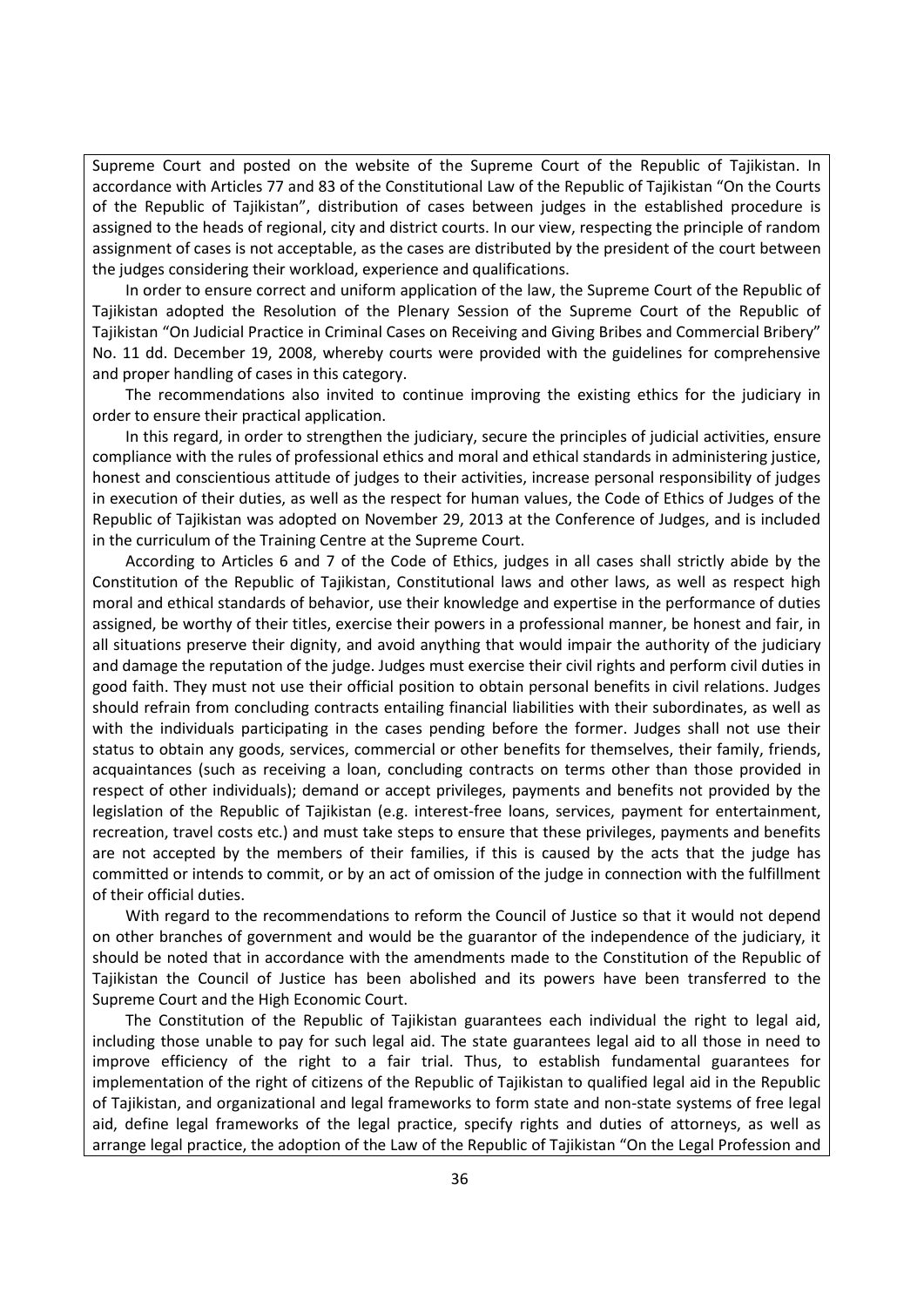Legal Practice" has been initiated by the state.

The Law of the Republic of Tajikistan "On the Legal Profession and Legal Practice" provides that the status of attorney can be granted to an individual with higher education in law obtained at a stateaccredited establishment of higher professional education, or with an academic degree in law. The said individual should also have at least two years of professional experience in legal activities or complete a traineeship at an attorneys' group within the timeframes established by the Law. The status of an attorney shall be granted by the Qualifications Commission at the Ministry of Justice of the Republic of Tajikistan after the candidate seeking the status of an attorney has passed a qualification examination.

The Law of the Republic of Tajikistan "On the Legal Profession and Legal Practice" also enshrines important provisions securing the independence of attorneys.

**Assessment of Progress - 17th Plenary** 

**SIGNIFICANT PROGRESS/PROGRESS/LACK OF PROGRESS**

Text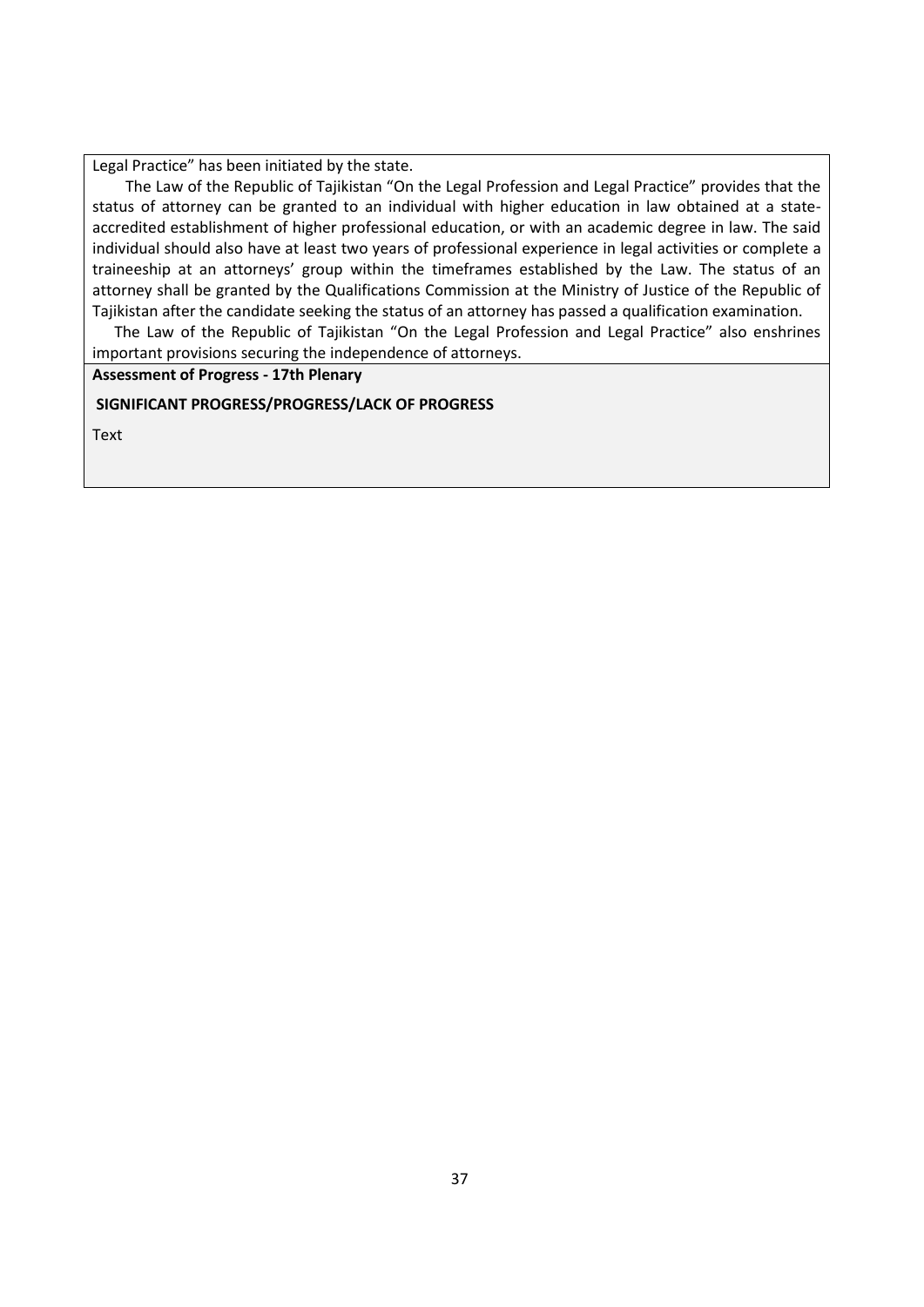#### **Recommendation 20**

- <span id="page-37-0"></span>• *To continue dialogue with the business sector by conducting informational and clarifying work with the companies on issues of corruption risks and practical solutions related to these problems.*
- *To engage companies in comprehensive consultations on issues of encouragement of bona fide business, for example, on such issues as introduction of corporate responsibility for corruption, accounting and audit, corporate governance, simplification of the state regulation of entrepreneurship, targeted measures oriented at the most corrupted sectors, etc.*
- *To introduce the requirements for information disclosure and transparency and also anticorruption programs at the state-owned enterprises – either being owned or controlled by the state.*
- *To support business associations in their efforts aimed at facilitation of integrity of business (especially this relates to local companies, small and medium enterprises as well as organization of collective anticorruption actions of companies and associations.*

#### **17th plenary, 14-16 September 2016:**

#### *Measures taken to implement the recommendation*

In order to set up a platform for an open and direct dialogue between the public and private sector, the Advisory Council on Improvement of Investment Climate was established in 2007 following the Decree of the President of the Republic of Tajikistan.

The Advisory Council on Improvement of Investment Climate functions at the highest level with a view to implement the reforms necessary for the improvement of investment and business climate. The Council consists of the representatives of government agencies, domestic and foreign private sector, as well as development partners.

The President of the Republic of Tajikistan is the Head of the Advisory Council, and the Head of the State Committee on Investments and State Property Management of the Republic of Tajikistan is the Executive Secretary of the Council.

As part of its activities, the Advisory Council is actively implementing reforms to reduce the complexity of procedures of state registration of legal entities and individual entrepreneurs, the permit system, obtaining of construction permits, inspections of business entities, taxation, as well as to facilitate foreign trade, ensure protection and support of entrepreneurs and investors, establish legal and economic frameworks for public private-public partnership etc.

Along with the reforms to reduce complexity of business regulation, reforms are also undertaken to improve the investment climate in various sectors of economy, including tourism, insurance, industry sectors and development of national production, agriculture and agribusiness, as well as energy sector to secure development of the national production, transport sector etc.

One must note the progress of private-public partnership at the regional level, following which 33 regional councils on improvement of investment and business climate have been established and are successfully operating in Gorno-Badakhshan Autonomous Region, Khatlon and Sogd Regions, and districts of republican subordination.

As part of the activities of the national and regional Advisory Councils, round table meetings are regularly held presenting the results of the implemented reforms striving to facilitate regulation of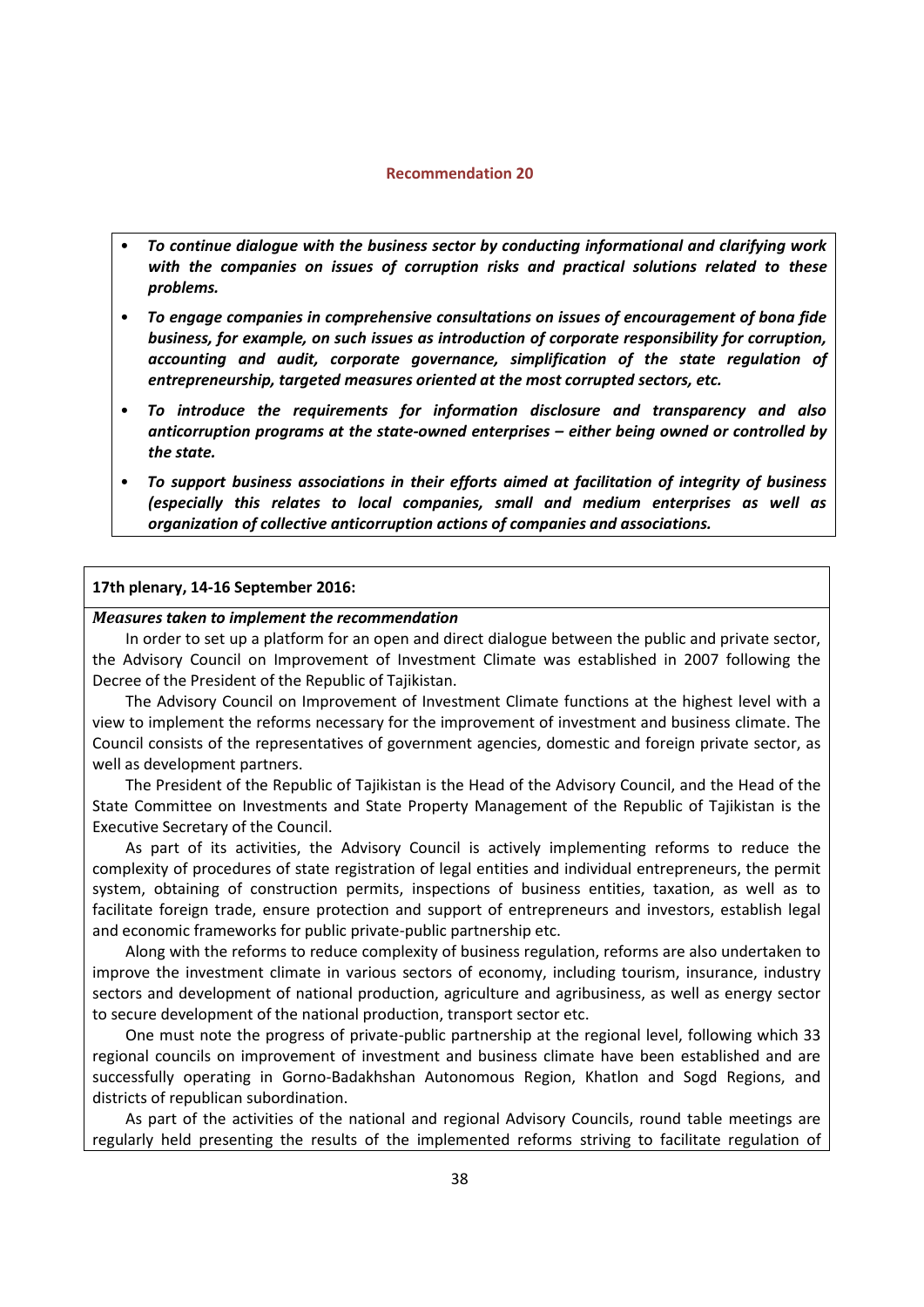business operations, as well as the adopted laws and legal instruments regulating business activities, to the private sector.

Round table meetings are aimed primarily at promoting legal and economic awareness of entrepreneurs as regards the results of reforms and holding of awareness-raising activities on corruption risks and practical solutions concerned with such problems.

Moreover, following the initiative of the State Committee on Investments and State Property Management of the Republic of Tajikistan, the competent authority for the support of entrepreneurship, the Government Working Group was established in February-March 2016 from among the corresponding ministries and departments headed by the First Deputy Prime Minister of the Republic of Tajikistan. The Working Group held meetings with entrepreneurs in all cities and districts of the state, specifically in Dushanbe (February 4, 2016), Tursunzoda (February 13, 2016), Qurghonteppa (Kurgan-Tyube) (February 19, 2016), Khujand (February 26, 2016), Vahdat (March 2, 2016), Nurobod District (March 3, 2016), and Khorugh (March 5, 2016). Participants of the meetings discussed recent achievements of the reforms promoting the development of private sector, relevant business development issues, specifically corruption risks in business operations, as well as listened to the proposals and comments of entrepreneurs on how to address the existing problems, which were summarized upon completion of the Working Group's activities and submitted to the Government for further review and urgent response.

As a result, the Law "On State Budget of the Republic of Tajikistan for 2016" was amended on June 9, 2016, No. 1321.

In accordance with these amendments, VAT for the import of wheat has been reduced to the level of ten percent, except for the import of wheat for the production of excisable goods.

For construction companies, private general educational, pre-school and commodity institutions, VAT has been set at the level of five percent.

In order to protect the domestic market from the import of low-quality jewelry, VAT and customs duty have been cancelled, introducing a unified customs duty per one gram of an imported product, specifically 18 somoni per one gram of gold and 3.6 somoni per one gram of silver.

The Law "On Permit System" dd. May 14, 2016, No. 1313 was amended reducing the number of permits by five items or 15 percent.

Moreover, the State Committee on Investments and State Property Management in cooperation with business associations, non-governmental organizations with the support of development partners holds regular events aimed at providing clarifications and raising awareness of the private sector on corruption risks and practical solutions related to such problems.

Activities of *business associations to promote business integrity and fight against corruption.* 

At present there are 150 business support associations and non-governmental organizations functioning in the Republic. These organizations work primarily in advisory services, agriculture, tourism, construction, pharmaceuticals, transport and other sectors striving to develop entrepreneurship.

The Union for the Development of Private Sector operates in the Republic bringing together more than 35 associations and non-governmental organizations, and working closely with the State Committee on Investments and State Property Management of the Republic of Tajikistan.

*Introduction of corporate governance in state-owned enterprises* 

As of today, there are 118 open joint-stock companies in total, whose 100 percent stock of shares is owned by the state. The number of joint-stock companies with the state's stake in the authorized capital amounts to 24. The state also holds a stake in the authorized capitals of four limited liability companies.

Active steps are being taken to implement corporate governance and development of the activities of the council of supervisors in open joint-stock companies and limited liability companies with the state's stake in their authorized capitals. Particularly, in line with the requirements of the Law "On Joint-Stock Companies" and Standard Regulations of the council of supervisors of the joint-stock companies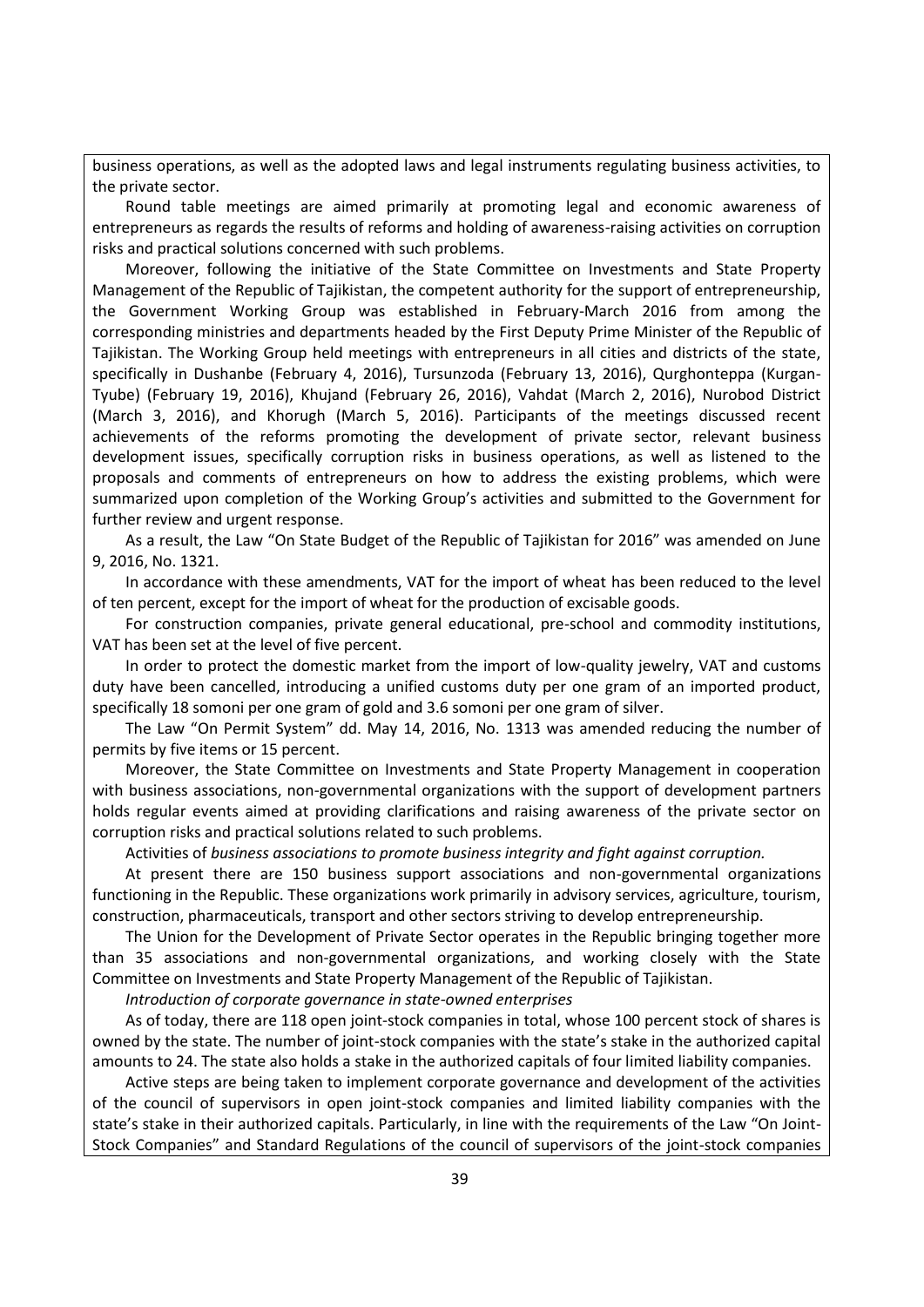adopted by the Resolution of the Government of the Republic of Tajikistan dd. May 30, 2015, No. 347, councils of supervisors are established in 45 open joint-stock companies and limited liability companies with the state's stake in their authorized capital. By the end of 2016 councils of supervisors will have been established in nine more open joint-stock companies and limited liability companies.

In order to implement the directive of the Government of the Republic dd. January 6, 2015, No. 22- 7 and in accordance with the Action Plan of the Department of State Property at the State Committee for Investments and State Property Management approved on January 14, 2016, amendments have been drafted to the Law "On State-Owned Enterprises", which provides for the establishment of councils of supervisors in the state-owned enterprises. This draft law is being currently reviewed by the Executive Office of the President of the Republic of Tajikistan.

#### *Reducing the complexity of state regulation of entrepreneurship*

The most important achievement of the reforms is that Tajikistan became a member of WTO in 2013 and acceded to the UN Convention on the Recognition and Enforcement of Foreign Arbitral Awards in 2012. This undoubtedly favors the improvement of the country's international status, development of international trade, capital raising, competitiveness of domestic products on international markets, improvement of conditions for the development of entrepreneurship and private sector in the Republic of Tajikistan.

As a result of reforms, the *One Stop Shop* system has been implemented for the registration of legal entities and individual entrepreneurs, designed to reduce the complexity of registration of business entities, ensure transparency, remove various barriers in establishing favorable conditions for the development of business activities.

By designing the *One Stop Shop* system for the registration of legal entities and individual entrepreneurs a number of registering authorities involved has reduced from four to one, the time of registration from 49 to five days, and the quantity of documents required for the registration from ten to six. The requirement to form the authorized capital of enterprises prior to registration has been abolished and is now optional, allowing for the capital to be formed within one year as of the day of registration of business entities. It should be noted that the reform in this direction is still underway.

With regard to the protection and support of entrepreneurs and investors, the Laws of the Republic of Tajikistan "On Joint-Stock Companies" and "On Bankruptcy" have been amended, and the Law of the Republic of Tajikistan "On State Protection and Support for Business" has been adopted as amended. The latter law focuses on the key principles of state support and protection of entrepreneurship, specifics of drafting and adoption of legal instruments reflecting the interests of business entities, guaranteeing the freedom of economic activity, entrepreneurship, equality and legal protection of all forms of ownership including private ownership.

Based on this law, one of the main areas of state support of entrepreneurship is the financial support of business entities, including by means of the Entrepreneurship Support Fund, whose controlling interest is owned by the state. This fund is financed by the state budget and via other sources, and its primary goal is to provide financial support to entrepreneurs and grant soft loans with favorable interest rates.

Also, upon instruction of the President of the Republic of Tajikistan, significant activities have been carried out to reduce the number of permits up to 50 percent and execute over 30 percent of permitting documents by implementing an e-system. In this regard, an Internet webpage (ijozat.tj) has been launched for accessing permits and licenses, where one can find all the required information on the procedure of obtaining such permits and licenses.

To further reduce the complexity and increase the transparency of inspections of entrepreneurial activities, the Law of the Republic of Tajikistan "On Inspections of Business Entities in the Republic of Tajikistan" has been drafted and adopted as amended, based on the experience of Great Britain and Germany. In accordance with the law, all inspection authorities are to submit a report on the inspections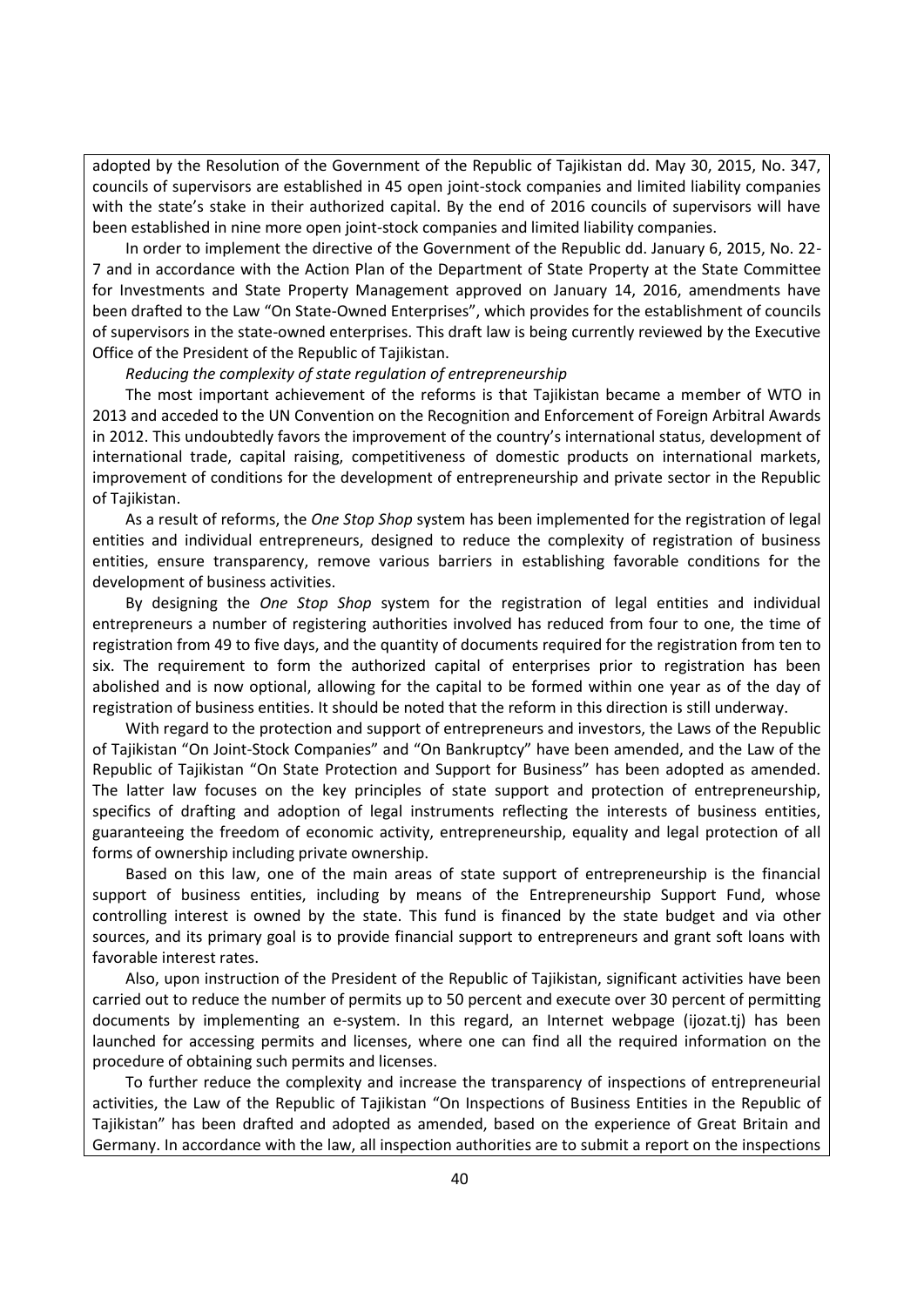conducted to the national and local government authority in the area of entrepreneurship. The law also provides for a reduction in the number of inspection authorities and inspections, as well as launching of a special website for the entrepreneurs to find all the required information on the inspections conducted.

Additionally, to stimulate the inflow of investments and establish the most favorable investment environment nationwide, the Laws of the Republic of Tajikistan "On Privatization of State Property of the Republic of Tajikistan", "On Production Sharing Agreements", "On Concessions", "On Free Economic Areas", "On Credit History", "On Investment Agreements" etc. have been adopted. Following the adoption of the latter law, investors with major projects now have a possibility to request special privileges and guarantees from the state depending on the specifics of the project and anticipated risks.

It should be noted that the second phase of implementation of the Program for State Protection and Support of Business has started in 2015 and is seeking to continue the reforms aimed at improving the investment and business climate.

According to paragraph 12 of the Action Plan of the Republic of Tajikistan on implementation of the second phase of the Program for State Support of Business in the Republic of Tajikistan for 2012-2020, approved by the Resolution of the Government dd. December 1, 2014, No. 740, the state is to introduce the reform of licensing system in 2015-2017 to reduce the list of licensed activities and remove administrative barriers for entrepreneurship.

In this regard, the State Committee on Investments and State Property of the Republic of Tajikistan analyzed the laws of the permit system and licensing of certain types of activities, highlighting the need to implement a reform in this direction.

Based on this, the draft Decree of the President of the Republic of Tajikistan "On Reform of Licensing in the Republic of Tajikistan" has been prepared and submitted to the Executive Office of the President of the Republic of Tajikistan for further review.

In this regard, the Law "On Permit System" was amended in 2015 to continue reforming the permit system.

Following the amendments introduced to the Law, the number of licensing authorities has been reduced to 19, whereas the quantity of permitting documents has decreased to 73, which makes up a 15 percent reduction.

The state has also implemented an online application system for obtaining over 30 percent of permitting documents by two pilot ministries, namely the Ministry of Health Care and Social Protection of Population and Ministry of Transport, which makes up 35 percent of permitting documents listed in the Law "On Permit System". This is primarily aimed at increasing transparency in the activities of state licensing authorities, eliminating corruption risks, and ensuring access and efficiency of public services for entrepreneurs and population.

The Law "On Inspections of Business Entities in the Republic of Tajikistan" adopted in December 2015 provides for the introduction of a system of inspections based on risks, exclusion of inspections within first two years of establishing of business entities and registration of inspections in the log book to ensure transparency and eliminate unwarranted inspections.

The Law of the Republic of Tajikistan "On International Commercial Arbitration" is in the legal system of the Republic of Tajikistan for the first time regulating the procedure of commercial arbitration, its activities, consideration of commercial disputes, as well as recognition and enforcement of international arbitration awards in the territory of the Republic of Tajikistan. Thus, the adoption of this law secures a legal framework for the establishment of an alternative platform to resolve international commercial disputes in line with the provisions of the international standards, which will favor far greater attraction of foreign investment in the economy of the Republic of Tajikistan.

In order to facilitate the process of liquidation of business entities, the Law "On State Registration of Legal Entities and Individual Entrepreneurs" dd. May 14, 2016, No. 1319 has been amended with respect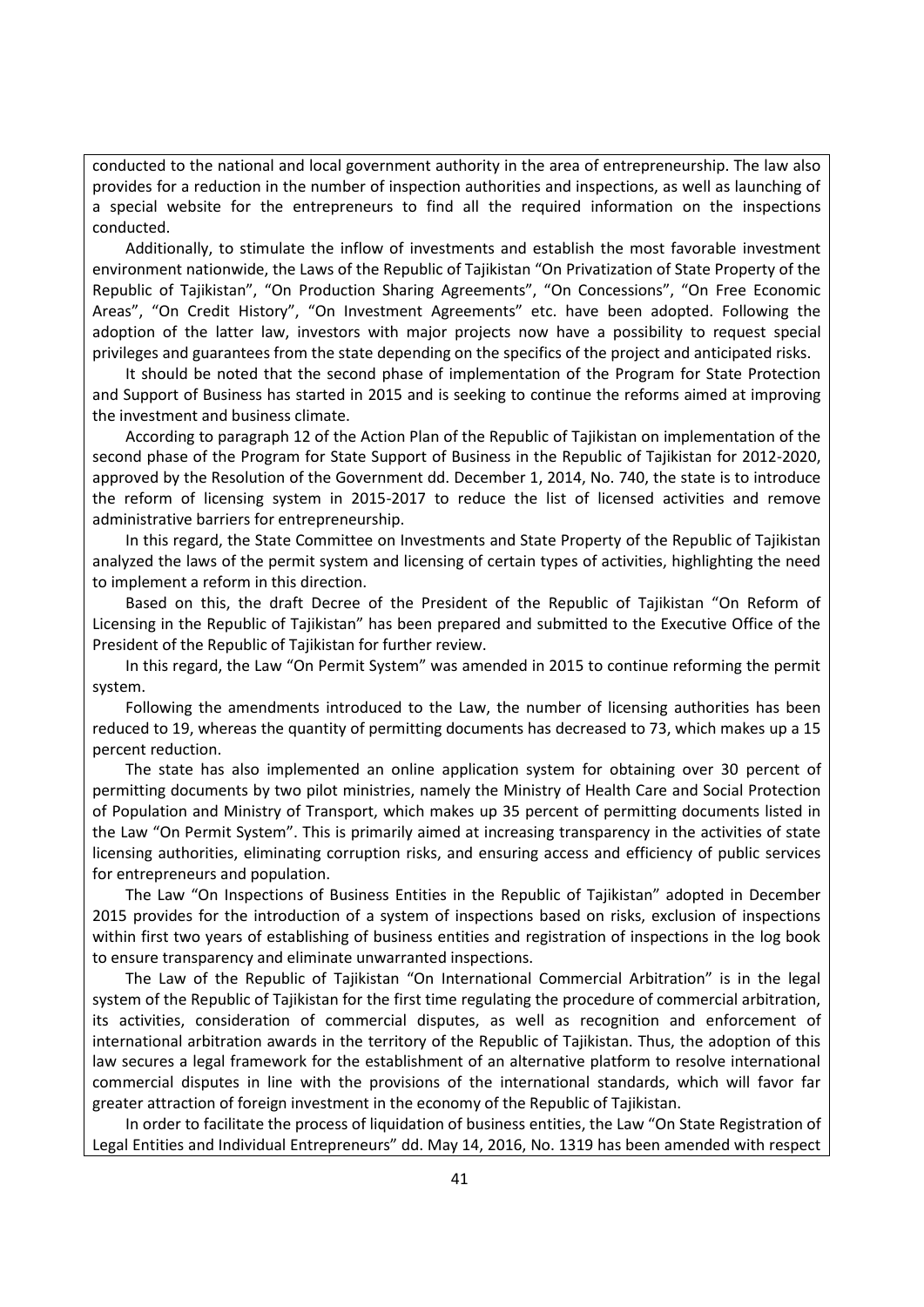to the expulsion of inactive legal entities, individual entrepreneurs, branches and representative offices of a foreign legal entity from the Unified State Register following the decision of a state registration authority.

According to these amendments, a legal entity, individual entrepreneur, branches and representative offices of a foreign legal entity that did not submit statements and returns established by the tax law of the Republic of Tajikistan, carried out no customs imports or exports, conducted no banking transactions over the period of the last twelve months before the adoption of a corresponding decision by the state registration authority, shall be de facto considered as terminated entities (hereinafter referred to as the inactive entity). The inactive entity shall be excluded from the Unified State Register following the decision of a state registration authority in the procedure established by the Government of the Republic of Tajikistan.

In order to protect and support the audited business entities, ensure safety and health of citizens of the state, as well as state security, the Law "On Inspections of Activities of Business Entities" was adopted on December 25, 2015 based on international best practices, and came into effect as of July 1, 2016.

To implement the concept of state policy for attraction and protection of investments, the parliament adopted the Law "On Investments" on March 15, 2016 as amended. This law established new concepts and provisions, specifically a new term for investments, investment disputes, setting up a One Stop Shop for investors, as well as a number of new provisions with account of the international best practices.

Moreover, the Law "On Dehqan Farms" has been adopted as amended this March. The new law grants the Dehqan farms the status of legal entities, explains and strengthens the right of members of collective Dehqan farms to land use.

The law specifically improves management of Dehqan farms and defines the rights and obligations of the shareholders, as well as allows farmers to lawfully build field stations in the territory of Dehqan farms, which will facilitate greater efficiency during the peak period of farm works.

In view of this, moving beyond the significant achievements of the implemented reforms the Government of the Republic of Tajikistan shall remain committed to its policy and continue pursuing reforms in other strategic directions of developing business activities and improving investment climate in the country.

For this purpose the government has adopted and is implementing the Action Plan of the Government of the Republic of Tajikistan for the improvement of performance of the Republic of Tajikistan in the "Business Operations" report of the World Bank Group dd. May 3, 2014 No. 301. This Action Plan covers each of the ten values of the "Business Operations" rating, the implementation of which will substantially improve the investment and business climate in the state.

This plan has specifically initiated the reforms for implementation of the One Stop Shop system for obtaining of construction permits, One Stop Shop system for registration of property, as well as given an impulse to complete the implementation of the One Stop Shop system for registration of legal entities and individual entrepreneurs, and activation of the One Stop Shop system for export and import operations.

With regard to the reforms for development of the secondary securities market, a thorough analysis has been carried out and the Action Plan of the Government of the Republic for the development of secondary market of securities and stock exchanges has been drafted. As part of this reform, the first securities exchange "Birjai Osiyoi Markazi" has been established in the country.

Indeed, as a result of the implemented reforms the private sector is gradually developing and presently produces 67 percent of GDP, provides 65 percent of employment of the economically active population and over 79 percent of tax revenues to the state budget. Moreover, the development of entrepreneurship has favored the reduction of poverty level of the population from 80 percent in 2003